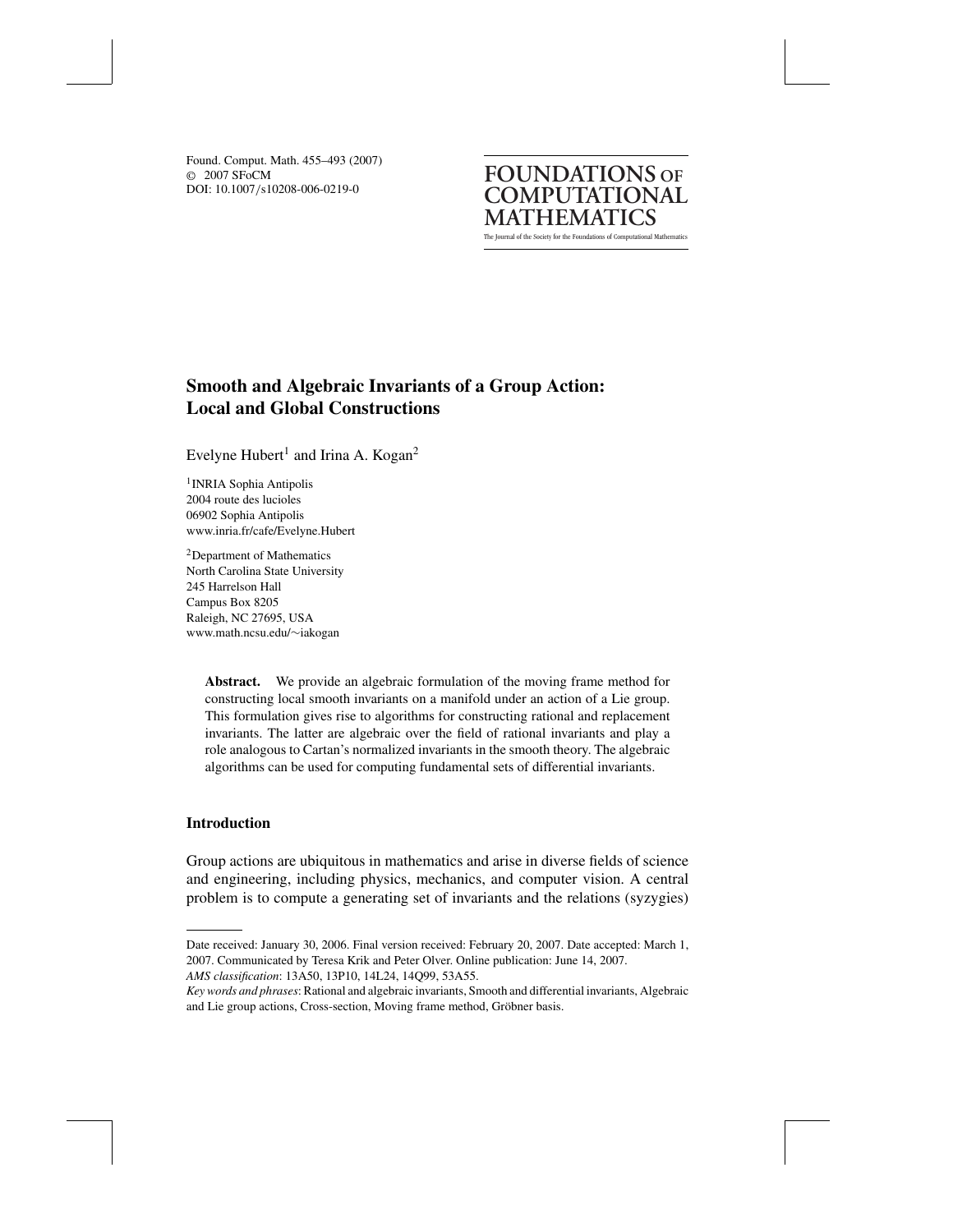456 E. Hubert and I. A. Kogan

among them. Algebraic invariant theory studies polynomial orrational invariants of algebraic group actions [**1], [17], [21], [41**]. A typical example is the discriminant of a binary form as an invariant of an action of the special linear group. The differential invariants appearing in differential geometry are smooth functions on a jet bundle that are invariant under a prolonged action of a Lie group. A typical example is the curvature of a plane curve, invariant under the action of the group of the isometries on the plane. Motivated by a wealth of applications, $<sup>1</sup>$ </sup> both algebraic and differential invariant theories have become in recent years the subject of computational mathematics [**46**], [**12**], [**14**], [**10**], [**31**]. Differential invariants are intimately linked with physics and, more generally, with the study of differential systems, while algebraic theories give a proper setting to symbolic algorithms.

The ambition of our work is to provide algebraic foundations to the moving frame construction of differential invariants. The present paper deals with nondifferential aspects of the moving frame construction so that we avoid the explicit introduction of jet bundles. We provide a novel presentation of the moving frame construction of Fels and Olver [**12**] for local smooth invariants (Section 1). It applies to a more general class of actions. For this presentation we can provide a parallel algebraic construction (Section 2) that produces algebraic invariants. Note that classical differential invariants, like curvatures, are algebraic functions and we use algebraic invariants accordingly. The parts concerning the smooth and local construction on one hand and the algebraic and global construction on the other hand can be read independently, one shedding light on the other. We then show that the algebraic setting offers a computational solution to the geometric construction (Section 3). Two geometrical examples illustrate the application of our algebraic approach to the computation of the fundamental set of well-known differential invariants (Section 4).

In the differential geometric approach we consider actions of Lie groups on smooth manifolds. We assume the action to be semiregular, i.e., that all orbits have the same dimension. We consider the class of locally smooth functions, i.e., functions which are smooth on some open subset of the manifold. The *local invariants* are locally smooth functions invariant with respect to transformations by the elements of the group close enough to the identity.

In the algebraic setting we consider rational actions of algebraic groups on an affine space. We consider rational and algebraic functions. *Algebraic invariants* are understood as elements that are algebraic over the field of rational invariants. To connect the smooth and the algebraic approaches we consider rational actions of real algebraic groups.

In both settings we construct tuples of invariants that have replacement properties and known relations on their components. The replacement property means that we can rewrite any other invariants in terms of the components of the tuple

<sup>1</sup> Here are a few references in different application fields that can serve as pointers: [**33**], [**34**], [**6**], [**14**], [**30**], [**4**], [**43**], [**38**], [**10**, Chap. 5].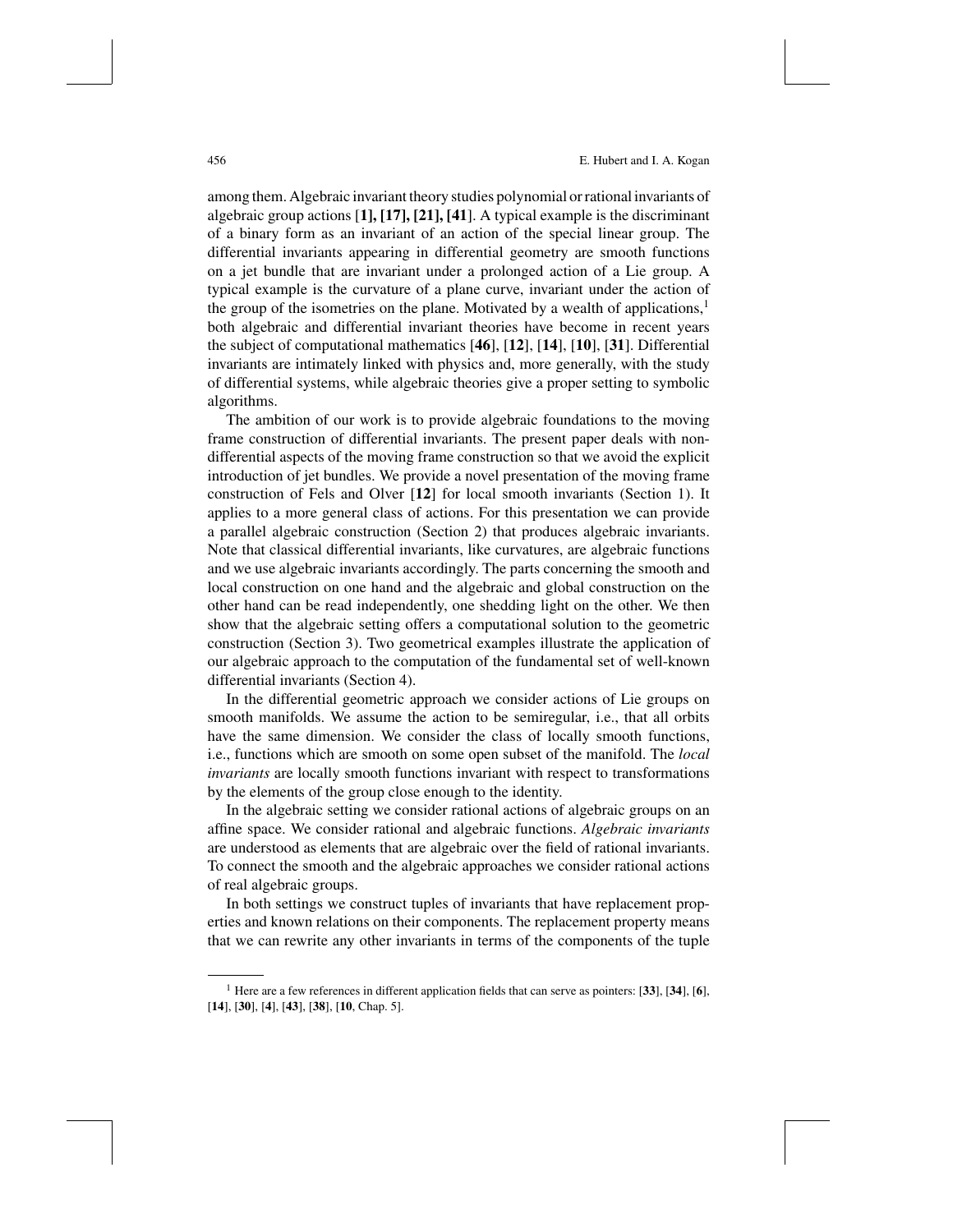by a simple substitution of the coordinate functions by the corresponding element of the tuple. This thus provides canonical representations for invariants. Both constructions rely on a choice of a cross-section to the orbits. The cross-section can be chosen with ample freedom, and it determines the relations on the constructed invariants. It is shown that invariants can be identified with the functions on the cross-section. The invariantization process is based on this identification. It is a projection from the set of functions to the set of invariant functions.

In the geometric approach (Section 1) we start by defining the invariantization processfrom the choice of a cross-section. We show that the local invariants can be identified with the functions on the cross-section. The invariantization of a function is then the local invariant that has the same restriction to the cross-section as the function. Invariantized coordinate functions are showed to have the replacement property, and to contain a fundamental set of invariants.

In the algebraic setting (Section 2) we start by defining the replacement invariants as tuples of algebraic invariants. They depend on the cross-section. They are the zeros of the *graph-section ideal*, i.e., the ideal of the intersection of a generic orbit with the cross-section. The graph-section ideal is proved to be prime when considered over the field of rational invariants. We can then deduce that the field of algebraic invariants is isomorphic to the field of algebraic functions on the crosssection. The isomorphism is computable by algebraic elimination. This is the basis of the invariantization process.

In Section 3 we show how algebraic invariantization, for which we provide an algorithm, gives a computational solution to smooth invariantization in the case of a rational action of a real algebraic group. This provides an explicit connection between Cartan's moving frame method for the construction of local invariants[**5**], [**20**], [**18**], [**12**], and the algebraic theory for rational invariants and the algorithms to compute them [**42], [41], [32], [23**].

We conclude the paper with two geometric examples (Section 4). They illustrate howa fundamentalset of differential invariants can be computed using the algebraic algorithms presented in the paper. The actions of the Euclidean and affine groups on plane curves are investigated through the prolongation of the action on the plane to the jet bundle. The Euclidean and affine curvatures, which are algebraic functions, naturally arise in the replacement invariants for those actions.

## *Background for the Paper*

Building on works [**20], [24], [18**], it was clearly established in [**12**] that Cartan's moving frame construction relies on a local group-equivariant map from a jet bundle to the group itself, and that Cartan's normalization procedure corresponds to choosing a local cross-section to the orbits.<sup>2</sup> A moving frame map defines an *invariantization process*. Invariantization of coordinate functions produces a *set of*

<sup>2</sup> This equivariant map is called *moving frame* in [**12**], and is called *moving frame map* in this paper.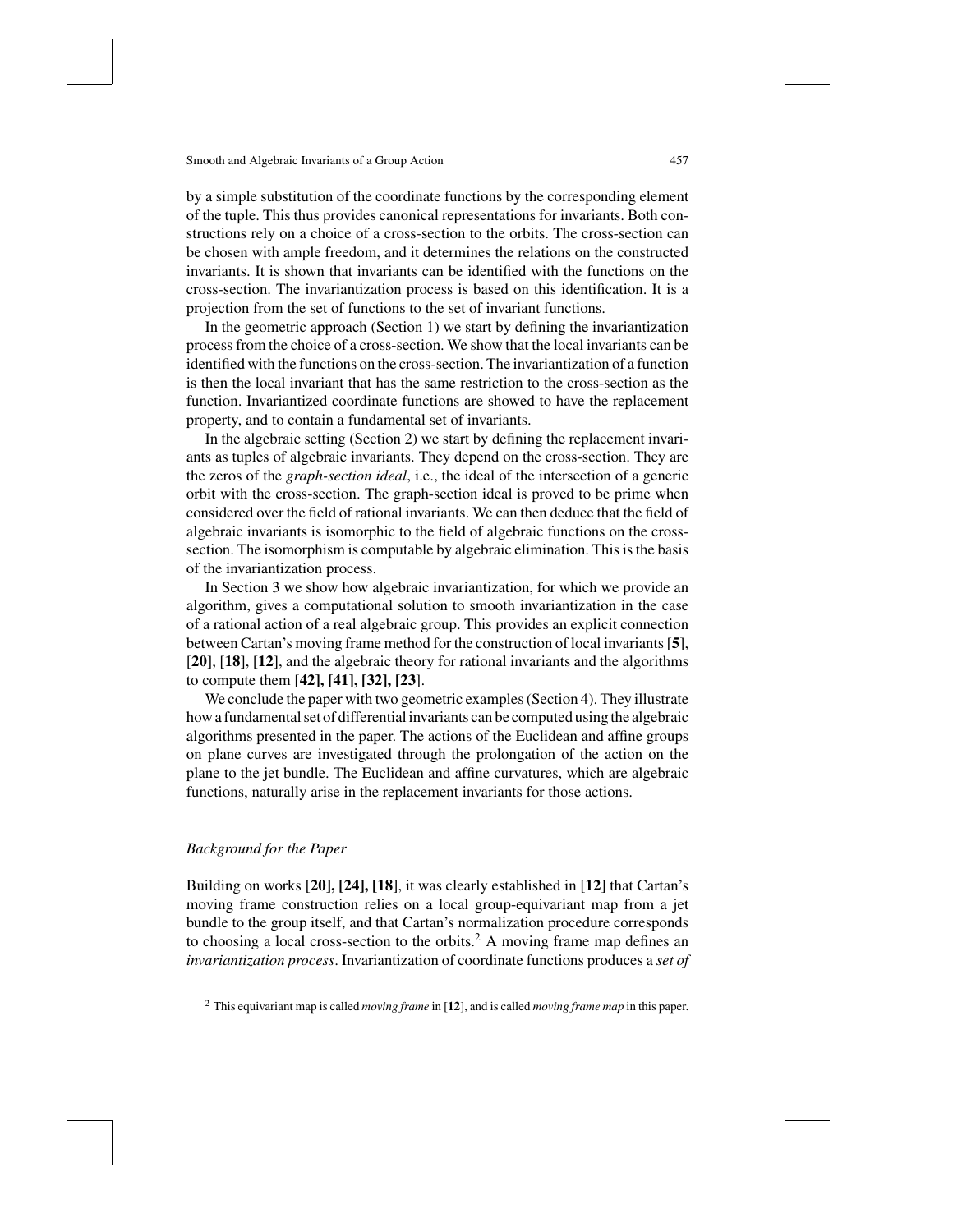*normalized invariants*, which contains a fundamental set. Moreover, any smooth invariant can locally be written in terms of the normalized invariants by a simple substitution. There are two main drawbacks associated with this construction. First, the local freeness<sup>3</sup> assumption on the group action is necessary for the existence of the moving frame map. Although this assumption is always satisfied on an open dense subset, when the action is prolonged to the jet bundle of sufficiently high order, it becomes an obstacle when one is interested only in the differential invariants of low order. Second, the proof of the existence of a local moving frame map relies on the implicit function theorem and is nonconstructive. The moving frame map might not be explicitly computable.

Both difficulties are circumvented in Section 1 by defining invariantization as a projection from the set of smooth functions onto the equivalence classes of functions with the same value on the cross-section. We give a constructive proof for the existence of a local coordinate cross-section through every point, provided the action is semiregular. <sup>4</sup> We show that in the case of locally free actions our definition of invariantization is equivalent to the definition in [**12**].

An application of the moving frame method to classical invariant theory [**1], [21], [46**] was proposed in [**37**], [**26**], [**3**], [**27**]. In these works, however, the geometric formulation of the method is used without adapting it to the algebraic nature of the problem. A purely algebraic formulation of the moving frame method opens new possibilities of its application in classical invariant theory.

Section 2 is an algebraic formulation of the moving frame construction. It can also be seen as a constructive counterpart to results in [**41**]. It is closely related to the constructions introduced in [**23**] to provide an algorithm for computing a generating set of rational invariants. The cross-sections that we introduce correspond to the quasi-sections in [**41**] and extend the notion of cross-section that appears in [**42**]. We indeed associate to a cross-section a *degree* that is the number of points of intersection with a generic orbit. Popov and Vinberg [**41**] show that the field of rational functions on the cross-section is an algebraic extension of degree *d* of the field of rational invariants. The field of algebraic functions on the cross-section is thus isomorphic to the field of algebraic invariants. We retrieve this result through the use of the replacement invariants. The new invariantization process provides a computational counterpart to this isomorphism. The replacement invariants furthermore provide a generating set of algebraic invariants with known relations among them and a canonical representation of algebraic invariants.

Differential invariants play a crucial role in solving a variety of problems in geometry and differential equations [**29], [39], [20], [13], [25], [36**]. The present paper is actually part of a bigger project, in the line of [**30], [22**], where the algebra of differential invariants and its application to differential elimination ofsymmetric differential systems is investigated.

<sup>&</sup>lt;sup>3</sup> Local freeness means that the dimension of each orbit equals the dimension of the group.

<sup>4</sup> Semiregularity means that all orbits have the same dimension.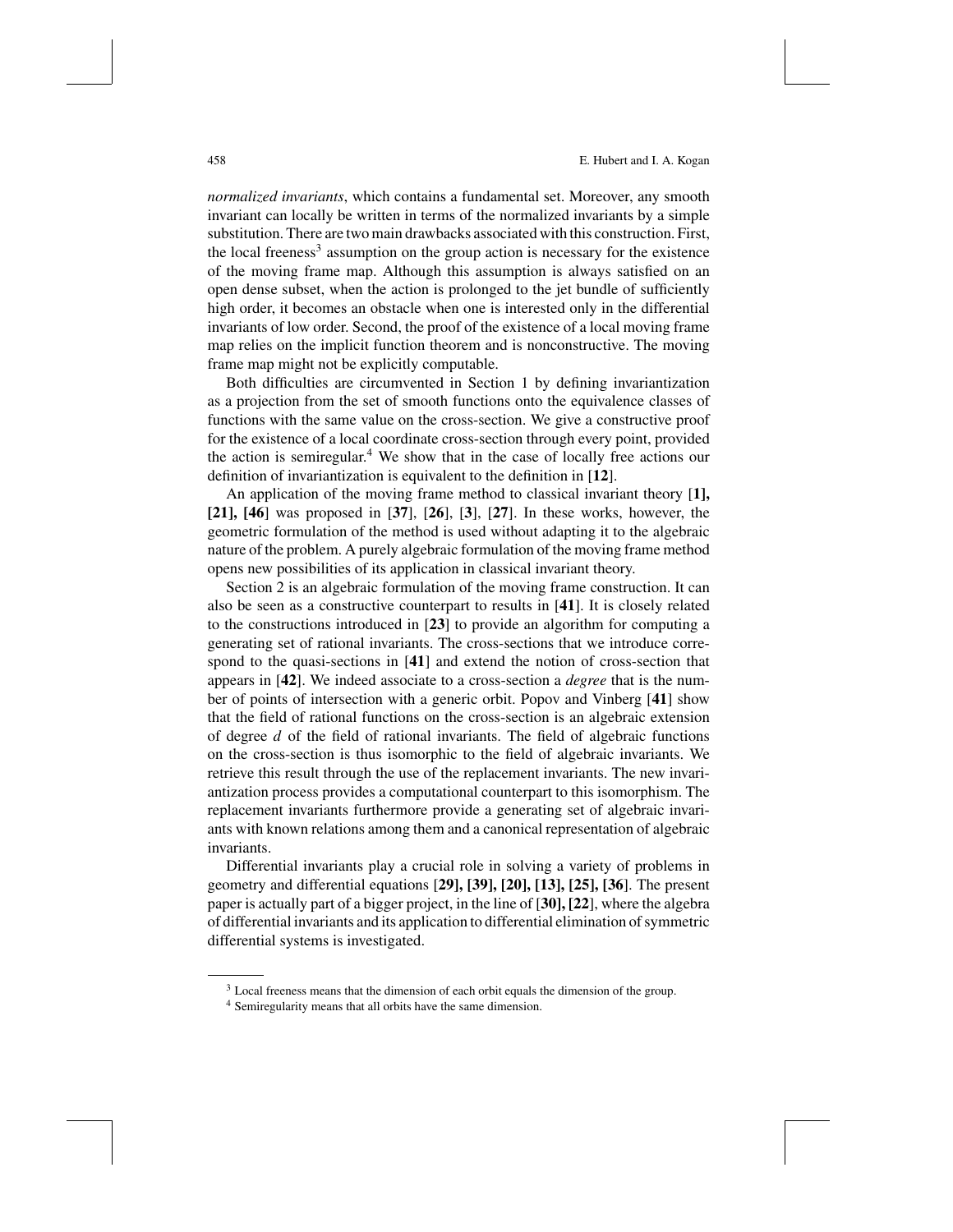#### *Outline of the Paper*

In Section 1.1 we give a definition of a local action of a Lie group on a smooth manifold. In Section 1.2 we define local invariants and discuss the existence of a fundamental set of those. In Section 1.3 we show that a local cross-section passing through any given point can easily be constructed. In Section 1.4 we show that given a cross-section one can define an invariantization process, that is, a projection from the set of smooth functions to the set of local invariants. In Section 1.5 we show that invariantization provides a set of normalized invariants from which we extract a fundamental set of local invariants. In Section 1.6 we review the Fels– Olver invariantization process for free actions that is based on the moving frame map [**12**]. We show that our cross-section-based definition is equivalent.

In Section 2.1 we give a definition of a rational action of an algebraic group. Section 2.2 discusses rational and algebraic invariants. In Section 2.3 we introduce the graph of the action, the cross-section and the graph-section ideal. The replacement invariants are defined, in Section 2.4, as the zeros of this ideal. In Section 2.5 we prove that algebraic closure of the field of rational invariants is isomorphic to the field of algebraic functions on the cross-section. In Section 2.6 we use the replacement invariants to define an algebraic invariantization map that is computable by algebraic elimination.

In Section 3.1 we give an algebraic description of the moving frame map and argue in favor of the cross-section-based approach to smooth invariantization of Section 1.4 as an appropriate setting for algebraic algorithms. We prove that the normalized invariants of Section 1.5 are local smooth representatives of the elements of the replacement tuple of Section 3.2 and that algebraic invariantization provides a computational approach to smooth invariantization in Section 3.3.

In Section 4 we illustrate on classical examples how our algebraic construction can be used to compute differential invariants.

### **1. Local Invariants**

We consider a local action of a Lie group on a smooth manifold and define local invariants. A fundamental set of invariants is defined as a minimal *functionally* generating set of invariants whose existence classically follows from the Frobenius theorem. We extend the notions of cross-section and invariantization of [**12**] to semiregular action. By basing the definition of invariantization directly on the cross-section alone we remove the necessity of a free action. Besides, that allows a reformulation in the algebraic context in Section 2. The invariantization process allows us to produce a set of normalized invariants which contains a fundamental set. Normalized invariants have the replacement property: any invariant can be written in terms of them by substitution of each coordinate function with the corresponding normalized invariant. We conclude this section by making an explicit comparison with the Fels–Olver moving frame construction [**12**].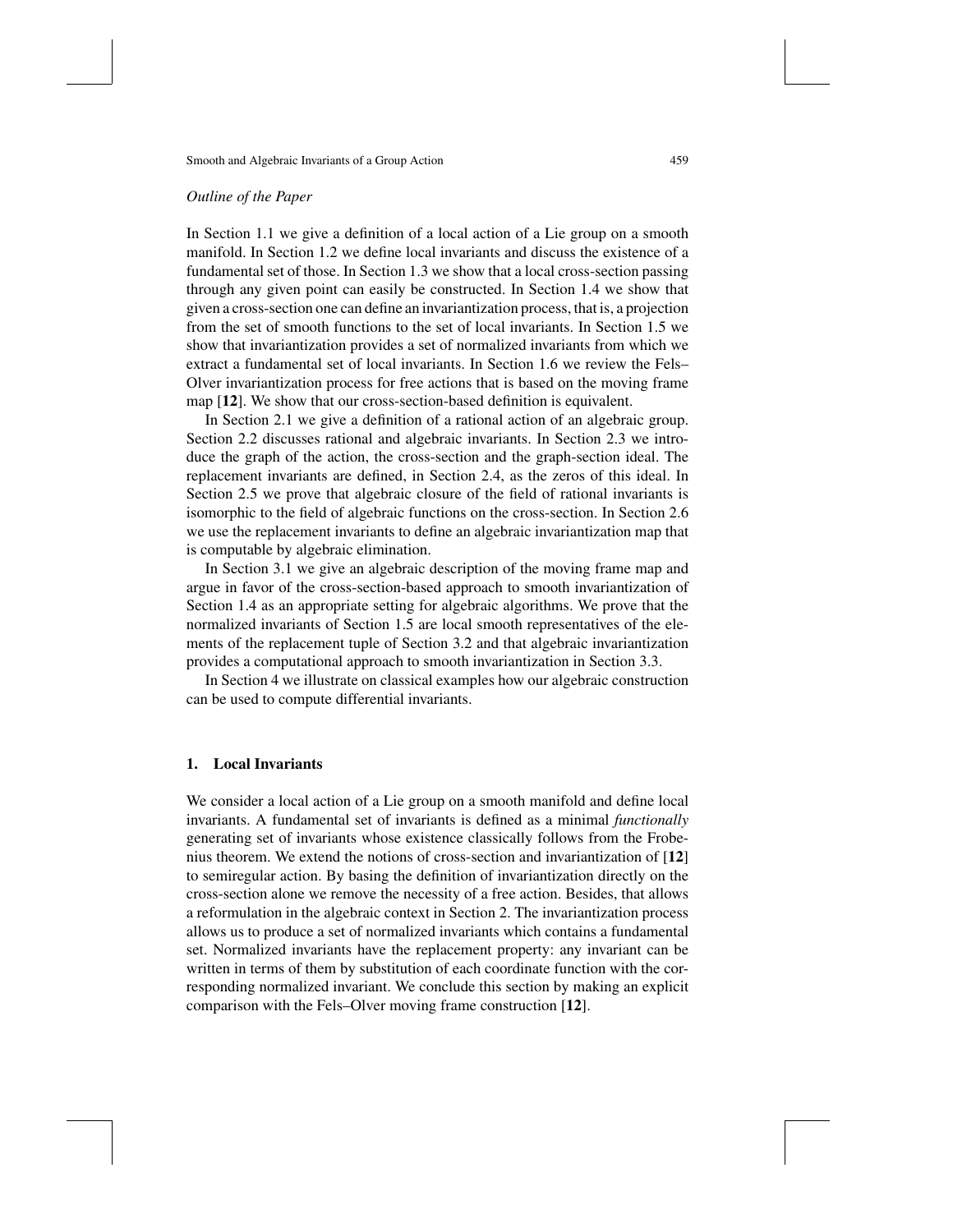In this section we consider real smooth manifolds. All statements and constructions from this section are applicable to complex manifolds. In the latter case all maps and functions are assumed to be meromorphic.

#### 1.1. *Local Action of a Lie Group on a Smooth Manifold*

We consider a Lie group  $G$ , with identity denoted by  $e$  and dimension  $\kappa$ , and a smooth manifold  $\mathcal Z$  of dimension *n*. Points on  $\mathcal G$  and  $\mathcal Z$  are noted  $\lambda = (\lambda_1, \ldots, \lambda_k)$ and  $\bar{z} = (\bar{z}_1, \ldots, \bar{z}_n)$  while  $\lambda = (\lambda_1, \ldots, \lambda_k)$  and  $z = (z_1, \ldots, z_n)$  denote the coordinate functions. We first review the necessary facts and terminology from the theory of Lie group actions on smooth manifolds. Our presentation is based on [**16**], [**35**].

**Definition 1.1.** A local action of a Lie group  $\mathcal G$  on a smooth manifold  $\mathcal Z$  is a smooth map  $g : \Omega \to \mathcal{Z}$  where  $\Omega \supset \{e\} \times \mathcal{Z}$  is an open subset of  $\mathcal{G} \times \mathcal{Z}$  and  $g$ satisfies the following two properties:

- 1.  $g(e, \bar{z}) = \bar{z}$  for all  $\bar{z} \in \mathcal{Z}$ .
- 2.  $g(\bar{\mu}, g(\bar{\lambda}, \bar{z})) = g(\bar{\mu} \cdot \bar{\lambda}, \bar{z})$  for all  $\bar{z} \in \mathcal{Z}$  and  $\bar{\lambda}, \bar{\mu} \in \mathcal{G}$  s.t.  $(\bar{\lambda}, \bar{z})$  and  $(\bar{\mu} \cdot \bar{\lambda}, \bar{z})$ are in  $\Omega$ .

The *orbit* of  $\bar{z} \in \mathcal{Z}$  is the image  $\mathcal{O}_{\bar{z}}$  of the smooth map  $g_{\bar{z}} : \mathcal{G} \mapsto \mathcal{Z}$  defined by  $g_{\bar{z}}(\lambda) = g(\lambda, \bar{z})$ . The domain of  $g_{\bar{z}}$  is an open subset of G containing *e*.

For every point  $\bar{z} \in \mathcal{Z}$  the differential  $dg_{\bar{z}} : T \mathcal{G}|_{e} \to T \mathcal{Z}|_{\bar{z}}$  maps the tangent space of G at *e* to the tangent space of Z at the point  $\overline{z}$ . The tangent space  $T \mathcal{G}|_{e}$  can be identified with the Lie algebra g of G. If  $\hat{v} \in \mathfrak{g}$ , then  $v(\bar{z}) = dg_{\bar{z}}(\hat{v})$  is a smooth vector field on Z, called the *infinitesimal generator* of the G-action corresponding to  $\hat{v}$ . The set of all infinitesimal generators for a G-action form a Lie algebra, such that the map  $\hat{v} \rightarrow v$  is a Lie algebra homomorphism.

By  $\exp(\varepsilon v, \overline{z}) : \mathbb{R} \times \mathcal{Z} \to \mathcal{Z}$  we denote the flow of v. It is defined as the integral curve of the vector field  $v$  with initial condition  $\overline{z}$ . Every point of the connected component of the orbit  $\mathcal{O}^0_{\overline{z}} \ni \overline{z}$  can be reached from  $\overline{z}$  by a composition of flows of a finite number of infinitesimal generators.

Let  $\hat{v}_1, \ldots, \hat{v}_k$  be a basis of the Lie algebra of G. Then the infinitesimal generators  $v_1, \ldots, v_k$  span the tangent space to the orbits at each point of  $\mathcal{Z}$ .

**Definition 1.2.** An action of a Lie group  $\mathcal G$  on a smooth manifold  $\mathcal Z$  is semiregular if all orbits have the same dimension.

Throughout this section the action is assumed to be semiregular. The dimension of the orbits is denoted by *s*.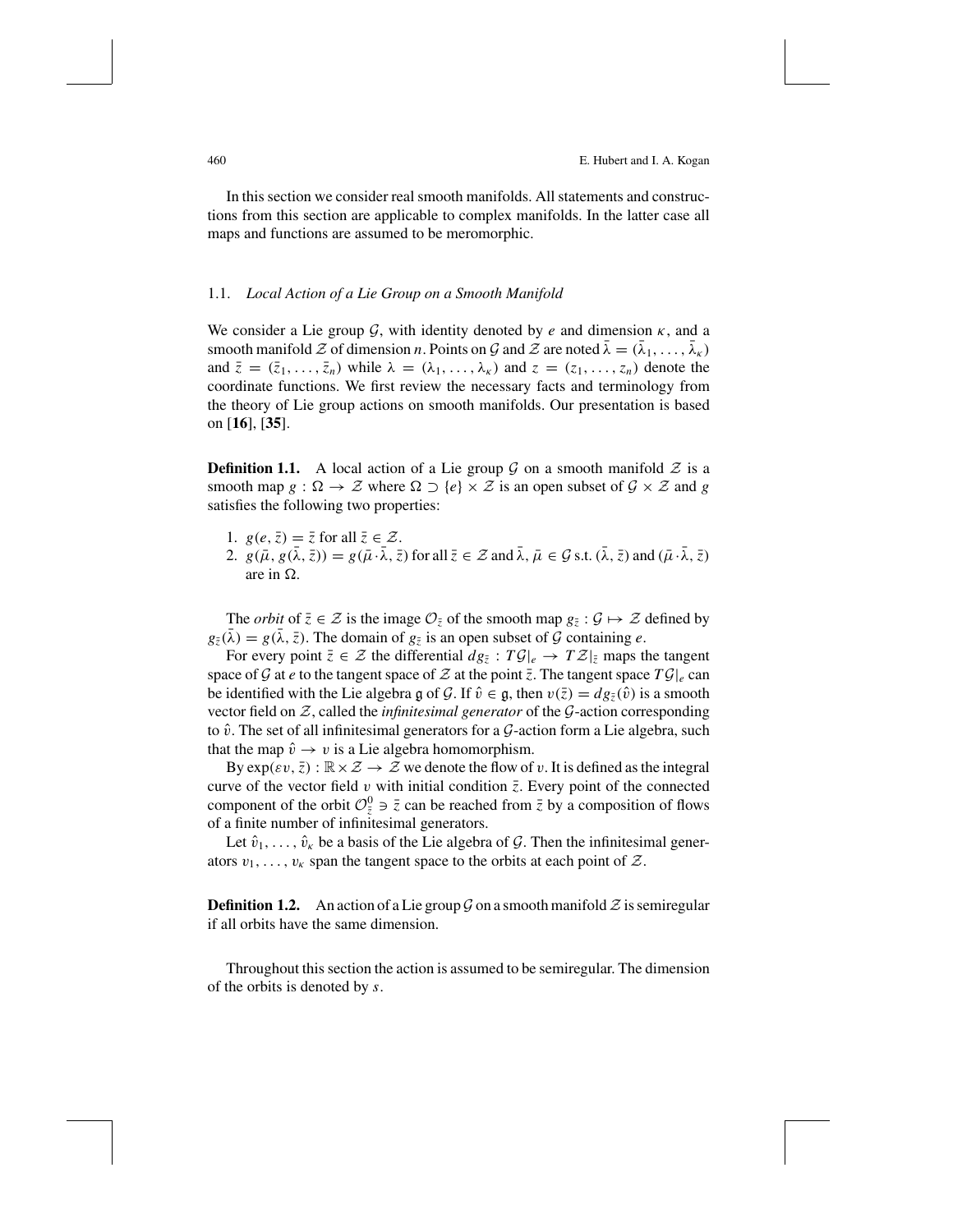#### 1.2. *Local Invariants*

We give definitions of local invariants and fundamental sets of those. We discuss how the existence of a fundamental set of local invariants follows from the existence of a flat coordinate system.

**Definition 1.3.** A smooth function f, defined on an open subset  $\mathcal{U} \subset \mathcal{Z}$ , is a local invariant if  $v(f) = 0$  for any infinitesimal generator v of the G-action on U.

Equivalently,  $f(\exp(\varepsilon v, \bar{z})) = f(\bar{z})$  for all  $\bar{z} \in \mathcal{U}$ , all infinitesimal generators v, and all real  $\varepsilon$  sufficiently close to zero. If the group  $\mathcal G$  is connected, the function f is continuous on  $\mathcal{Z}$ , and the condition of Definition 1.3 is satisfied at every point of Z, then f is a global invariant on Z due to [35, Prop. 2.6]. In what follows we neither assume f to be continuous outside  $U$ , nor  $\mathcal G$  to be connected.

A collection of smooth functions  $f_1, \ldots, f_l$  are functionally *dependent* on a manifold  $\mathcal Z$  if for each point  $\bar z \in \mathcal Z$  there exists an open neighborhood  $\mathcal U$  and a nonzero differentiable function *F* in *l* variables such that  $F(f_1, \ldots, f_l) = 0$  on U. From the implicit function theorem it follows that  $f_1, \ldots, f_l$  are functionally dependent on  $Z$  if and only if the rank of the corresponding Jacobian matrix is less than *l* at each point of Z. We say that functions  $f_1, \ldots, f_l$  are *independent* of  $Z$  if they are not dependent when restricted to any open subset of  $Z$ . Equivalently, the corresponding Jacobian is nonzero on  $Z$  except, possibly, on a discrete set of points. As it is commented in [**35**, p. 85] functional dependence and functional independence on  $\mathcal Z$  do not exhaust the range of possibilities, except for analytic functions. Throughout the section the term *independent functions* means *functionally independent functions.* Finally, we say that  $f_1, \ldots, f_l$  are independent at a point  $\bar{z} \in \mathcal{Z}$  if the rank of the corresponding Jacobian matrix is maximal at  $\bar{z}$ . Independence at  $\bar{z}$  implies independence on some open neighborhood of this point. If U is an open subset of Z and  $f_1, \ldots, f_n$  are independent at each point of Z, then these functions provide a coordinate system on  $U$ .

**Definition 1.4.** A collection of local invariants on  $U$  forms a *fundamental set* if they are functionally independent, and any local invariant on  $U$  can be expressed as a smooth function of the invariants from this set.

If the action is semiregular and the orbits are of dimension *s*, a fundamental set consists of  $n - s$  local invariants. The proof of existence of a fundamental set of invariants relies on the following line of argument. The Lie algebra of infinitesimal generators provides an integrable distribution<sup>5</sup> of smooth vector fields on  $\mathcal{Z}$ , whose integral manifolds are connected components of the orbits. For a semiregular action

<sup>&</sup>lt;sup>5</sup> An integrable distribution is a collection of smooth vector fields, whose span over the ring of smooth functions is closed with respect to the Lie bracket.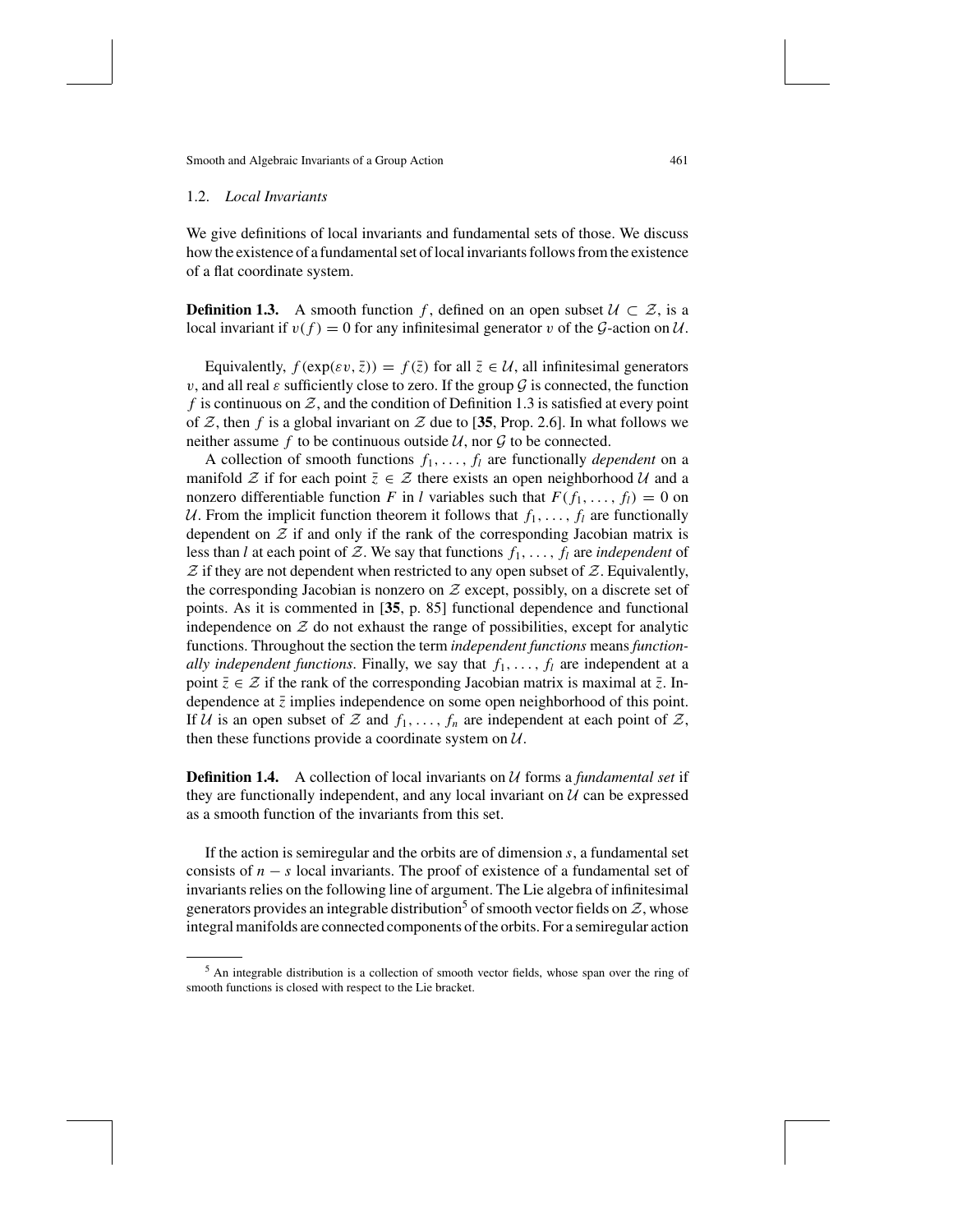462 E. Hubert and I. A. Kogan

this distribution is of constant rank *s*, equal to the dimension of the orbits. It follows from the Frobenius theorem that on an open neighborhood  $U$  of each point there exists a coordinate system  $x_1, \ldots, x_s, y_1, \ldots, y_{n-s}$  such that the connected components of the orbits on  $U$  are level sets of the last *n*−*s* coordinates [44, p. 262] and [**35**, Theorem 1.43]. Such a coordinate system is called *flat*, *or straightening*. The coordinate functions  $y_1, \ldots, y_{n-s}$  are thus local invariants. Using the fact that they are part of a coordinate system, one shows that they form a fundamental set (see, for instance, [**35**, Theorem 2.17]).

One can thus obtain a fundamental set by finding  $n - s$  independent solutions for the system of linear, first-order partial differential equations  $v_i(f) = 0$ ,  $i =$ 1.. $\kappa$ , where  $v_1, \ldots, v_{\kappa}$  is a basis of infinitesimal generators. The invariantization process described in Section 1.4 provides an approach for obtaining a fundamental set of invariants that does not require integration. Invariantization and, therefore, fundamental sets of local invariants can effectively be computed either by the algorithms of Section 2.6, in the case of a rational action of an algebraic group (see Section 3), or by the moving frame method of [**12**], in the case of a locally free action of a Lie group (see Section 1.6).

## 1.3. *Local Cross-Section*

We define local cross-sections to the orbits. We show that a local cross-section passing through any given point can easily be constructed. As suggested in [**12**, Sect. 4], the definition and results are generalized to semiregular actions.

**Definition 1.5.** An embedded submanifold  $\mathcal{P}$  of  $\mathcal{Z}$  is a *local cross-section* to the orbits if there is an open set  $U$  of  $Z$  such that:

- *− P* intersects  $\mathcal{O}_{\bar{z}}^0 \cap \mathcal{U}$  at a unique point for all  $\bar{z} \in \mathcal{U}$ , where  $\mathcal{O}_{\bar{z}}^0$  is the connected component of  $\mathcal{O}_{\bar{z}} \cap \mathcal{U}$ , containing  $\bar{z}$ ;
- $-$  for all  $\bar{z} \in \mathcal{P} \cap \mathcal{U}$ ,  $\mathcal{O}_{\bar{z}}^0$  and  $\mathcal P$  are transversal and of complementary dimensions.

The second condition in the above definition is equivalent to the following condition on tangent spaces:  $T_{\bar{z}}Z = T_{\bar{z}}P \oplus T_{\bar{z}}O_{\bar{z}}$ , for all  $\bar{z} \in \mathcal{P} \cap \mathcal{U}$ .

An embedded submanifold of codimension *s* can be locally defined as the zero set of *s* independent functions. Assume that  $h_1(z), \ldots, h_s(z)$  define  $P$  on  $U$ . The tangent space at a point of  $P$  is the kernel of the Jacobian matrix  $J_h$  at this point. As a basis of infinitesimal generators  $v_1, \ldots, v_k$  span the tangent space to the orbits at each point, the submanifold  $P$  is a local cross-section if and only if the span of  $v_1, \ldots, v_k$  has a trivial intersection with the kernel of  $J_h$  on  $P$ . Equivalently,

the rank of the 
$$
s \times \kappa
$$
 matrix  $(v_j(h_i))_{i=1..s}^{j=1..\kappa} = J_h \cdot V$  equals  $s$  on  $\mathcal{P}$ , (1)

where *V* is the  $n \times \kappa$  matrix, whose *i*th column consists of the coefficients of the infinitesimal generator  $v_i$  in a local coordinate system. In the next theorem we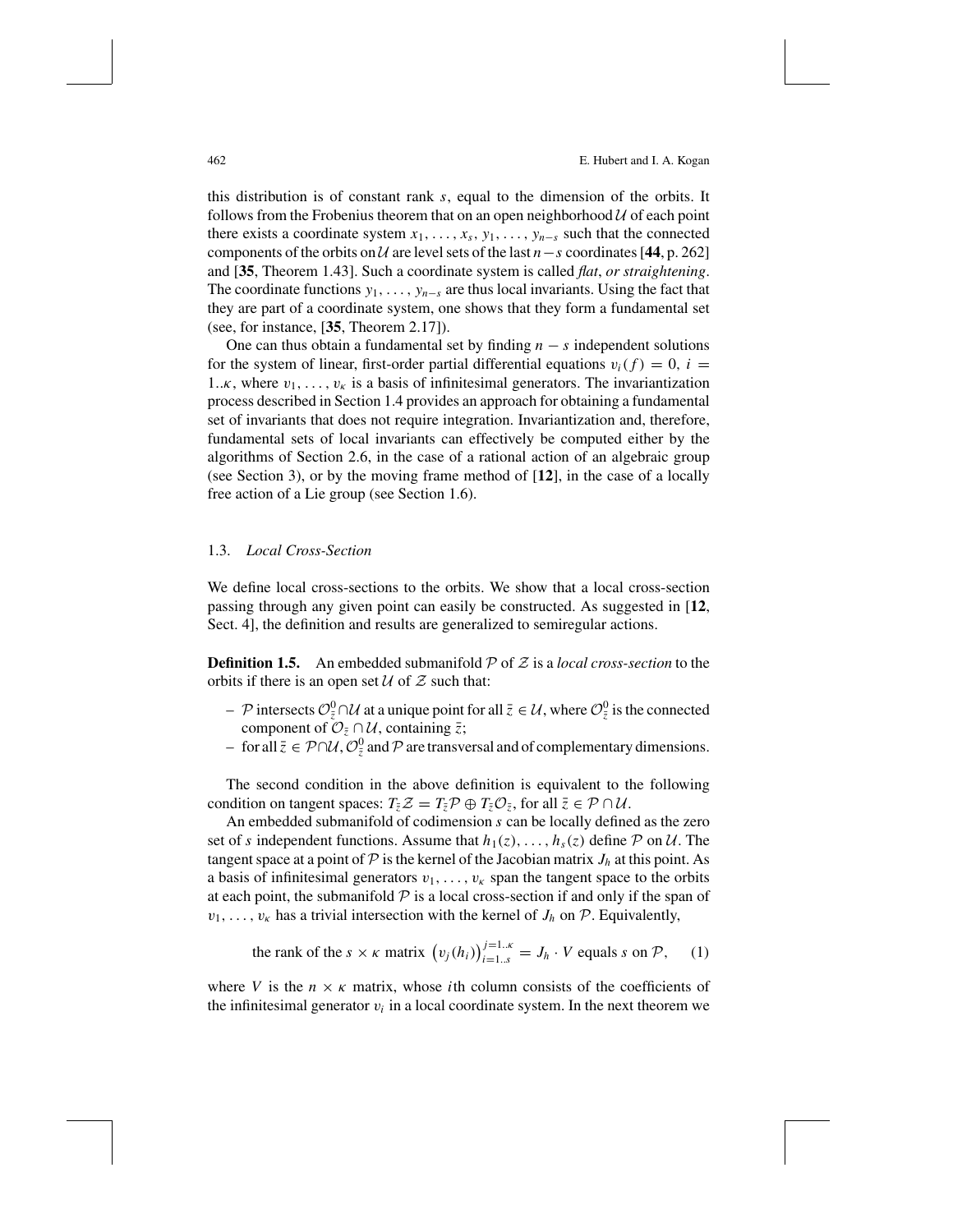prove the existence of a local cross-section through every point. The first paragraph of the proof provides a simple practical algorithm to construct a coordinate local cross-section through a point.

## **Theorem 1.6.** *Let* G *act semiregularly on* Z. *Through every point*  $\overline{z} \in \mathcal{Z}$  *there is a local cross-section that is defined as the level set of s coordinate functions*.

*Proof.* Let *V* be the  $n \times k$  matrix of the coefficients of the infinitesimal generators  $v_1, \ldots, v_k$  relative to a coordinate system  $z_1, \ldots, z_n$ . The rank of *V* equals the dimension of the orbits *s*. Thus there exist *s* rows of *V* that form an  $s \times \kappa$  submatrix  $\hat{V}$  of rank *s* at the point  $\bar{z}$  and, therefore, it has rank *s* on an open neighborhood  $\mathcal{U}_1 \ni$  $\overline{z}$ . Assume that these rows correspond to coordinates  $z_i$ , . . . . ,  $z_i$ . Let  $(c_1, \ldots, c_n)$ be coordinates of the point  $\overline{z}$ , then functions  $h_1 = z_{i_1} - c_{i_1}, \ldots, h_s = z_{i_s} - c_{i_s}$ satisfy condition (1). The common zero set  $P$  of these functions contains  $\bar{z}$ .

It remains to prove that there exists a neighborhood  $\mathcal{U} \ni \overline{z}$  such that  $\mathcal{P}$  intersects each connected component of the orbits on  $U$  at a unique point. Let *x*<sub>1</sub>, . . . , *x*<sub>*s*</sub>, *y*<sub>1</sub>, . . . . , *y*<sub>*n*−*s*</sub> be a flat coordinate system in an open neighborhood  $U_2$  ∋  $\bar{z}$ . Due to [35, Theorem 2.17]  $y_1, \ldots, y_{n-s}$  are independent local invariants. We will show that functions  $z_{i_1}, \ldots, z_{i_s}, y_1, \ldots, y_{n-s}$  provide a coordinate system, an open set  $U = U_1 \cap U_2$  containing  $\overline{z}$ . Without loss of generality we may assume that  ${z_i_1, \ldots, z_i_s} = {z_1, \ldots, z_s}$  are the first *s* coordinates. In terms of flat coordinates  $z_i = F_i(x, y)$ ,  $i = 1...s$ , where  $F_i$  are smooth functions on  $\mathcal{U}_2$ . Since  $v_i(y_i) = 0$  for  $i = 1..k, j = 1..n - s$ , then

$$
(v_j(z_i))_{i=1..s}^{j=1..k} = \left(\frac{\partial F_i}{\partial x_r}\right)_{i=1..s}^{r=1..s} \cdot (v_j(x_r))_{r=1..s}^{j=1..k}.
$$
 (2)

We note that  $(v_i(z_j))_{j=1..s}^{i=1..k} = \hat{V}$  is  $s \times \kappa$  matrix of rank *s* at each point of U. Matrix  $(v_j(x_r))_{r=1...s}^{j=1...k}$  also has maximal rank *s* on U. Therefore the matrix  $(\partial F_i/\partial x_r)_{i=1...s}^{r=1...s}$  is invertible on  $U$ . By looking at the rank of the corresponding Jacobian matrix in flat coordinates, we conclude that functions  $z_1, \ldots, z_s, y_1, \ldots, y_{n-s}$  are independent at each point of  $U$ , and therefore define a coordinate system on  $U$ .

By construction, all points on  $P$  have the same *z*-coordinates. Thus two distinct points of P must differ by at least one of the *y*-coordinates. Since *y* coordinates are constant on the connected components of the orbits on  $U$ , distinct points of  $\mathcal{P}$ <br>belong to distinct connected components of the orbits. belong to distinct connected components of the orbits.

### 1.4. *Invariants as Smooth Functions on the Cross-Section*

As introduced in [**12**], an *invariantization process* is a projection from the set of smooth functions on  $U$  to the set of local invariants. A cross-section on  $U$  defines an invariantization process: a local cross-section defines equivalence relationship on the ring of smooth functions any class of which has a single representative that is a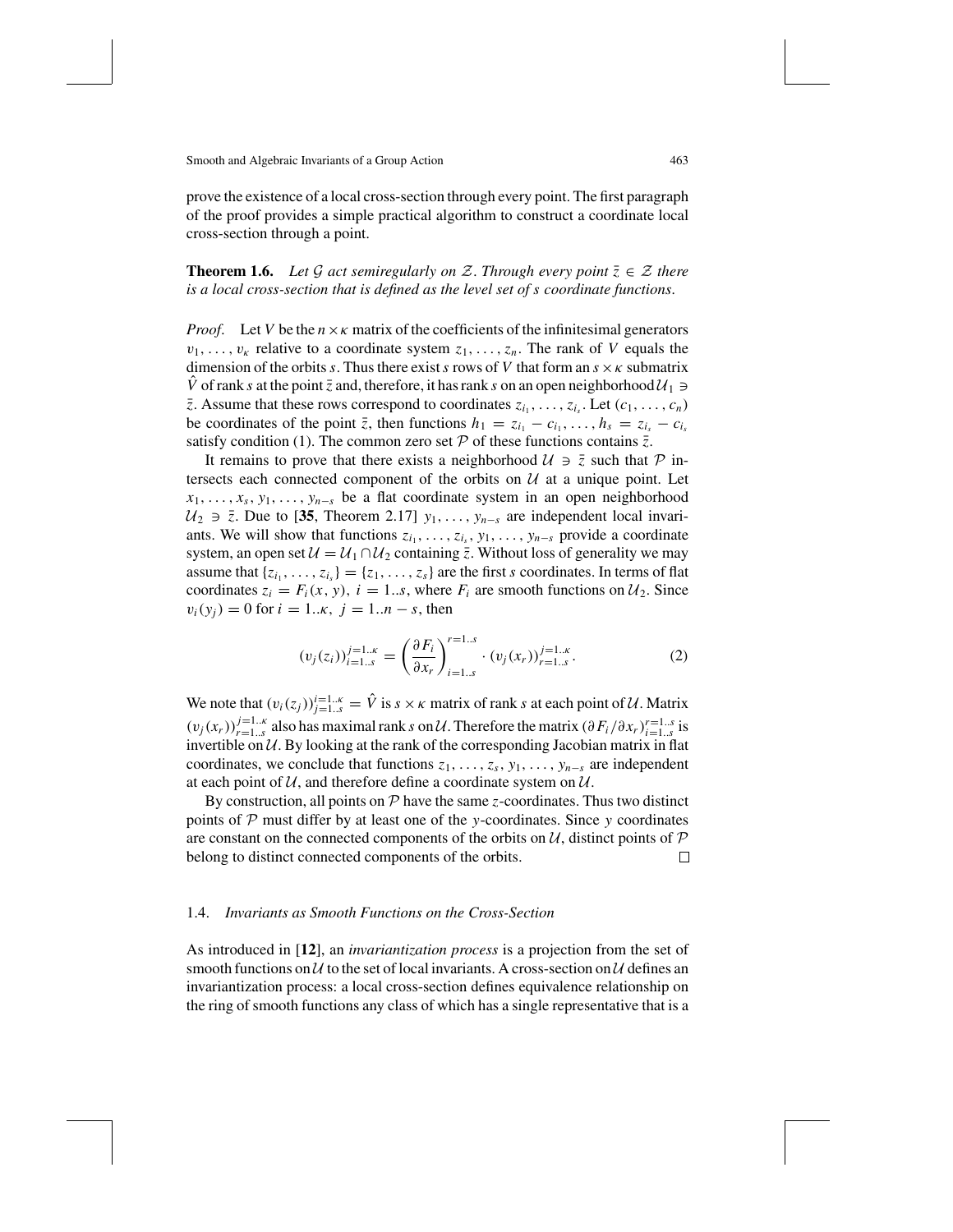local invariant. The present definition of the invariantization process differs from the one in [**12**] in that it depends directly on the cross-section and, consequently, does not require the action to be free.

**Definition 1.7.** Let  $P$  be a local cross-section to the orbits on an open set  $U$ . Let *f* be a smooth function on U. The *invariantization*  $\overline{t}f$  of f is the function on U that is defined by  $\overline{i} f(\overline{z}) = f(\overline{z}_0)$  for each  $\overline{z} \in \mathcal{U}$ , where  $\overline{z}_0 = \mathcal{O}_{\overline{z}}^0 \cap \mathcal{P}$ .

In other words, the invariantization of a function *f* is obtained by spreading the values of f on  $\mathcal P$  along the orbits. The next theorem shows that  $\bar t f$  is the unique local invariant with the same values on  $P$  as  $f$ .

**Theorem 1.8.** Let a Lie group  $G$  act semiregularly on a manifold  $Z$ , and let  $P$ *be a local cross-section*. *Then* ι¯ *f is the unique local invariant defined on* U *whose restriction to*  $\mathcal P$  *is equal to the restriction of*  $f$  *to*  $\mathcal P$ *. In other words*,  $\overline{f}$  $\overline{f}$  $\overline{p} = f|_{\mathcal P}$ *.* 

*Proof.* For any  $\bar{z} \in \mathcal{U}$  and small enough  $\varepsilon$  the point  $\exp(\varepsilon v, \bar{z})$  belongs to the same connected component  $\mathcal{O}^0_{\bar{z}}$ . Let  $\bar{z}_0 = \mathcal{O}^0_{\bar{z}} \cap \mathcal{P}$ . Then  $\bar{i} f(\exp(\varepsilon v, \bar{z})) = f(\bar{z}_0) =$  $\bar{\iota} f(\bar{z})$ , and thus  $\bar{\iota} f$  is a local invariant. By definition  $\bar{\iota} f(\bar{z}_0) = f(\bar{z}_0)$  for all  $\bar{z}_0 \in \mathcal{P}$ .

In order to show its smoothness we write  $\bar{t}f$  in terms of flat coordinates  $x_1, \ldots, x_s, y_1, \ldots, y_{n-s}$ . By probably shrinking  $\mathcal U$ , we may assume that  $\mathcal P$  is given by the zero-set of smooth independent functions  $h_1(x_1, \ldots, x_s, y_1, \ldots, y_{n-s}), \ldots$  $h_s(x_1, \ldots, x_s, y_1, \ldots, y_{n-s})$ . From the transversality condition (1) and local invariance of y's, it follows that the first *s* columns of the Jacobian matrix  $J_h$  form a submatrix of rank  $s$ . Thus the cross-section  $P$  can be described as a graph  $x_1 = p_1(y_1, \ldots, y_{n-s}), \ldots, x_s = p_s(y_1, \ldots, y_{n-s}),$  where  $p_1, \ldots, p_s$  are smooth functions. Then the function

$$
\bar{t}f(x_1,...,x_s, y_1,..., y_{n-s})
$$
  
=  $f(p_1(y_1,..., y_{n-s}), ..., p_s(y_1,..., y_{n-s}), y_1,..., y_{n-s})$ 

is smooth, as a composition of smooth functions.

To prove the uniqueness, assume that an invariant function  $q$  has the same values on P as f, then the invariant function  $h = \bar{t}f - q$  has zero value on P. A point  $\overline{z} \in U$  can be reached from  $\overline{z}_0 = \mathcal{P} \cap \mathcal{O}_{\overline{z}}^0$  by a composition of flows defined by infinitesimal generators. Without loss of generality, we may assume that it can be reached by a single flow  $\bar{z} = \exp(\varepsilon v, \bar{z}_0)$ , where  $\exp(\varepsilon v, \bar{z}_0) \subset \mathcal{O}^0_{\bar{z}}$  for all  $0 \le \varepsilon \le \varepsilon$ . From the invariance of *h* it follows that  $h(\exp(\varepsilon v, \bar{z}_0)) = h(\bar{z}_0) = 0$ .<br>Thus  $a(z) = \bar{t} f(z)$  on  $\mathcal{U}$ . Thus  $q(z) = \overline{i} f(z)$  on  $\mathcal{U}$ .

Theorem 1.8 allows us to view the invariantization process as a projection from the set of smooth functions on  $U$  to the equivalence classes of functions with the same value on  $P$ . Each equivalence class contains a unique local invariant. The algebraic counterpart of this point of view is described in Section 2.6.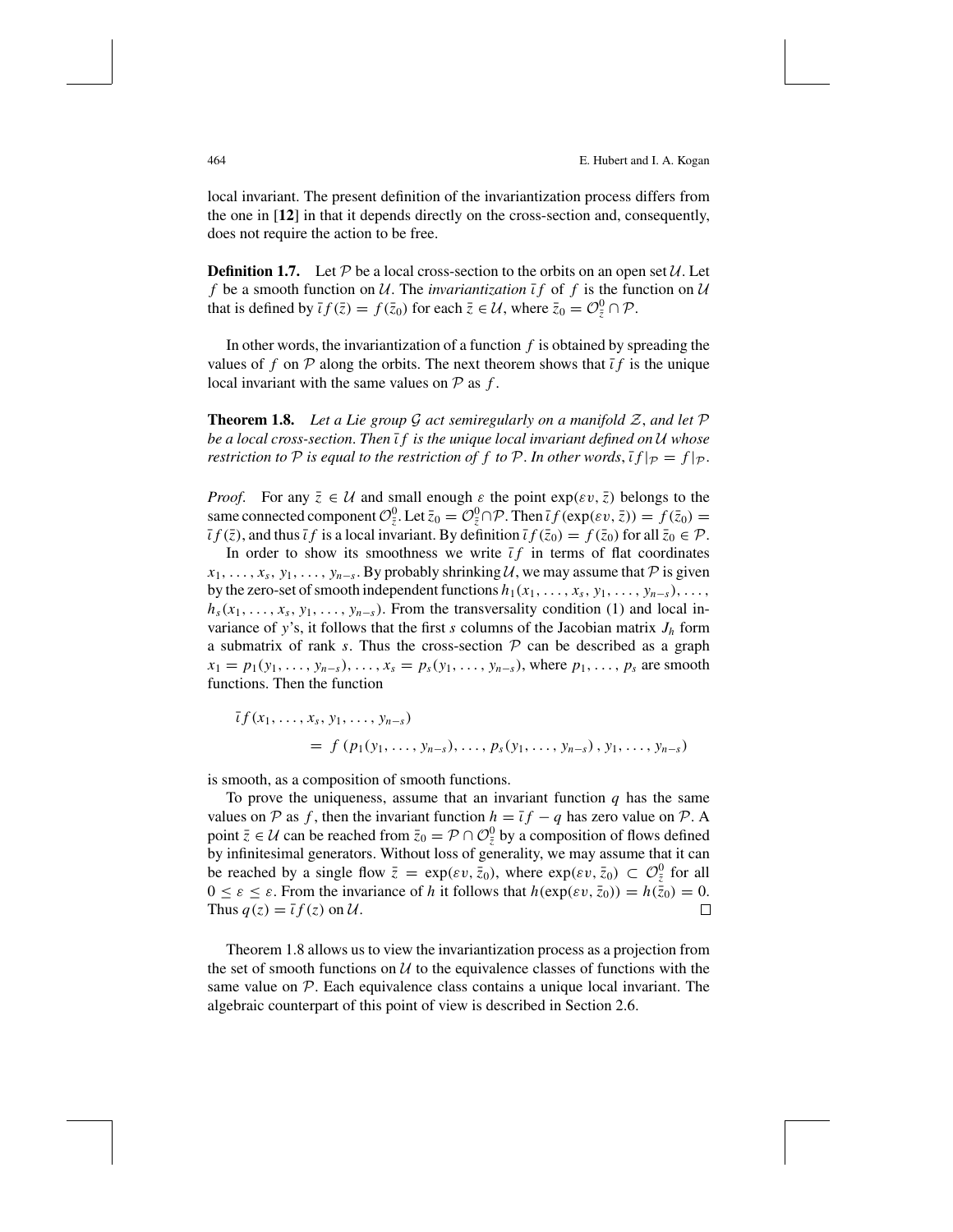The invariantization of differential forms can be defined in a similar implicit manner. It has been shown in [**12], [28**] that the essential information about the differential ring of invariants and the structure of differential forms can be computed from the infinitesimal generators of the action and the equations that define the cross-section, without explicit formulas for invariants.

#### 1.5. *Normalized and Fundamental Invariants*

The *normalized invariants* are defined in [**12**] asthe invariantizations of the coordinate functions. They are proved to have the replacement property: every invariant can be rewritten in terms of them by substituting coordinates functions by the corresponding invariants. Since our definition of invariantization differs from [**12**] we restate and prove the replacement theorem. We then show that a set of normalized invariants contains a fundamental set of local invariants.

In the algebraic context the set of normalized invariants corresponds to a *replacement* invariant defined in Section 2.6. This correspondence is made precise by Proposition 3.6.

All results of this subsection are stated under the following assumptions. The manifold  $P$  is a local cross-section to the *s*-dimensional orbits of a semiregular G-action on an open  $U \subset \mathcal{Z}$ . The corresponding invariantization map is  $\overline{\iota}$ . The set U is a single coordinate chart on Z with coordinate functions  $z_1, \ldots, z_n$ . By possibly shrinking U we may assume that  $\mathcal P$  is the zero-set of s independent smooth functions.

**Theorem 1.9.** *If*  $f(z_1, \ldots, z_n)$  *is a local invariant on* U, *then*  $f(\overline{z_1}, \ldots, \overline{z_n}) =$  $f(z_1,\ldots,z_n)$ .

*Proof.* Since  $\overline{z_1|p} = z_1|p, \ldots, \overline{z_n|p} = z_n|p$ , then  $f(\overline{z_1}, \ldots, \overline{z_n})|p = z_n|p$  $f(z_1, \ldots, z_n)|_{\mathcal{P}}$ . Thus functions  $f(\overline{z_1}, \ldots, \overline{z_n})$  and  $f(z_1, \ldots, z_n)$  are both lo-<br>cal invariants and have the same value on  $\mathcal{P}$ . By Theorem 1.8 they coincide.  $\Box$ cal invariants and have the same value on  $P$ . By Theorem 1.8 they coincide.

**Lemma 1.10.** Let  $P$  be a local cross-section on  $U$ , given as the zero-set of s inde*pendent functions*  $h_1, \ldots, h_s$ . *Then*  $h_1(\bar{z}_1, \ldots, \bar{z}_n) = 0, \ldots, h_s(\bar{z}_1, \ldots, \bar{z}_n) =$ 0 *on* U. If, for a differentiable *n*-variable function f, we have  $f(\overline{z_1}, \ldots, \overline{z_n}) \equiv 0$ *on an open subset of*  $U$ , *then there exists an open set*  $W \subset U$  *such that*  $W \cap P \neq \emptyset$ *and at each point of*  $W ∩ P$  *the functions*  $f, h_1, ..., h_s$  *are not independent.* 

*Proof.* Since  $h(\overline{z})|_{\mathcal{P}} = \overline{u}h(z)|_{\mathcal{P}}$  and both functions are invariants, one has  $h(\overline{z}) = \overline{u}(z)$  by Theorem 1.8. The latter is zero since  $h|_{\mathcal{P}} = 0$ . Assume now that there exits a differentiable function *f* and an open subset of  $V \subset U$  such that  $f(\overline{z_1}, \ldots, \overline{z_n}) \equiv 0$  on V. Then  $f(\overline{z_1}, \ldots, \overline{z_n}) \equiv 0$  at every point obtained from point in  $V$  by the cation of an element in  $G$ . Thus there exists an open  $W \supset V$  such that  $f(\bar{t}z_1, \ldots, \bar{t}z_n) \equiv 0$  on W and  $W \cap \mathcal{P} \neq \emptyset$ . We conclude that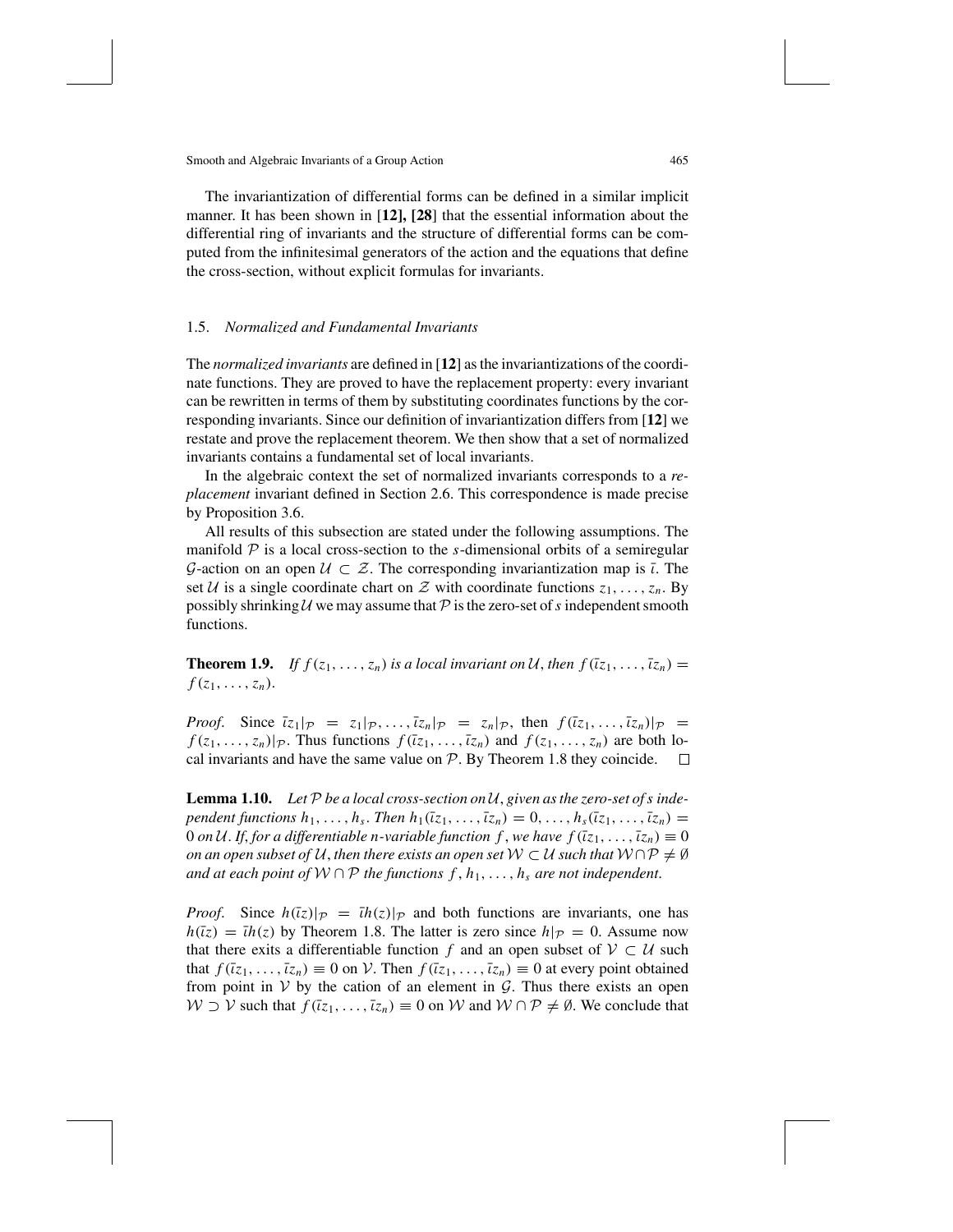466 E. Hubert and I. A. Kogan

 $f(z_1, \ldots, z_n) \equiv 0$  on  $P \cap W$ . In this case *f* cannot be independent of  $h_1, \ldots, h_s$ at any point of P ∩ *W* since, otherwise, this would imply that P is of dimension less than  $n - s$ .  $\Box$ less than  $n - s$ .

**Theorem 1.11.** Let P be a local cross-section on U. The set  $\{\bar{x}_1, \ldots, \bar{x}_n\}$  of the *invariantizations of the coordinate functions z*1, . . . ,*zn contains a fundamental set of*  $n - s$  *local invariants on*  $U$ .

*Proof.* Due to the implicit function theorem, after a possible shrinking  $U$  and renumbering of the coordinate functions, we may assume that  $P$  is the zero-set of the functions  $h_1(z) = z_1 - p_1(z_{s+1}, \ldots, z_n), \ldots, h_s(z) = z_s - p_s(z_{s+1}, \ldots, z_n).$ Therefore  $\overline{z_1} = p_1(\overline{z_{s+1}}, \ldots, \overline{z_n}), \ldots, \overline{z_s} = p_k(\overline{z_{s+1}}, \ldots, \overline{z_n})$  by Theorem 1.8. From Theorem 1.9 we can conclude that any local invariant can be written in terms of  $\overline{z}_{s+1}, \ldots, \overline{z}_n$ . For every differentiable nonzero  $(n-s)$ -variable function f, the functions  $f(z_{s+1},..., z_n)$ ,  $h_1(z),..., h_s(z)$  are independent at every point of U.<br>By Lemma 1.10,  $\overline{z}_{s+1},..., \overline{z}_n$  are thus functionally independent on U. By Lemma 1.10,  $\overline{z}_{s+1}, \ldots, \overline{z}_n$  are thus functionally independent on  $\mathcal{U}$ .

**Example 1.12** (Rotation). We consider the linear action of *SO*(2), the group of  $2 \times 2$  orthogonal matrices with determinant 1, on  $\mathbb{R}^2$ . The action of an element of the group is a rotation with the origin as center. The orbits are the circles centered at the origin, and the origin itself. The action is thus semiregular on  $\mathcal{Z} = \mathbb{R}^2 \setminus \{(0, 0)\}.$ 

The positive  $z_1$ -axis,  $P = \{(z_1, z_2) | z_2 = 0, z_1 > 0\}$ , is a local cross-section on  $\mathcal{Z}$ . The invariantization of the coordinate functions are the functions  $\bar{i}z_1$  and  $\bar{i}z_2$ that associate to a point  $(\bar{z}_1, \bar{z}_2)$  the coordinates of the intersection of its orbit with the cross-section. Thus

$$
\bar{i}z_1 : (z_1, z_2) \mapsto \sqrt{z_1^2 + z_2^2}
$$
 and  $\bar{i}z_2 : (z_1, z_2) \mapsto 0$ .

By Theorem 1.11, all local invariants can be written in terms of  $\sqrt{z_1^2 + z_2^2}$ .

**Example 1.13** (Translation + reflection). We next consider the direct product of the additive group  $\mathbb R$  with the two-element group  $\{-1, 1\}$ . This is a one-dimensional Lie group with two connected components.

We take its action on the plane as translation parallel to the first coordinate axis and reflection with respect to this axis. It is defined by

$$
g: (\mathbb{R} \times \{-1, 1\}) \times \mathbb{R}^2 \to \mathbb{R}^2,
$$
  

$$
((\lambda_1, \lambda_2), (z_1, z_2)) \mapsto (z_1 + \lambda_1, \lambda_2 z_2).
$$

The action is semiregular on  $\mathcal{Z} = \mathbb{R}^2$ . The  $z_1$ -axis is an orbit and outside it the orbits have two components consisting of two straight lines parallel to the  $z_1$ -axis.

For any smooth function  $h : \mathbb{R} \to \mathbb{R}$  the manifold  $\mathcal{P} = \{(h(z_2), z_2) \mid z_2 \in \mathbb{R}\}\$ is a local cross-section on  $\mathcal{Z}$ : it intersects each connected component of an orbit once.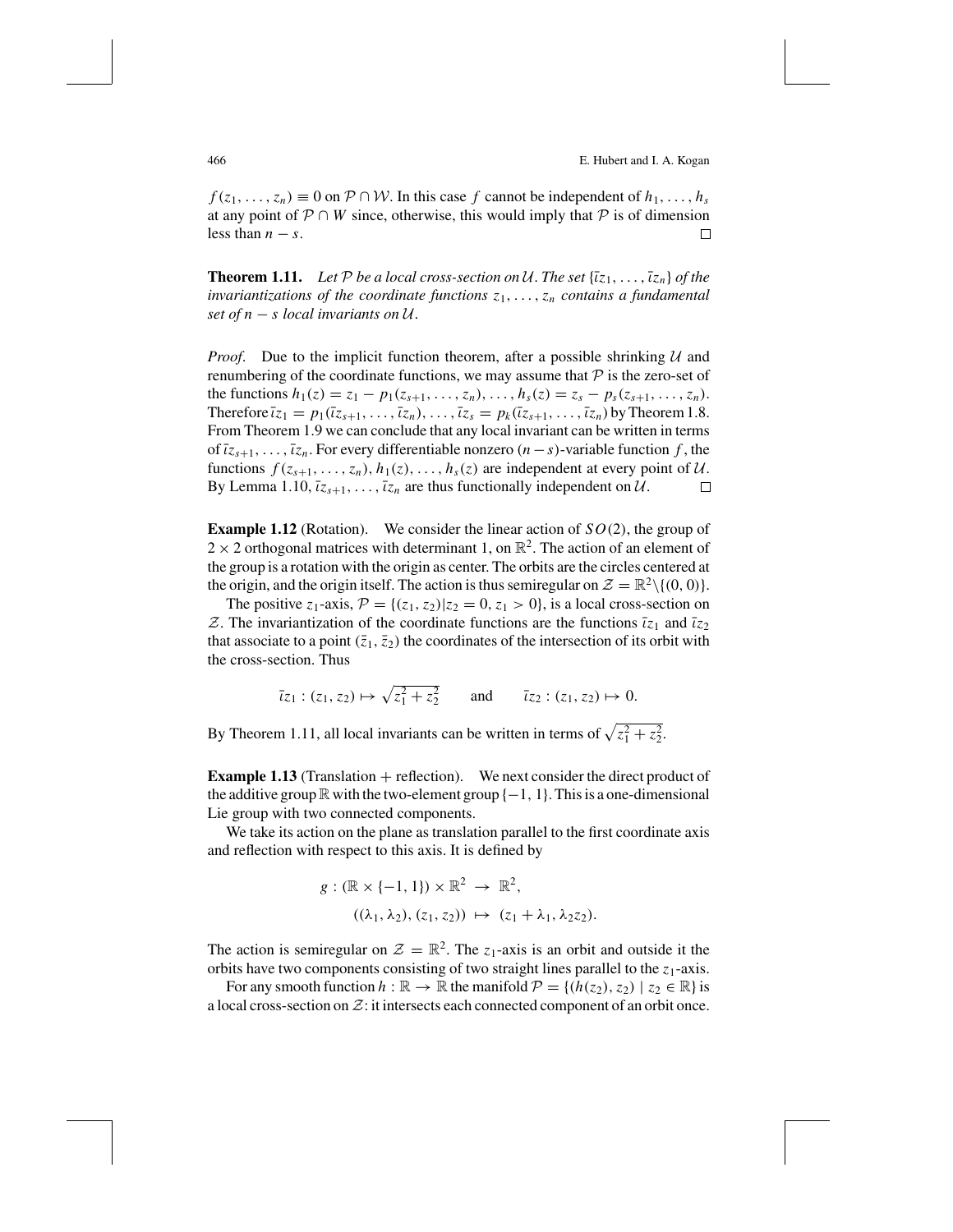More precisely, the point of intersection of the cross-section and the connected component of the orbit containing  $(\bar{z}_1, \bar{z}_2)$  is  $(h(\bar{z}_2), \bar{z}_2)$ . Therefore,

 $\overline{i}z_1$  :  $(z_1, z_2) \mapsto h(z_2)$  and  $\overline{i}z_2$  :  $(z_1, z_2) \mapsto z_2$ .

According to Theorem 1.9, any local invariant  $f : \mathcal{Z} \to \mathbb{R}$  thus satisfies  $f(z_1, z_2) =$  $f(h(z_2), z_2)$ . We can conclude here that *f* does not depend on  $z_1$ . Note that  $z_2$  is invariant under the action of the connected component of the group that contains the identity and, therefore, is a local invariant of the group action. It is not a global invariant, however, as it is not invariant under the action of the entire group.

The previous two examples illustrate that computing normalized invariants amounts to finding the intersections point of a generic orbit with the cross-section. The approach introduced in [**12**] and reproduced in the next section allows us to do this in a systematic manner.

## 1.6. *Moving Frame Map*

We show that the invariantization map described in Section 2.6 extends the invariantization process described in [**12**] to the case of nonfree semiregular actions. The latter is based on a local G-equivariant map  $\rho : U \to G$  from an open subset  $U \subset \mathcal{Z}$ to an open neighborhood of  $e \in \mathcal{G}$ . If the action is locally free the existence of  $\rho$ is proved by the implicit function theorem. This theorem is not constructive and, therefore, the map might not be explicitly computable. We review the Fels–Olver construction, and prove that in the case of locally free actions it is equivalent to the one presented in Section 1.3.

**Definition 1.14.** An action of a Lie group  $G$  on a manifold  $Z$  is *locally free* if for every point  $\bar{z} \in \mathcal{Z}$  its isotropy group  $\mathcal{G}_{\bar{z}} = {\bar{\lambda} \in \mathcal{G} \mid \bar{\lambda} \cdot \bar{z} = \bar{z}}$  is discrete.

Local freeness implies semiregularity of the action with the dimension of each orbit being equal to the dimension of the group. Theorem 4.4 from [**12**] can be restated as follows.

**Theorem 1.15.** *A Lie group* G *acts locally freely on* Z *if and only if every point of*  $Z$  *has an open neighborhood*  $U$  *such that there exists a map*  $\rho : U \rightarrow \mathcal{G}$  *that makes the following diagram commute*. Here *the map*  $\bar{\mu} \mapsto \bar{\mu} \cdot \bar{\lambda}^{-1}$  *is chosen for the* action of G on itself, and  $\bar{\lambda}$  is taken in a suitable neighborhood (depending on *the point of*  $U$ *) of the identity in*  $G$ *,* 

$$
\begin{array}{ccc}\n U_{\rho} & \xrightarrow{\bar{\lambda}} & U \\
 \downarrow & & \downarrow{\rho} \\
 \downarrow & & \downarrow{\rho} \\
 \downarrow & & \downarrow{\rho} \\
 \downarrow & & \downarrow{\rho} \\
 \downarrow & & \downarrow{\rho} \\
 \downarrow & & \downarrow{\rho} \\
 \downarrow & & \downarrow{\rho} \\
 \downarrow & & \downarrow{\rho}\n \end{array}
$$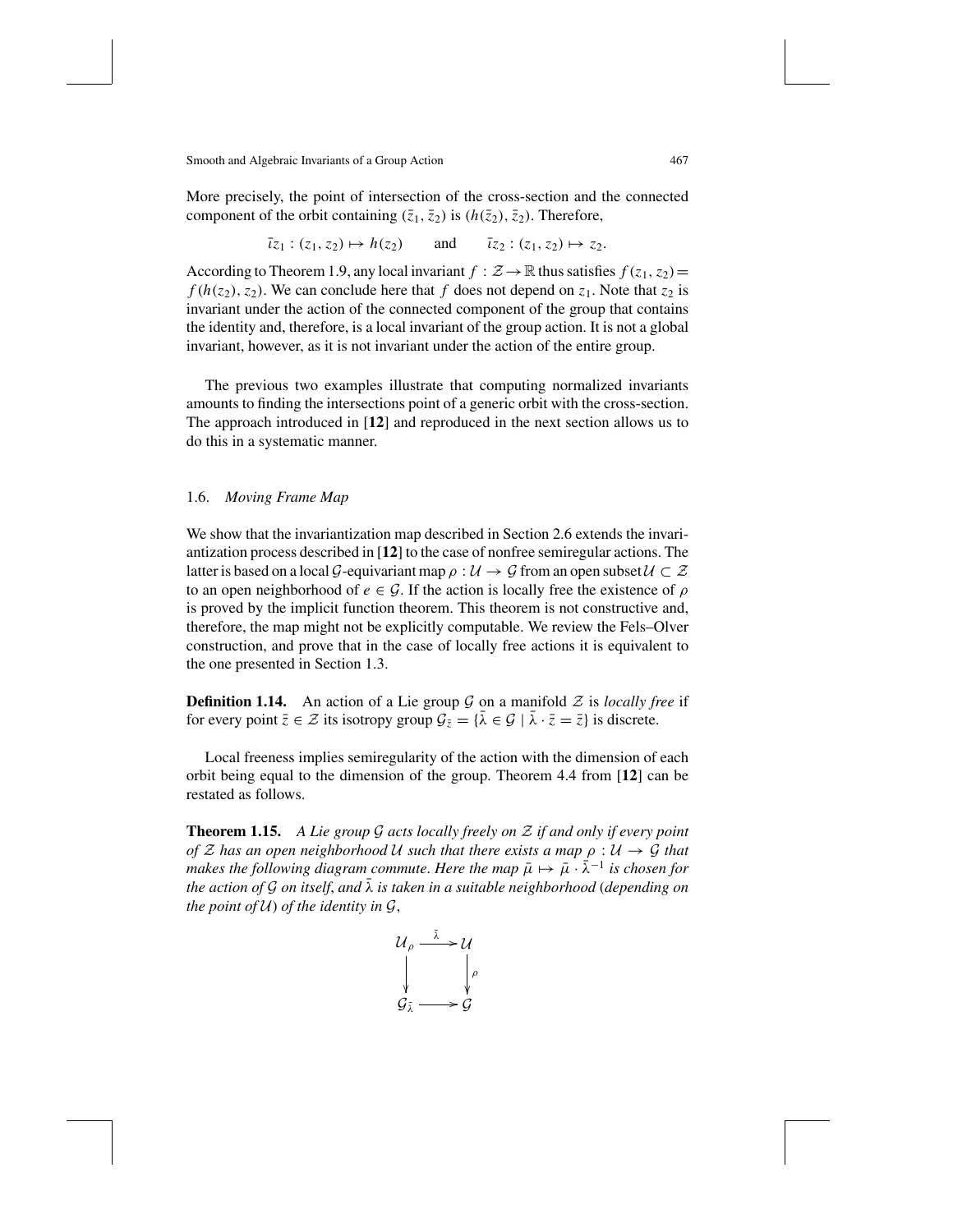468 E. Hubert and I. A. Kogan

The map  $\rho$  is locally G-equivariant, that is,  $\rho(\bar{\lambda} \cdot \bar{z}) = \rho \cdot \bar{\lambda}^{-1}$  for  $\bar{\lambda}$  sufficiently close to the identity, and is called *a moving frame map*. If  $P$  is a local cross-section, then the equation

$$
\rho(\bar{z}) \cdot \bar{z} \in \mathcal{P} \tag{3}
$$

uniquely defines  $\rho(\bar{z})$  in a sufficiently small neighborhood of the identity. In particular,  $\rho(\bar{z}_0) = e$  for all  $\bar{z}_0 \in \mathcal{P}$ . Reciprocally, a moving frame map defines a local cross-section to the orbits:  $\mathcal{P} = {\rho(\bar{z}) \cdot \bar{z} \mid \bar{z} \in \mathcal{U}}$ .

In local coordinates, condition (3) provides implicit equations for expressing the group parameters in terms of the coordinate functions on the manifold. The local existence of smooth solutions is guaranteed by the transversality condition and the implicit function theorem when the group acts locally freely. Since the implicit function theorem is not constructive, we might nonetheless not be able to obtain explicit formulas for the moving frame map.

In [12, Def. 4.6] the invariantization of a function  $f$  on  $U$  is defined as the function whose value at a point  $\bar{z} \in U$  is equal to  $f(\rho(\bar{z}) \cdot \bar{z})$ . The next proposition shows that this definition of invariantization based on a moving frame map is equivalent to Definition 1.7 given in terms of a cross-section. The advantage of the latter definition is that it is not restricted to locally free actions.

**Proposition 1.16.** *Let* ρ *be a moving frame map on* U. *Then*

$$
\bar{t}f(\bar{z}) = f(\rho(\bar{z}) \cdot \bar{z}).
$$

*Proof.* Local invariance of  $f(\rho(z) \cdot z)$  follows from the local equivariance of  $\rho$ , i.e., for  $\lambda$  sufficiently close to the identity,

$$
f(\rho(\bar{\lambda}\cdot\bar{z})\cdot(\bar{\lambda}\cdot\bar{z}))=f(\rho(\bar{z})\bar{\lambda}^{-1}\cdot(\bar{\lambda}\cdot\bar{z}))=f(\rho(\bar{z})\cdot\bar{z}).
$$

Since  $\rho(z_0) = e$ , then  $f(\rho(\bar{z}_0) \cdot \bar{z}_0) = f(\bar{z}_0)$  for all  $\bar{z}_0 \in \mathcal{P}$ . Thus  $f(\rho(z) \cdot z)$  is locally invariant and equals  $f$ , when restricted to  $\mathcal{P}$ . The conclusion follows from Theorem 1.8. Theorem 1.8.

**Example 1.17** (Rotation). We consider again the linear action of  $SO(2)$  described in Example 1.12. A group element acts as a rotation in the plane with the origin as center. The positive  $z_1$ -axis,  $P = \{(\bar{z}_1, \bar{z}_2) | z_2 = 0, z_1 > 0\}$ , is a local cross-section on  $\mathcal{Z} = \mathbb{R}^2 \setminus \{(0, 0)\}\.$  The associated moving frame map  $\rho$ takes a point  $(\bar{z}_1, \bar{z}_2)$  to the element of the group whose action is the rotation that brings  $(\bar{z}_1, \bar{z}_2)$  to the positive  $z_1$ -axis. We described already in Example 1.12 the resulting normalized invariants.

In general though, when the geometry of the orbits is not simple, one relies on a local parametrization of the group. Condition (3) can then be expressed in terms of equations which are meant to be solved for the group parameters.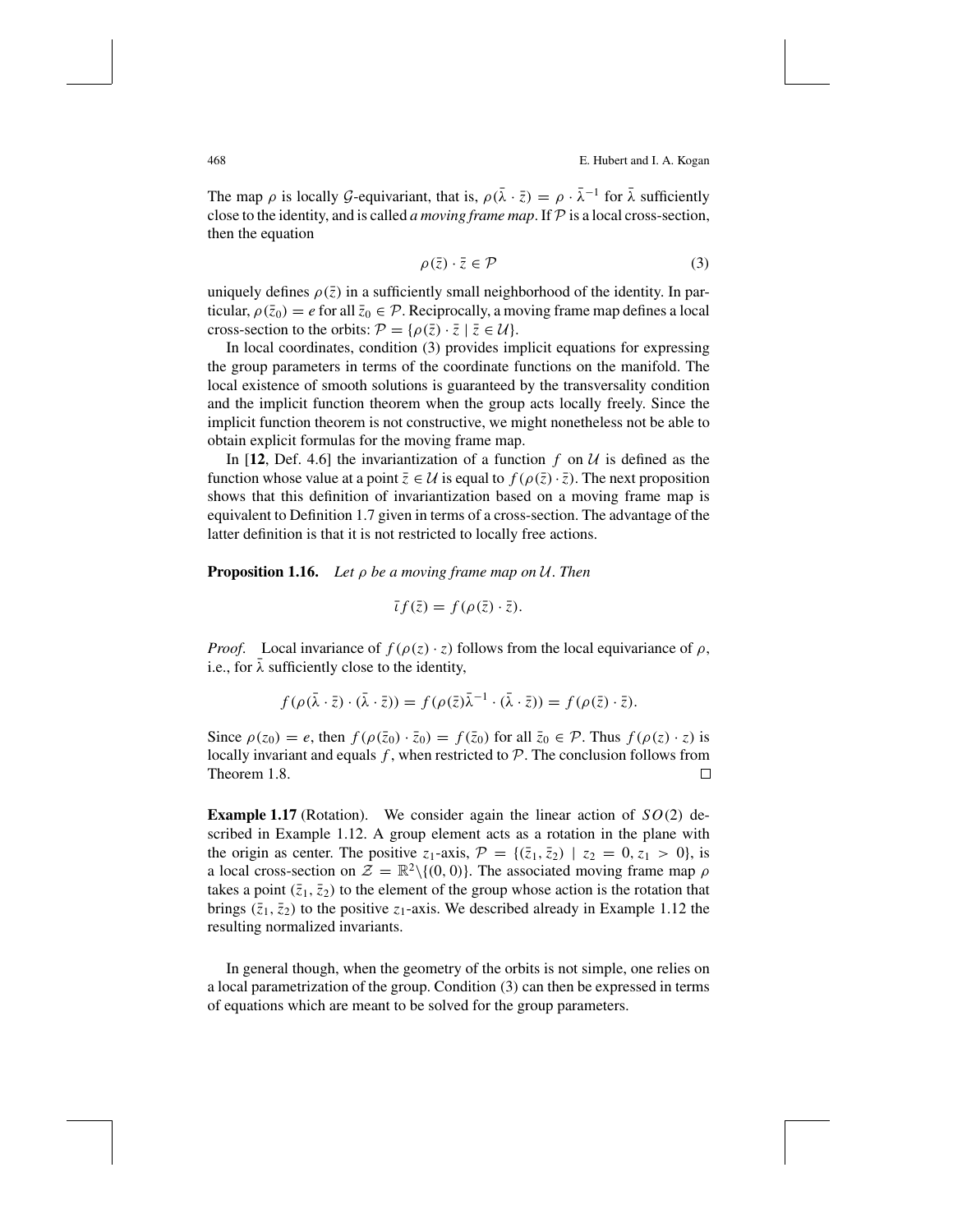More precisely, if  $\varphi : \Omega \subset \mathcal{G} \to \mathbb{R}^s$  is a coordinate system on  $\Omega$ , an open set of G that contains *e*, we introduce, often tacitly,

$$
\tilde{\rho} = \varphi \circ \rho : \mathcal{U} \to \mathbb{R}^s,
$$

where the open set  $U$  is contained in the domain of definition of  $\rho$ . If the local cross-section  $P$  is defined on  $U$  as the zero-set of the independent smooth functions  $h_1, \ldots, h_s$ , then (3) translates into equations

$$
h_1(g(\varphi^{-1}(\tilde{\rho}(z)), z)) = 0, \ldots, h_s(g(\varphi^{-1}(\tilde{\rho}(z)), z)) = 0.
$$

**Example 1.18** (Rotation). We resume Example 1.12 using the usual local parametrization of *SO*(2),

$$
\varphi^{-1}: ]-\pi, \pi[ \rightarrow SO(2)\setminus \{-Id\},
$$

$$
\theta \mapsto \begin{pmatrix} \cos \theta & -\sin \theta \\ \sin \theta & \cos \theta \end{pmatrix}
$$

.

Then (3) becomes  $z_1 \sin \theta + z_2 \cos \theta = 0$ . Taking in account that  $z_1 \cos \theta$  –  $z_2 \sin \theta > 0$ , we obtain

$$
\tilde{\rho}(z_1, z_2) = \begin{cases}\n-\tan^{-1}\left(\frac{z_2}{z_1}\right) & \text{for } z_1 > 0, \\
-\pi/2 & \text{for } z_1 = 0, \ z_2 > 0, \\
-\pi - \tan^{-1}\left(\frac{z_2}{z_1}\right) & \text{for } z_1 < 0, z_2 > 0, \\
\pi/2 & \text{for } z_1 = 0, \ z_2 < 0, \\
\pi - \tan^{-1}\left(\frac{z_2}{z_1}\right) & \text{for } z_1 < 0, z_2 < 0.\n\end{cases}
$$

In Section 3 we provide an algebraic approach to invariantization that applies to rational actions. This example falls into this category if we consider the rational parametrization of *SO*(2):

$$
\varphi^{-1} : \mathbb{R} \to SO(2) \setminus \{-Id\},
$$

$$
t \mapsto \begin{pmatrix} \frac{1-t^2}{1+t^2} & -\frac{2t}{1+t^2} \\ \frac{2t}{1+t^2} & \frac{1-t^2}{1+t^2} \end{pmatrix}.
$$

Then

$$
\tilde{\rho}(z_1, z_2) = \begin{cases}\n0 & \text{when } z_2 = 0 \text{ and } z_1 > 0, \\
\frac{z_1 - \sqrt{z_1^2 + z_2^2}}{z_2} & \text{when } z_2 \neq 0.\n\end{cases}
$$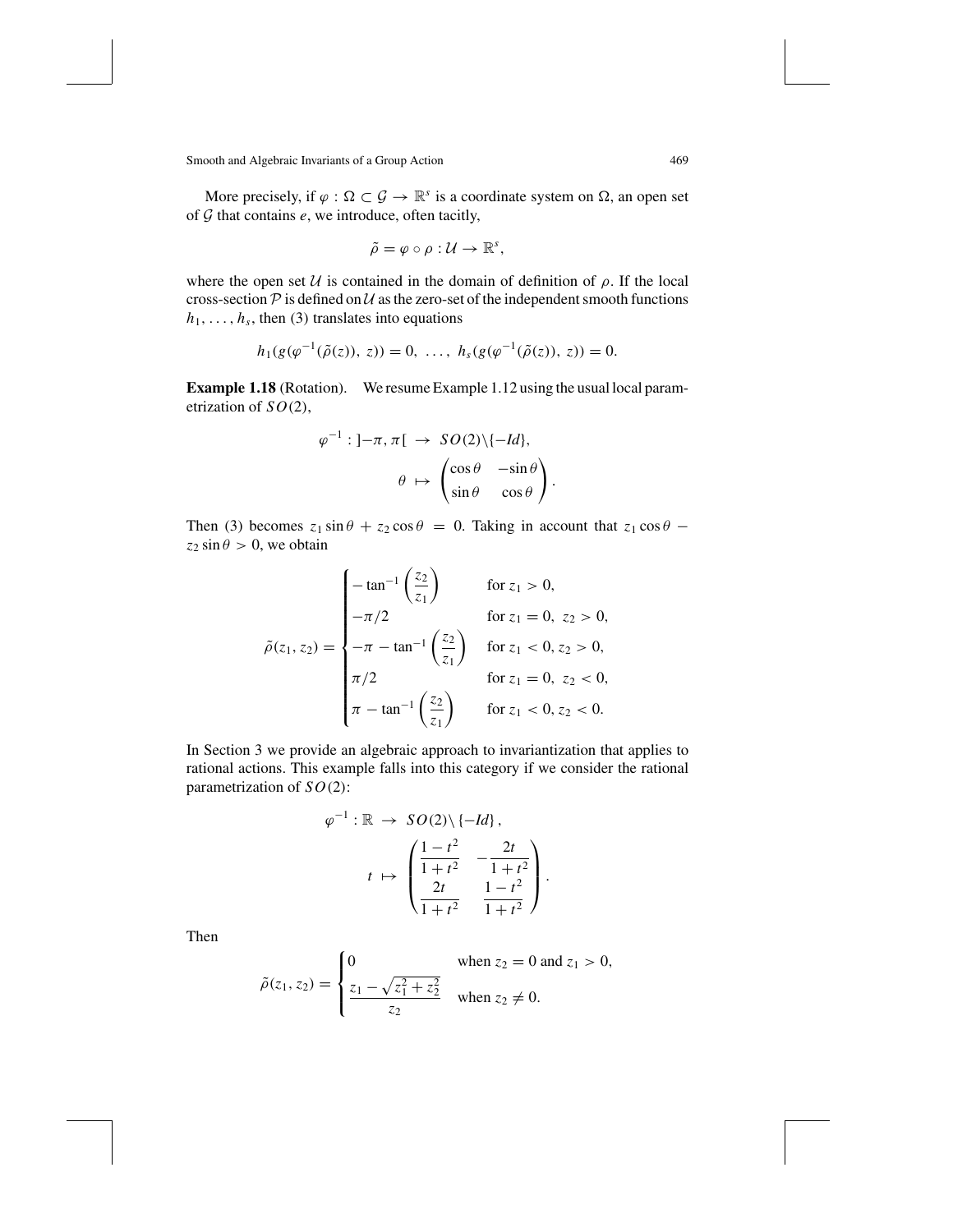In both cases the domain of definition of  $\tilde{\rho}$  is  $\mathcal{Z}\setminus\{(z_1, 0) | z_1 < 0\}$  while the domain of definition of  $\rho$  is  $\mathcal Z$ . Its expression is

$$
\rho(z_1, z_2) = \begin{pmatrix} \frac{z_1}{\sqrt{z_1^2 + z_2^2}} & \frac{z_2}{\sqrt{z_1^2 + z_2^2}} \\ -\frac{z_2}{\sqrt{z_1^2 + z_2^2}} & \frac{z_1}{\sqrt{z_1^2 + z_2^2}} \end{pmatrix}.
$$

From  $(\overline{z}_1, \overline{z}_2) = \rho(z) \cdot z$  we retrieve

$$
\bar{z}_1 : (z_1, z_2) \mapsto \sqrt{z_1^2 + z_2^2}
$$
 and  $\bar{z}_2 : (z_1, z_2) \mapsto 0$ .

**Example 1.19** (Scaling). We consider the scaling action of the multiplicative group  $\mathbb{R}^*$  on  $\mathbb{R}^2$ ,

$$
g: \mathbb{R}^* \times \mathbb{R}^2 \to \mathbb{R}^2,
$$
  

$$
(\lambda, z_1, z_2) \mapsto (\lambda z_1, \lambda z_2).
$$

The orbits consist of the punctured straight lines through the origin and the origin itself. The action is free on  $\mathcal{Z} = \mathbb{R}^2 \setminus \{(0, 0)\}.$ 

The manifold  $\mathcal{P} = \{(1, z_2) \mid z_2 \in \mathbb{R}\}\subset \mathbb{R}^2$  intersects each orbit of  $\mathcal{U} =$  $\mathcal{Z}\setminus\{(0, z_2) \mid z_2 \in \mathbb{R}\}\$  once. It is a local cross-section on U. Condition (3) becomes  $\lambda z_1 = 1$  and leads to the associated moving frame map

$$
\rho: \mathcal{U} \to \mathbb{R}^*,
$$
  

$$
(z_1, z_2) \mapsto \frac{1}{z_1}.
$$

The normalized invariants, i.e., the invariantizations of the coordinate functions, are thus

$$
(\overline{z}_1, \overline{z}_2) = g(\rho(z_1, z_2), (z_1, z_2)) = \left(1, \frac{z_2}{z_1}\right).
$$

The invariantization of a function *f* on *U* is defined by  $\overline{i} f(z_1, z_2) = f(1, z_2/z_1)$ . In agreement with Theorem 1.8,  $\bar{t}f$  is the unique smooth function that agrees with *f* on P. In particular, for any local invariant *f*,  $f(z_1, z_2) = f(1, z_2/z_1)$ .

If one is interested in having a local cross-section on the whole of  $Z$  we can consider the unit circle  $\mathcal{P} = \{(z_1, z_2) \in \mathcal{Z} \mid z_1^2 + z_2^2 = 1\}$ . It intersects each orbit of  $Z$  twice, but only once each connected component. Condition (3) becomes  $\lambda^2(z_1^2 + z_2^2) = 1$ . We have to choose the connected component of the identity in G as the image of the moving frame map

$$
\rho: \mathcal{Z} \to \mathbb{R}^*_{>0},
$$

$$
(z_1, z_2) \mapsto \frac{1}{\sqrt{z_1^2 + z_2^2}}.
$$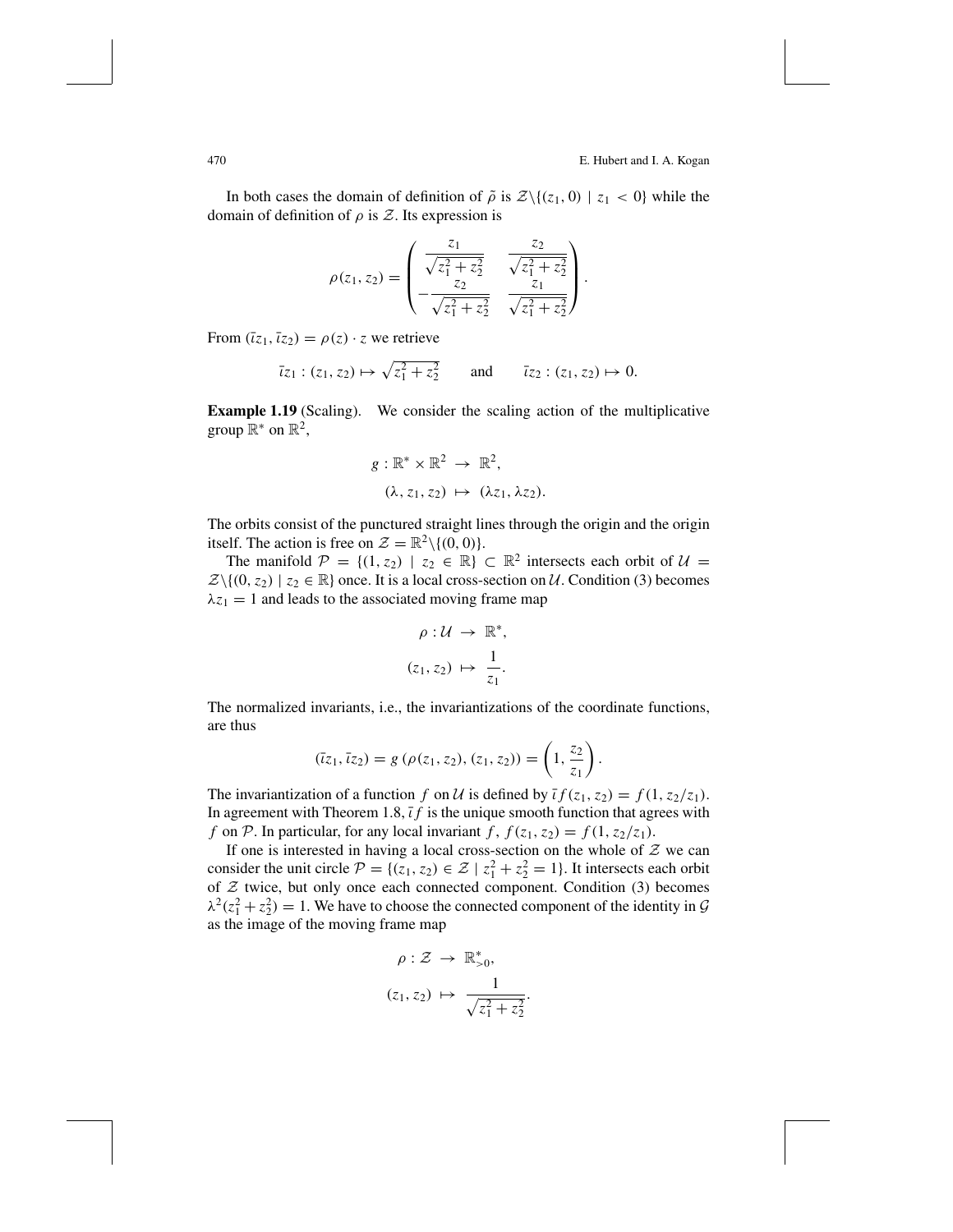The resulting normalized invariants are defined everywhere on  $Z$ , yet are invariant only under the action of  $\mathbb{R}^*_{>0}$ , the connected component of identity in the group

$$
(\overline{z}_1, \overline{z}_2) = \left(\frac{z_1}{\sqrt{z_1^2 + z_2^2}}, \frac{z_2}{\sqrt{z_1^2 + z_2^2}}\right).
$$

**Example 1.20** (Translation + reflection). We resume Example 1.13 where we considered the action of the direct product of the additive group  $\mathbb R$  with the twoelement group  $\{-1, 1\}$  defined by

$$
g: (\mathbb{R} \times \{-1, 1\}) \times \mathbb{R}^2 \to \mathbb{R}^2,
$$
  

$$
((\lambda_1, \lambda_2), (z_1, z_2)) \mapsto (z_1 + \lambda_1, \lambda_2 z_2).
$$

Outside the *z*<sub>1</sub>-axis, the orbits have two connected components. For any smooth function  $h : \mathbb{R} \to \mathbb{R}$  the manifold  $\mathcal{P} = \{(h(z_2), z_2) \mid z_2 \in \mathbb{R}\}\)$  is a local crosssection on Z.

Condition (3) becomes  $z_1 + \lambda_1 = h(\lambda_2 z_2)$ , and provides the moving frame map defined by

$$
\rho(z_1, z_2) = (h(z_2) - z_1, 1),
$$

which takes its values in the connected component  $\mathbb{R} \times \{1\}$  of the identity in  $\mathcal{G}$ .

By Proposition 1.16 the normalized invariants are

$$
(\overline{t}z_1,\overline{t}z_2)=g(\rho(z_1,z_2),(z_1,z_2))=(h(z_2),z_2).
$$

In agreement with Theorem 1.8,  $\overline{z_1} = h(z_2)$  and  $\overline{z_2} = z_2$  are the unique smooth local invariants that agree with  $z_1$  and  $z_2$  on  $P$ .

The coordinate function  $z_2$  is a local invariant (Definition 1.3) and all local invariants can be written as smooth functions of  $z<sub>2</sub>$  (Theorem 1.9). Note though that it is not invariant under the full group.

Thus the moving frame map offers an approach to invariantization that is constructive up to the resolution of the implicit equations given by (3). We provide an algebraic formulation of the moving frame map in Section 3.1. If one can obtain the map  $\rho$  explicitly, the invariantization map can be computed using Proposition 1.16. Even in this favorable case, the expression for  $\rho$  often involves algebraic functions which can prove difficult to manipulate symbolically. The purely algebraic approach proposed in Section 2.6 is more suitable for symbolic computation.

### **2. Algebraic Invariants**

In this section we provide a global algebraic counterpart to the local smooth construction presented in Section 1. It can be seen also as a constructive alternative to [**41**].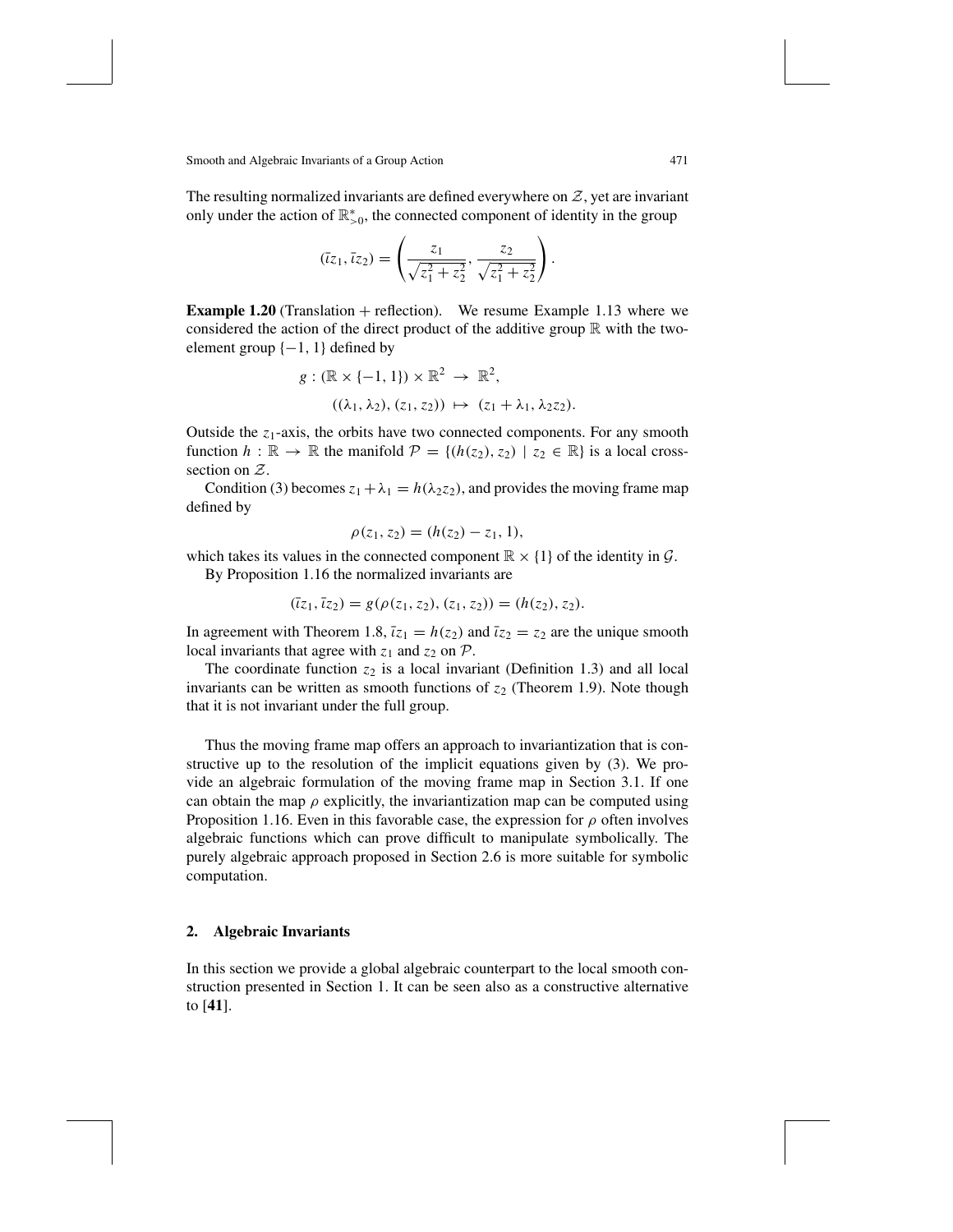To a cross-section we associate a graph-section ideal. It is the ideal of the intersection of a generic orbit with the cross-section. As such it is given as an ideal in the polynomial ring over the field of rational functions. We show that the field of definition of the graph-section ideal is actually the field of rational invariants and that the ideal is prime over this field.

The replacement invariants are defined as the zeros of the graph-section ideal. A replacement invariant is a tuple of algebraic invariants in terms of which rational and algebraic invariants can trivially be written. It consequently generates, over K, a field extension of the field of rational invariants. The ideal of the cross-section is the set of relations among the components of a replacement invariant. Accordingly, the field of algebraic invariants is isomorphic to the field of algebraic functions on the cross-section. The invariantization processintroduced in thissection makesthe isomorphism computable with an algorithm that is based on algebraic elimination. In the next section we shall see that the replacement invariants are the analogues of the normalized invariants while the algebraic invariantization provides a computational solution to smooth invariantization.

We shall assume in this section that the base field  $\mathbb K$  is of characteristic zero and  $K$  is its algebraic closure. The definitions we give attempt at being pragmatic from a computational point of view, and ready for use for implementation in a computer algebra system. In order to keep the presentations reasonably self-contained, we included some proofs from [**23**].

## 2.1. *Rational Action of an Algebraic Group*

We consider an algebraic group that is defined as an algebraic variety  $\mathcal G$  in the affine space  $\mathbb{R}^l$ . The group operation and the inverse are given by polynomial maps. The neutral element is denoted by  $e$ . We shall consider an action of  $\mathcal G$  on an affine space  $\mathcal{Z} = \overline{\mathbb{K}}^n$ .

Throughout the section  $\lambda = (\lambda_1, \ldots, \lambda_l)$  and  $z = (z_1, \ldots, z_n)$  denote indeterminates while  $\bar{\lambda} = (\bar{\lambda}_1, \ldots, \bar{\lambda}_l)$  and  $\bar{z} = (\bar{z}_1, \ldots, \bar{z}_n)$  denote points in  $\mathcal{G} \subset \bar{\mathbb{K}}^l$ and  $\mathcal{Z} = \overline{\mathbb{K}}^n$ , respectively. The coordinate ring of  $\mathcal Z$  and  $\mathcal G$  are, respectively,  $\mathbb{K}[z_1, \ldots, z_n]$  and  $\mathbb{K}[\lambda_1, \ldots, \lambda_l]/G$  where *G* is a radical unmixed dimensional ideal. By  $\bar{\lambda} \cdot \bar{\mu}$  we denote the image of  $(\bar{\lambda}, \bar{\mu})$  under the group operation while  $\bar{\lambda}^{-1}$ denotes the image of  $\overline{\lambda}$  under the inversion map.

In [41] a rational action of an algebraic group  $G$  on  $Z$  is a homomorphism from  $\mathcal G$  to the group of birational automorphisms of  $\mathcal Z$  such that there is a rational mapping  $\mathcal{G} \times \mathcal{Z} \rightarrow \mathcal{Z}$  that agrees with it on some dense open subset. On an open dense set of  $Z$  such a homomorphism can be defined by a rational map. Because this latter rational mapping defines the action uniquely, we choose a definition for a rational action that is closer to algebraic computations. Our first condition actually imposes that we consider *good actions*.

**Definition 2.1.** A rational action of an algebraic group  $\mathcal G$  on the affine space  $\mathcal Z$  is a rational map  $g : \mathcal G \times \mathcal Z \to \mathcal Z$  that satisfies the following two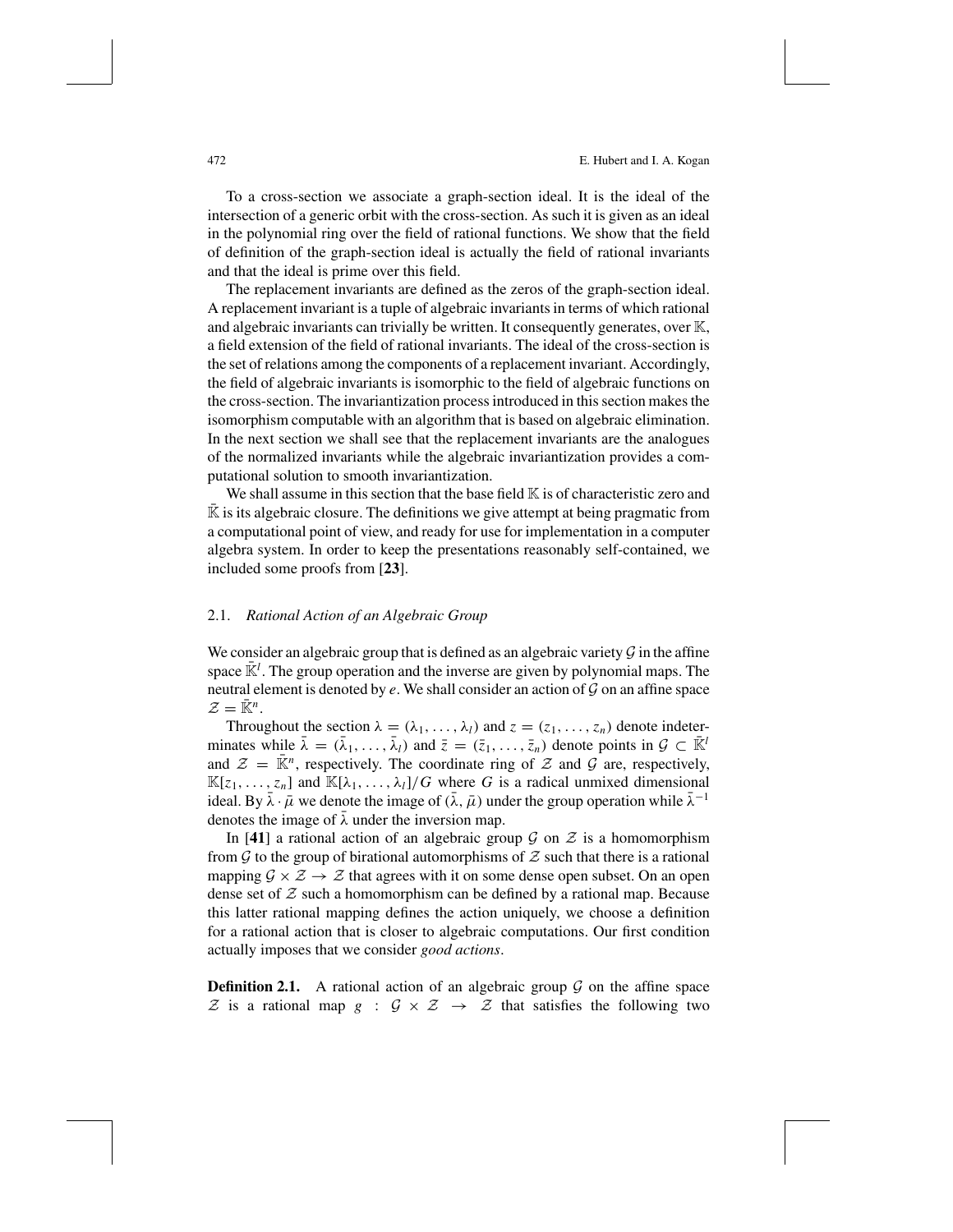properties:

- 1.  $g(e, \overline{z}) = \overline{z}$  for all  $\overline{z} \in \mathcal{Z}$ .
- 2.  $g(\bar{\mu}, g(\bar{\lambda}, \bar{z})) = g(\bar{\mu} \cdot \bar{\lambda}, \bar{z})$ , whenever both  $(\bar{\lambda}, \bar{z})$  and  $(\bar{\mu} \cdot \bar{\lambda}, \bar{z})$  are in the domain of definition of *g*.

We may assume that the action is defined by rational functions with a common denominator *h*. Let  $H = \{1, h, h^2, \ldots\}$  be the semigroup generated by *h*, then  $H^{-1}\mathbb{K}[\lambda, z]$  denotes the localization of the polynomial ring at *H*,

$$
g(\bar{\lambda}, \bar{z}) = (g_1(\bar{\lambda}, \bar{z}), \dots, g_n(\bar{\lambda}, \bar{z}))
$$
  
for  $g_1, \dots, g_n \in H^{-1} \mathbb{K}[\lambda_1, \dots, \lambda_l, z_1, \dots, z_n].$  (4)

We make the following additional assumptions about the group action.

#### **Assumption 2.2.**

- 1. *For all*  $\overline{z} \in \mathcal{Z}$ ,  $h(\lambda, \overline{z}) \in \mathbb{K}[\lambda]$  *is not a zero-divisor modulo G. This says that the domain of definition of*  $g_{\overline{z}}$  :  $\overline{\lambda} \mapsto g(\overline{\lambda}, \overline{z})$  *contains a dense open set of G.*
- 2. For all  $\bar{\lambda} \in \mathcal{Z}$ ,  $h(\bar{\lambda}, z) \in \mathbb{K}[z]$  is different from zero. In other words, for *every element*  $\bar{\lambda} \in \mathcal{G}$  *there exists*  $\bar{z} \in \mathcal{Z}$ *, such that*  $(\bar{\lambda}, \bar{z})$  *is in the domain of definition of g*.

## 2.2. *Rational and Algebraic Invariants*

We base our approach on rational invariants. Algebraic invariants are elements that are algebraic over the field of rational invariants. Such invariants arise in differential geometry, as illustrated in Section 4.

A rational invariant is a rational function  $r : \mathcal{Z} \to \mathcal{Z}$  which is constant along an orbit:  $r(g(\lambda, \bar{z})) = r(\bar{z})$  where defined. We give an equivalent definition that is closer to algebraic computation and following [**11**, Sect. 2.1].

**Definition 2.3.** A rational function  $r \in \mathbb{K}(z)$  is a *rational invariant* if  $r(g(\lambda, z)) =$  $r(z) \mod G$ . In other words, if  $r = p/q$ , with  $p, q \in \mathbb{K}[z]$  of degree *d* or less, *r* is a rational invariant if

$$
h^d(\lambda, z)(q(g(\lambda, z))p(z) - p(g(\lambda, z))q(z)) \in G.
$$

Basic results about rational invariants of a rational action are presented in [**41**]. The set of rational invariants forms a field that we denote by  $\mathbb{K}(z)^G$ . Its transcendence degree over  $K$  is the codimension of the generic orbits of the rational action. The number of generating rational invariants is thus at least the codimension of the generic orbits. Though the emphasis of computational invariant theory has been on polynomial invariants, rational invariants can also be interesting in application as they separate generic orbits [**42**], [**41**].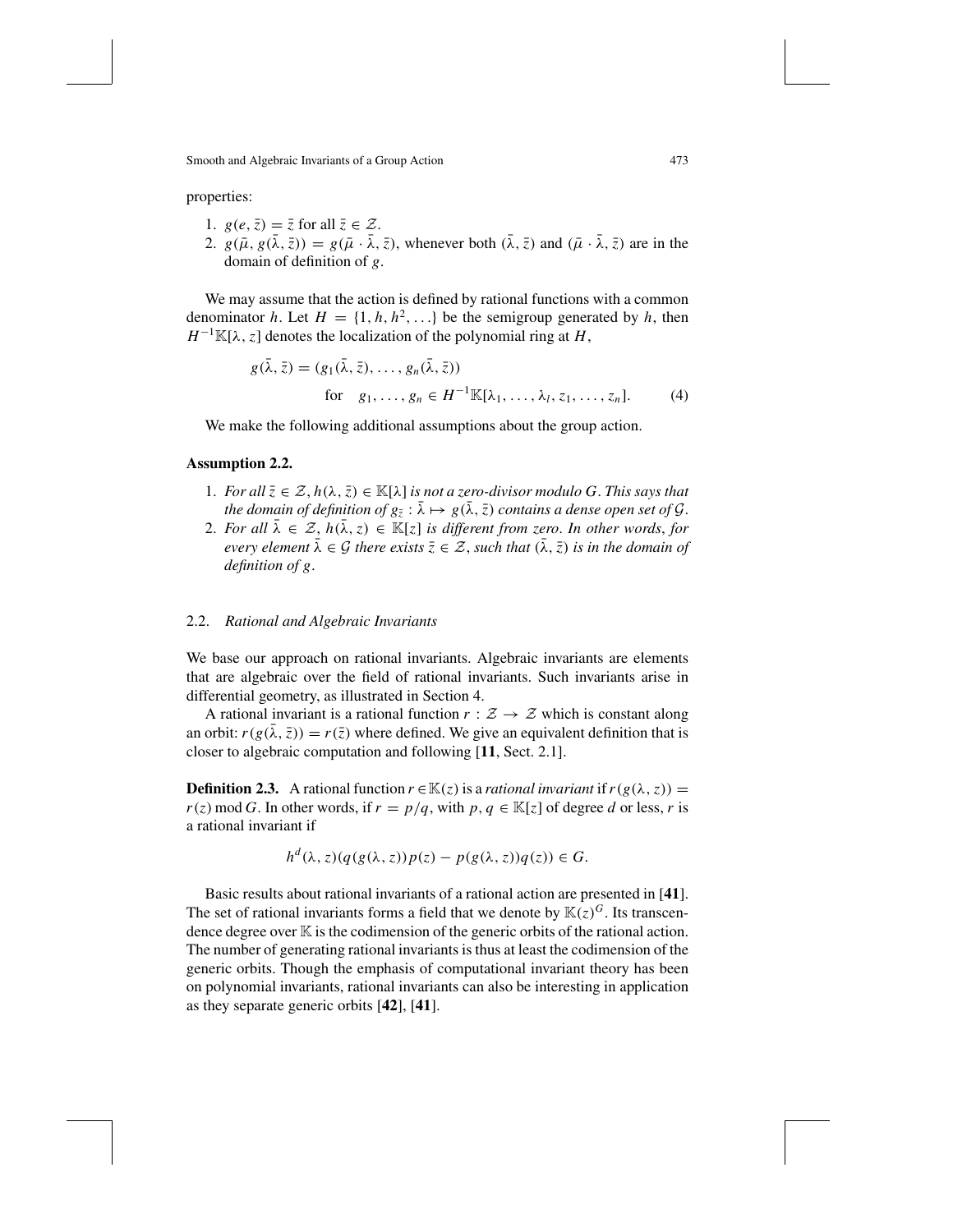474 E. Hubert and I. A. Kogan

**Definition 2.4.** An *algebraic invariant* is an element of the algebraic closure of  $\mathbb{K}(z)^G$  that we denote  $\overline{\mathbb{K}(z)}^G$ .

We choose to write  $\overline{\mathbb{K}(z)}^G$  and not  $\overline{\mathbb{K}(z)^G}$  for aesthetic reasons, though the latter can be considered as more appropriate.

In Section 2.4 we introduce replacement invariants as specific *n*-tuples of algebraic invariants. The rewriting of a rational or algebraic invariant in terms of them is a simple replacement of the coordinate functions by the corresponding elements of the tuple. The relationships on the components of a replacement invariants are provided by the equations of the cross-section, defined in the next section. They can thus be chosen with a lot of freedom.

#### 2.3. *Graph of the Action and Cross-Section*

Central in the construction of [**23**], as well as in [**32], [9], [42], [41**], is the ideal

$$
O = (G + (Z - g(\lambda, z))) \cap \mathbb{K}[z, Z],
$$

where  $Z = (Z_1, \ldots, Z_n)$  is a new set of variables and  $(Z - g(\lambda, z))$  stands for the ideal  $(Z_1 - g_1(\lambda, z), \ldots, Z_n - g_n(\lambda, z))$  that is defined in  $H^{-1}\mathbb{K}[\lambda, z, Z]$ . The ideal  $G + (Z - g(\lambda, z))$  is also considered in  $H^{-1}\mathbb{K}[\lambda, z, Z]$ . Note that  $(G + (Z - g(\lambda, z)) ∩ \mathbb{K}[\lambda, z, Z] = G + (hZ_i - hg_i(\lambda, z)) : h^\infty$ . The variety of *O* is the Zariski closure of the *graph of the action*<sup>6</sup>

$$
\mathcal{O} = \{(\bar{z}, \bar{z}') \mid \exists \bar{\lambda} \in \mathcal{G} \text{ s.t. } \bar{z}' = g(\bar{\lambda}, \bar{z})\} \subset \mathcal{Z} \times \mathcal{Z}.
$$

The set O is the projection of the image of the rational map  $\mathcal{G} \times \mathcal{Z} \to \mathcal{G} \times \mathcal{Z} \times \mathcal{Z}$ that associates  $(\bar{\lambda}, \bar{z}, g(\bar{\lambda}, \bar{z}))$  to  $(\bar{\lambda}, \bar{z})$ . As the corresponding elimination ideal, *O* is the ideal of  $\mathcal{O}$ .

We mainly use the extension  $O^e$  of  $O$  in  $\mathbb{K}(z)[Z]$ . The ideal  $O^e$  is unmixed dimensional [**41**, Lemma 2.2]. Its dimension *s* is the dimension of the generic orbits.

Geometrically speaking, a *cross-section of degree d* is a variety that intersects generic orbits in *d* simple points. We introduce a definition in terms of ideals as it provides an algebraic way to test if a variety is a cross-section.

**Definition 2.5.** A prime ideal *P* in K[*Z*] of codimension *s* defines a *cross-section* to the orbits of the rational action *g* :  $\mathcal{G} \times \mathcal{Z} \rightarrow \mathcal{Z}$  if the *graph-section ideal*  $I^e = O^e + P$  of  $\mathbb{K}(z)[Z]$  is radical and zero dimensional. If *d* is the dimension of  $\mathbb{K}(z)[Z]/I^e$  as a  $\mathbb{K}(z)$ -vector space, we say that *P* defines a *cross-section* of *degree d*.

<sup>&</sup>lt;sup>6</sup> By the standard definition the graph of a map  $\varphi$  : *A*  $\rightarrow$  *B* is a subset of *A*  $\times$  *B* and, therefore, the graph of the map *g* belongs to  $\mathcal{G} \times \mathcal{Z} \times \mathcal{Z}$ . We choose, however, to follow the terminology of [41] and use the term the *graph* of the *action* for the projection of the graph of *g* to  $Z \times Z$ .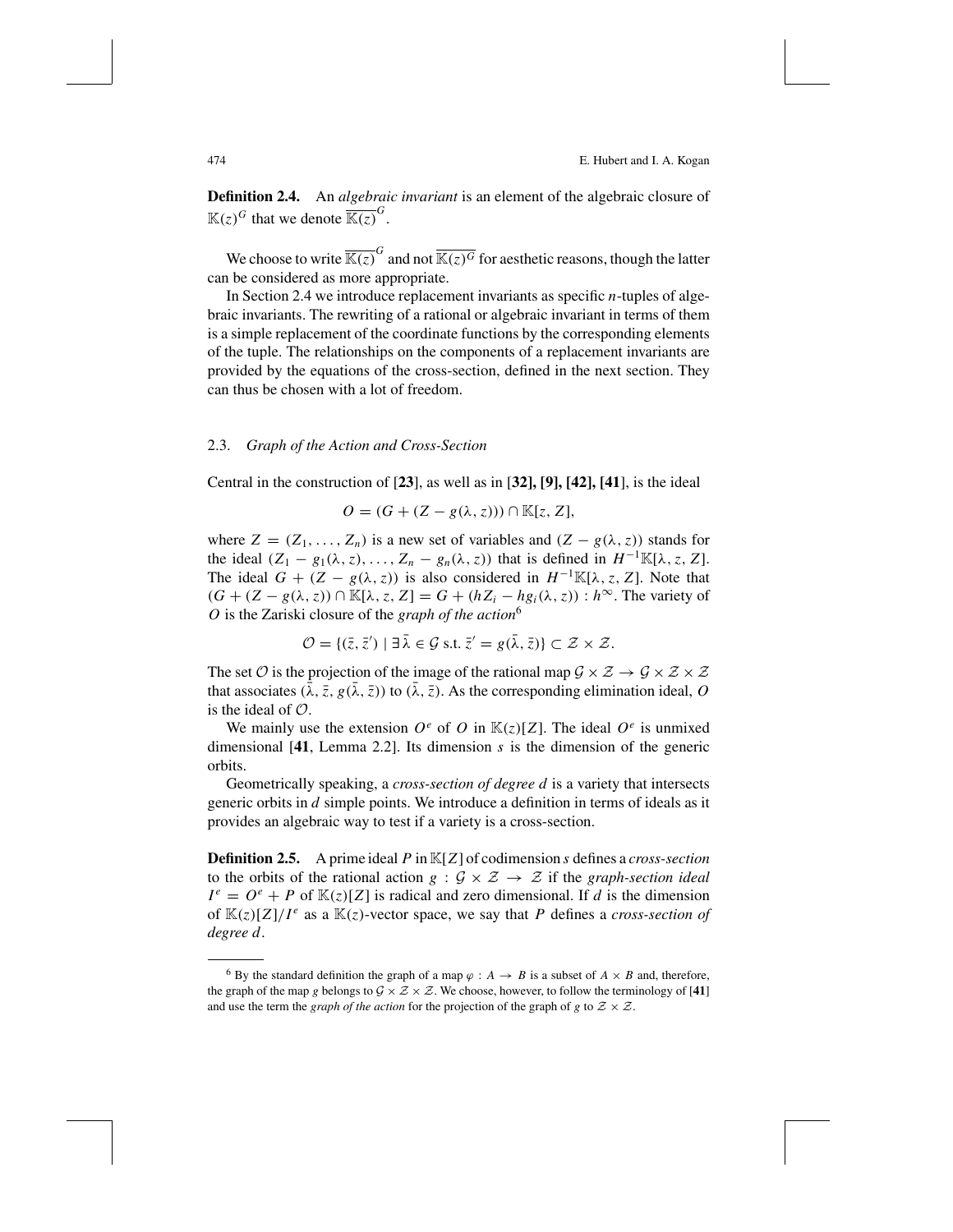The cross-section is the variety  $P$  of  $P$ . It intersects generic orbits transversally in *d* simple points [**23**, Prop. 3.2]. By the Noether normalization theorem, we can always choose a generic affine space of codimension *s* as a cross-section [**23**, Theorem 3.3].

**Theorem 2.6.** *To each point*  $(a_{ij})_{1 \leq i \leq s, 0 \leq j \leq n}$  *outside an algebraic subset of*  $K^{s(n+1)}$  *we can associate a linear cross-section to the orbits defined by* 

$$
P = \left( a_{i0} - \sum_{j=1}^{n} a_{ij} Z_j \mid 1 \leq i \leq s \right).
$$

Let us note here an algorithmic way to check that *P* defines a cross-section. Testing transversality beforehand, as explained in Section 1.3, is nonetheless worthwhile. An ideal of  $\mathbb{K}(z)[Z]$  is zero dimensional iff its Gröbner basis has an element whose leading term is  $Z_i^{d_i}$  for all  $1 \le i \le n$  [2, Theorem 6.54]. Besides, the Seidenberg criterion [**2**] provides a test for a zero-dimensional ideal to be radical. The degree of the cross-section is then the finite number of terms that are not multiples of the leading terms of the elements of the Gröbner basis.

The key observation for our algebraic construction is the following theorem. The part concerning  $O^e$  can be considered as a constructive version of [41, Lemma 2.4]: there exists a basis of  $O^e$  that consists of polynomials in  $\mathbb{K}(z)^G[Z]$ .

**Theorem 2.7.** The reduced Gröbner basis of the graph ideal  $O<sup>e</sup>$  and the graph*section ideal I <sup>e</sup> with respect to any term ordering on Z consists of polynomials in*  $K(z)^G[Z]$ .

*Proof.* We first prove that if  $q(z, Z)$  belongs to *O*, then  $q(g(\lambda, z), Z)$  belongs to  $O^e$  for all  $\bar{\lambda} \in \mathcal{G}$ . A point  $(\bar{z}, \bar{z}') \in \mathcal{O}$  if there exists  $\bar{\mu} \in \mathcal{G}$  s.t.  $\bar{z}' = g(\bar{\mu}, \bar{z})$ . Then, for a generic  $\bar{\lambda} \in \mathcal{G}, \bar{z}' = g(\bar{\mu} \cdot \bar{\lambda}^{-1}, g(\bar{\lambda}, \bar{z}))$ . Therefore  $(g(\bar{\lambda}, \bar{z}), \bar{z}') \in$ O. Thus, if  $q(z, Z) \in O$ , then  $q(g(\overline{\lambda}, \overline{z}), \overline{z}') = 0$  for all  $(\overline{z}, \overline{z}')$  in O. By the Hilbert Nullstellensatz the numerator of  $q(g(\lambda, z), Z)$  belongs to O and therefore  $q(g(\lambda, z), Z) \in O^e$ .

Let  $Q = \{q_1, \ldots, q_{\kappa}\}\$  be the reduced Gröbner basis of  $O^e$  for a given term order on *Z*. From what precedes,  $q_i(g(\lambda, z), Z)$  belongs to  $O^e$ . It has the same support<sup>7</sup> as  $q_i$ . As  $q_i(g(\lambda, z), Z)$  and  $q_i(z, Z)$  have the same leading monomial,  $q_i(g(\lambda, z), Z) - q_i(z, Z)$  is in normal form with respect to Q. As this difference belongs to  $O^e$ , it must be 0. The coefficients of  $q_i$  are therefore invariant.

The union of a reduced Gröbner basis of  $O^e$  and P forms a generating set for  $I^e = O^e + P$ . The coefficients of a basis for *P* are in K, while the coefficients of a reduced Gröbner basis for  $O^e$  belong to  $\mathbb{K}(z)^G$ . Since the coefficients of a generating set for  $I^e$  belong to  $\mathbb{K}(z)^G$ , so do the coefficients of the reduced Gröbner basis with respect to any term ordering.  $\Box$ 

<sup>7</sup> The support here is the set of terms in *Z* with nonzero coefficients.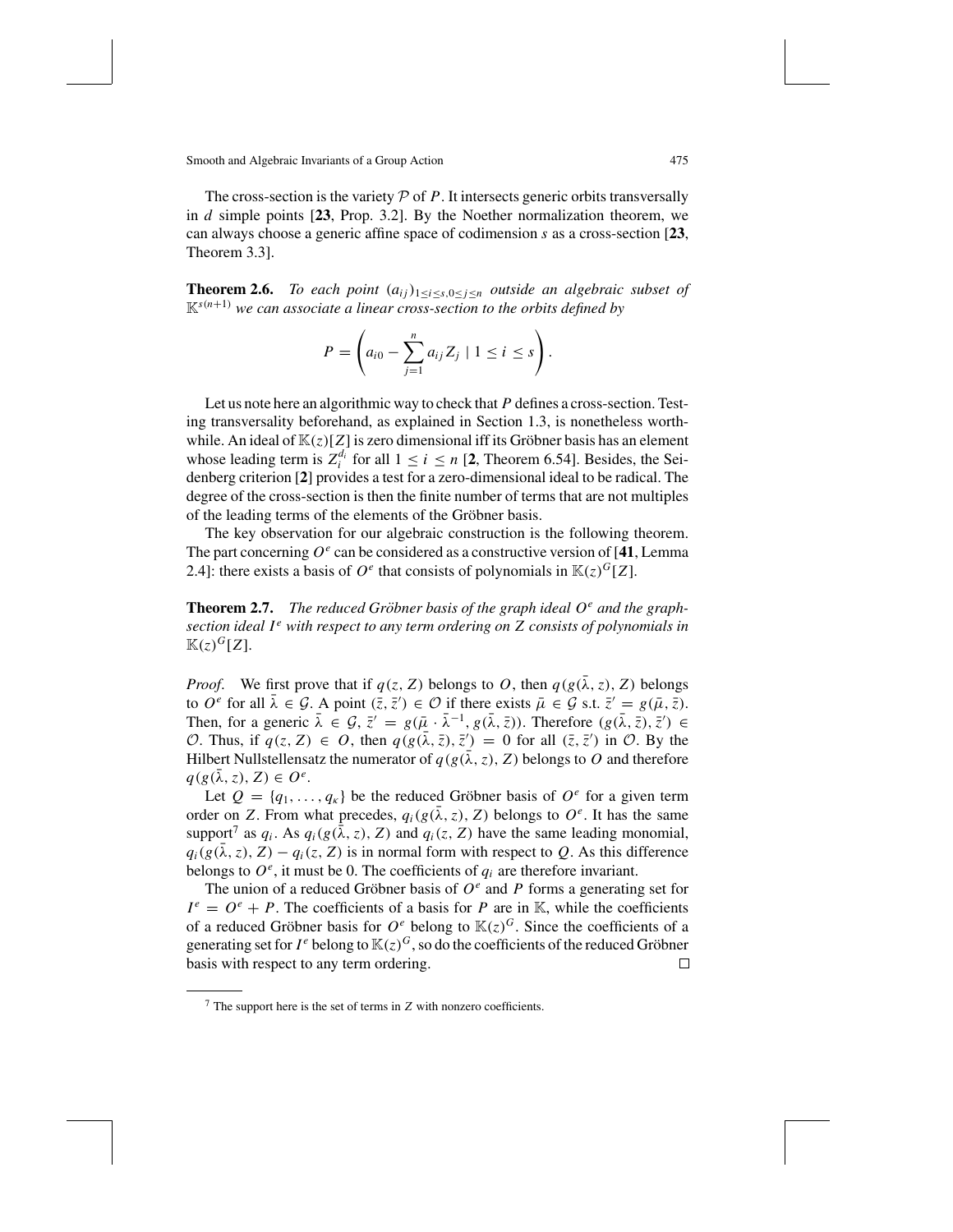The result was proved in [**23**, Theorems 2.13 and 3.5]. We repeated the proof here so that the paper is self-contained. We furthermore show in [23] that the coefficients of a reduced Gröbner basis of  $I^e$ , or  $O^e$ , form a generating set for  $\mathbb{K}(z)^G$ . A simple algorithm to rewrite any rational invariants in terms of this generating set is described there as well.

**Example 2.8** (Scaling). The multiplicative group, already considered in Example 1.19, is an algebraic group defined by the ideal

$$
G=(1-\lambda_1\lambda_2)\subset \mathbb{K}[\lambda_1,\lambda_2].
$$

The neutral element is (1, 1) and  $(\bar{\mu}_1, \bar{\mu}_2) \cdot (\bar{\lambda}_1, \bar{\lambda}_2)^{-1} = (\bar{\mu}_1 \bar{\lambda}_2, \bar{\mu}_2 \bar{\lambda}_1)$ . We consider the scaling action of this group on  $\mathbb{R}^2$ . It is given by the following polynomials of  $\mathbb{K}[\lambda_1, \lambda_2, z_1, z_2],$ 

$$
g_1 = \lambda_1 z_1, \qquad g_2 = \lambda_1 z_2.
$$

A reduced Gröbner basis of  $O^e$  is  $\{Z_2 - (z_2/z_1)Z_1\}$  and we can check that  $z_2/z_1$ is a rational invariant (Theorem 2.7).

The ideal  $P = (Z_1 - 1)$  defines a section of degree 1: a reduced Gröbner basis of  $I^e = O^e + P$  is given by  $\{Z_1 - 1, Z_2 - z_2/z_1\}$ . We can see that Theorem 2.7 is verified.

The unit circle defined by  $P = (Z_1^2 + Z_2^2 - 1)$  is a cross-section of degree 2: a reduced Gröbner basis of  $I^e = O^e + P$  is given by  $\{Z_1^2 - z_1^2/(z_1^2 + z_2^2), Z_2 - P_1\}$  $(z_2/z_1)Z_1$ . Theorem 2.7 is still verified.

**Example 2.9** (Rotation). The special orthogonal group, already considered in Example 1.17, is an algebraic group defined by the ideal

$$
G = (\lambda_1^2 + \lambda_2^2 - 1) \subset \mathbb{K}[\lambda_1, \lambda_2].
$$

The neutral element is  $e = (1, 0)$  and  $(\bar{\mu}_1, \bar{\mu}_2) \cdot (\bar{\lambda}_1, \bar{\lambda}_2)^{-1} = (\bar{\mu}_1 \bar{\lambda}_1 + \bar{\mu}_2 \bar{\lambda}_2, \bar{\mu}_2 \bar{\lambda}_1 - \bar{\lambda}_1)$  $\bar{\mu}_1\lambda_2$ ).

Its linear action on  $\mathbb{R}^2$  is given by the following polynomials of  $\mathbb{K}[\lambda_1, \lambda_2, z_1, z_2]$ :

$$
g_1 = \lambda_1 z_1 - \lambda_2 z_2, \qquad g_2 = \lambda_2 z_1 + \lambda_1 z_2.
$$

A reduced Gröbner basis of  $O^e$  is  $Q = \{Z_1^2 + Z_2^2 - (z_1^2 + z_2^2)\}\.$  The ideal  $P = (Z_2)$ defines a cross-section of degree 2: the reduced Gröbner basis of  $I^e$  w.r.t. any term order is  $\{Z_2, Z_1^2 - (z_1^2 + z_2^2)\}\)$ . Theorem 2.7 is verified.

**Example 2.10** (Translation + reflection). We consider the algebraic group  $\mathbb{K} \times$  $\{-1, 1\}$ . It is defined by

$$
G=(\lambda_2^2-1)\subset \mathbb{K}[\lambda_1,\lambda_2].
$$

This group has two components:  $G = (\lambda_2 - 1) \cap (\lambda_2 + 1)$ . The neutral element is (0, 1) while  $(\bar{\mu}_1, \bar{\mu}_2) \cdot (\bar{\lambda}_1, \bar{\lambda}_2)^{-1} = (\bar{\mu}_1 - \bar{\lambda}_1, \bar{\mu}_2 \bar{\lambda}_2).$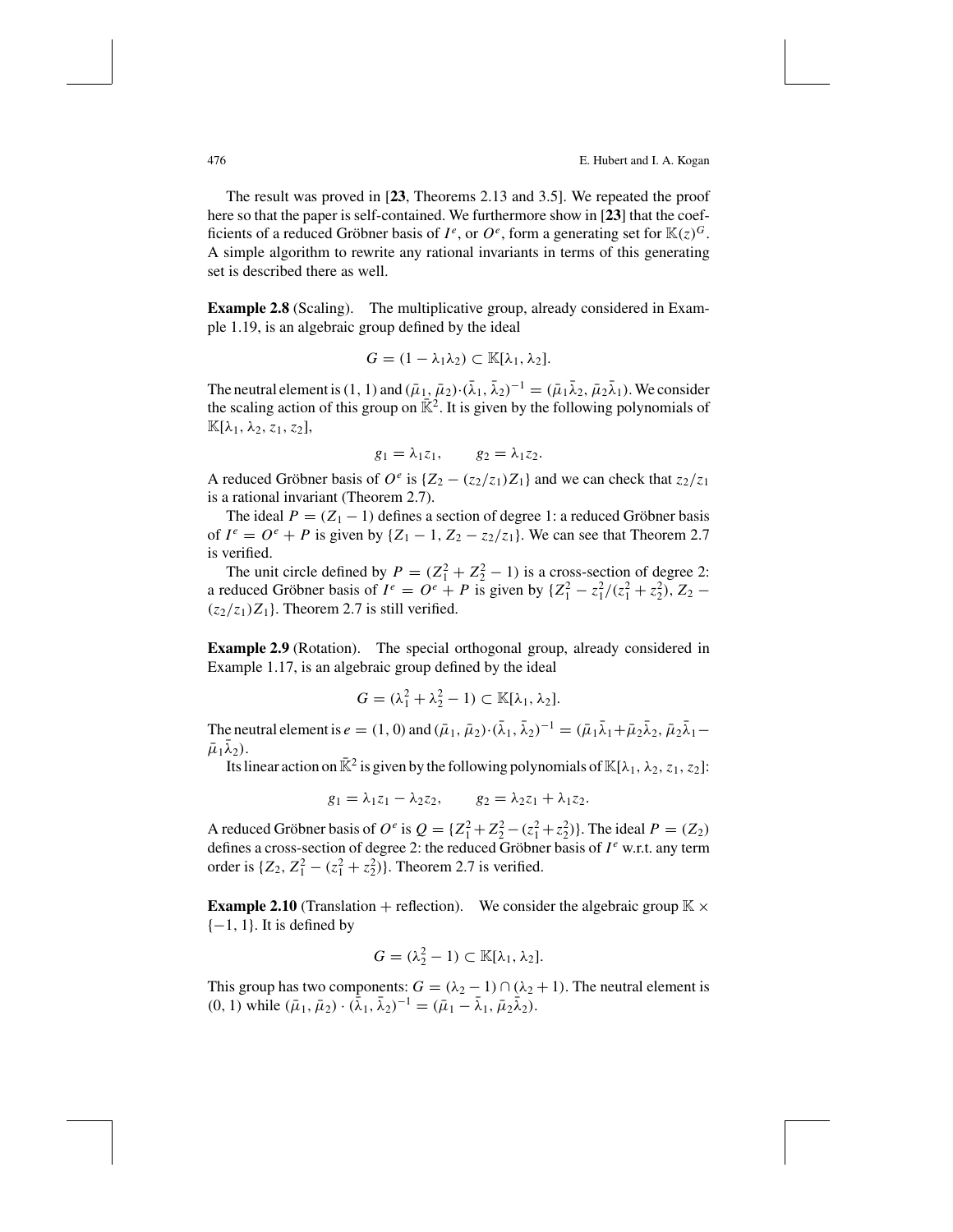We consider the action of G on  $\bar{\mathbb{K}}^2$  as translation parallel to the first coordinate axis and reflection w.r.t. this axis. It is defined by the following polynomials of  $\mathbb{K}[\lambda_1, \lambda_2, z_1, z_2]$ :

$$
g_1=z_1+\lambda_1, \qquad g_2=\lambda_2z_2.
$$

A reduced Gröbner basis of  $O^e$  is  $Q = \{Z_2^2 - z_2^2\}$ . The ideal  $P = (Z_1 - Z_2)$ defines a cross-section of degree 2: A reduced Gröbner basis of  $I^e$  is given by  ${Z_1 - Z_2, Z_2^2 - z_2^2}.$ 

This example is to be compared with Example 1.20. In contrast with the local construction illustrated there, we produce here rational functions that are invariant with respect to the entire group.

#### 2.4. *Replacement Invariants*

Given a cross-section  $P$  of degree  $d$  we introduce  $d$  distinct  $n$ -tuples of elements that are algebraic over the field of rational invariants. Each *n*-tuple has an important *replacement* property: any rational invariant can be rewritten in terms of its components by a simple substitution of the variables by the corresponding elements from the tuple.

A reduced Gröbner basis *Q* of  $I^e = O^e + P$  is contained in  $\mathbb{K}(z)^G[Z]$  (Theorem 2.7) and therefore is a reduced Gröbner basis of  $I^G = I^e \cap \mathbb{K}(z)^G[Z]$ . The dimension of  $\mathbb{K}(z)^G[Z]/I^G$  as a  $\mathbb{K}(z)^G$ -vector space is therefore equal to the dimension *d* of  $\mathbb{K}(z)[Z]/I^e$  as a  $\mathbb{K}(z)$ -vector space. Consequently, the ideal  $I^G$ has *d* distinct zeros whose components belong to  $\overline{\mathbb{K}(z)}^G$  [11, Prop. 2.15]. We call such a zero a  $\overline{\mathbb{K}(z)}^G$ -zero of  $I^G$ . A  $\overline{\mathbb{K}(z)}^G$ -zero of  $I^G$  is a  $\overline{\mathbb{K}(z)}^G$ -zero of  $I^e$  and conversely.

**Definition 2.11.** A replacement invariant is a  $\overline{\mathbb{K}(z)}^G$ -zero of  $I^G = I^e \cap \mathbb{K}(z)^G[Z]$ , i.e., a *n*-tuple  $\xi = (\xi_1, \dots, \xi_n)$  of algebraic invariants that forms a zero of  $I^e$ .

Thus *d* replacement invariants  $\xi^{(1)}, \ldots, \xi^{(d)}$  are associated to a cross-section of degree *d*. The name is owed to the next theorem which can be compared with the Thomas replacement theorem discussed in [**12**, p. 38] and revisited in this paper as Theorem 1.9.

**Theorem 2.12.** *Let*  $\xi = (\xi_1, \ldots, \xi_n)$  *be a replacement invariant. If*  $r \in \mathbb{K}(z)^G$ *then*  $r(z_1, ..., z_n) = r(\xi_1, ..., \xi_n)$  *in*  $\overline{\mathbb{K}(z)}^G$ .

*Proof.* Write  $r = p/q$  with  $p, q$  relatively prime. By [23, Lemma 2.14],  $p(z)q(Z) - q(z)p(Z) \in O^e \subset I^e$  and, therefore,  $p(Z) - (p(z)/q(z))q(Z) =$  $p(Z) - r(z)q(Z) \in I^e$ . Since  $\xi$  is a zero of  $I^e$ , we have  $p(\xi) - r(z)q(\xi) = 0$ . By [23, Lemma 3.6]  $p(Z)$ ,  $q(Z)$  cannot belong to P and therefore cannot be zero divisors modulo  $I^e$ . Thus  $q(\xi) \neq 0$  and the conclusion follows. П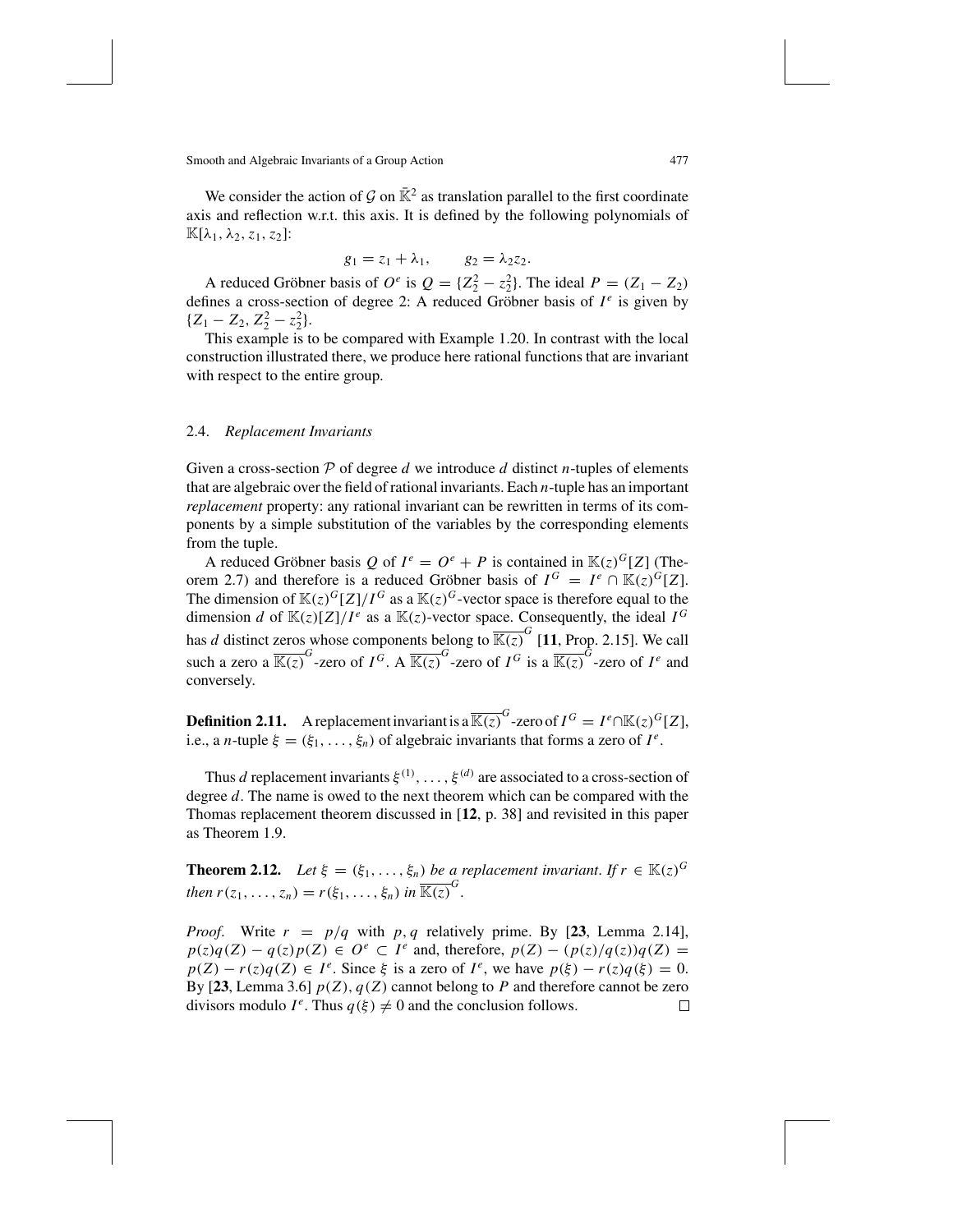When the cross-section is of degree 1, there is a unique replacement invariant. The dimension of  $\mathbb{K}(z)[Z]/I^e$  as a  $\mathbb{K}(z)$  vector space is 1 so that, independently of the chosen term order, the reduced Gröbner basis of  $I^e$  is given then by  $\{Z_i$  $r_i(z)$  | 1 ≤ *i* ≤ *n*}, where the  $r_i \text{ } \in \mathbb{K}(z)^G$  according to Theorem 2.7. The unique replacement invariant is thus  $(r_1, \ldots, r_n)$ . Theorem 2.12 implies then that  $\mathbb{K}(z)^G = \mathbb{K}(r_1, \ldots, r_n)$ . A generalization of this fact appears in [23, Theorem 3.6]:  $\mathbb{K}(z)^G$  is generated by the coefficients of the Gröbner basis of  $O^e$  or  $I^e$ .

**Example 2.13** (Scaling). Consider the group action from Example 2.8. The crosssection defined there by  $P = (Z_1 - 1)$  is of degree 1. Since  $I^e = (Z_1 - 1, Z_2$ *z*<sub>2</sub>/*z*<sub>1</sub>), the unique replacement invariant associated to  $P$  is  $\xi = (1, z_2/z_1)$  and, therefore,  $\mathbb{K}(z)^G = \mathbb{K}(z_2/z_1)$ .

**Example 2.14** (Rotation). Consider the group action from Example 2.9. The cross-section defined there by  $P = (Z_2)$  is of degree 2. Since  $I^e = (Z_2, Z_1^2 (z_1^2 + z_2^2)$ ), the two replacement invariants associated to P are  $\xi^{(\pm)} = (0, \pm \rho)$ , where  $\rho$  is algebraic over  $\mathbb{K}(z)^G$  and defined by  $\rho^2 = (z_1^2 + z_2^2)$ .

**Example 2.15** (Translation  $+$  reflection). Consider the group action from Example 2.10. The cross-section defined there by  $P = (Z_1 - Z_2)$  is of degree 2. Since  $I^e = (Z_1 - Z_2, Z_2^2 - z_2^2)$ , the two replacement invariants are  $\xi^{(1)} = (z_2, z_2)$ and  $\xi^{(2)} = (-z_2, -z_2)$ . Though rational functions, their components are not rational invariants but only algebraic invariants.

As an introduction to the next section, note that  $I^e = (Z_1 - z_2, Z_2 - z_2) \cap I$  $(Z_1 + z_2, Z_2 + z_2)$  is a reducible ideal of  $\mathbb{K}(z)[Z]$ , while  $I^G = I^e \cap \mathbb{K}(z)^G[Z]$  is a prime ideal of  $\mathbb{K}(z)^G[Z]$ .

#### 2.5. *Algebraic Invariants as Functions on the Cross-Section*

Let P be a cross-section of degree d defined by a prime ideal P of  $K[Z]$ . The field of rational functions on  $P$  is denoted by  $\mathbb{K}(P)$ . It is the fraction field of the integral domain  $\mathbb{K}[Z]/P = \mathbb{K}[P]$ . We use the replacement invariants to show that  $\mathbb{K}(P)$ is an algebraic extension of degree *d* of the field of rational invariants  $\mathbb{K}(z)^G$ .

The field  $\mathbb{K}(\xi)$ , for any replacement invariant  $\xi$ , is an algebraic extension of  $\mathbb{K}(z)^{G}$ . Indeed,  $\mathbb{K}(z)^{G}$  ⊂  $\mathbb{K}(ξ)$  and ξ is algebraic over  $\mathbb{K}(z)^{G}$ . This leads to the following results.

## **Lemma 2.16.**  $I^G = I^e \cap \mathbb{K}(z)^G[Z]$  *is a prime ideal of*  $\mathbb{K}(z)^G[Z]$ .

*Proof.* Let  $I^{(1)}$  and  $I^{(2)}$  be prime divisors of  $I^G$  in  $\mathbb{K}(z)^G[Z]$  and consider replacement invariants  $\xi^{(1)}$  and  $\xi^{(2)}$  that are  $\overline{\mathbb{K}(z)}^G$ -zeros of  $I^{(1)}$  and  $I^{(2)}$ , respectively. Due to Theorem 2.12,  $\mathbb{K}(\xi^{(i)}) = \mathbb{K}(z)^G(\xi^{(i)})$ . There is therefore a  $\mathbb{K}(z)^G$ isomorphism  $\mathbb{K}(z)^G[Z]/I^{(i)} \cong \mathbb{K}(\xi^{(i)})$  for  $i = 1$  or 2. On the other hand, we have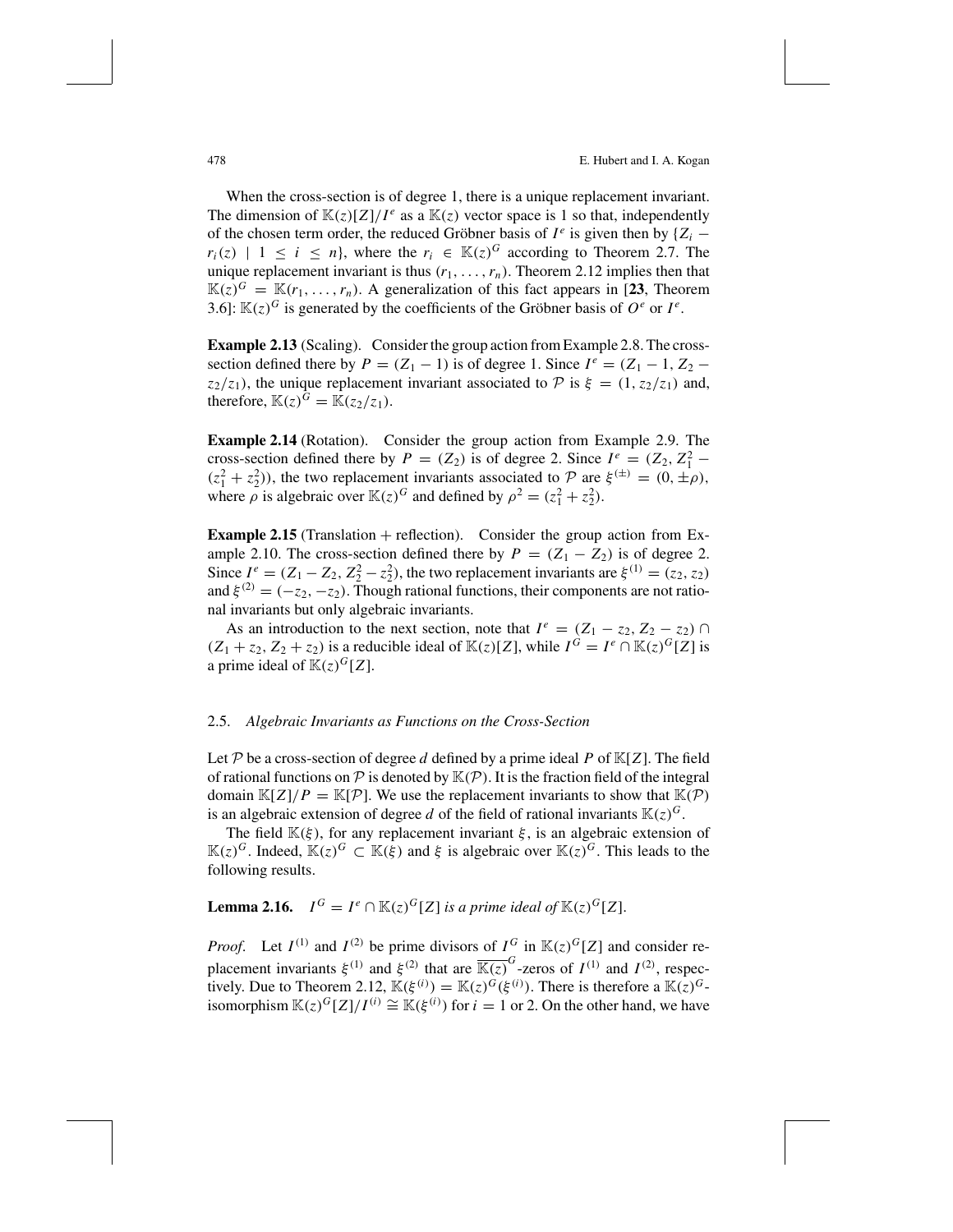$\mathbb{K}(\xi^{(i)}) \cong \mathbb{K}(\mathcal{P})$  since *P* is the ideal of all relationships on the components of  $\xi^{(i)}$ over  $K$  [23, Prop. 3.4]. Thus

$$
\mathbb{K}(z)^{G}[Z]/I^{(1)} \cong \mathbb{K}(\xi^{(1)}) \cong \mathbb{K}(\mathcal{P}) \cong \mathbb{K}(\xi^{(2)}) \cong \mathbb{K}(z)^{G}[Z]/I^{(2)}.
$$

We have an isomorphism between  $\mathbb{K}(z)^G[Z]/I^{(1)}$  and  $\mathbb{K}(z)^G[Z]/I^{(2)}$  that leaves  $\mathbb{K}(z)^G$  fixed and maps the class of *Z* modulo  $I^{(1)}$  to the class of *Z* modulo  $I^{(2)}$ . Therefore  $I^{(1)} = I^{(2)}$  so that  $I^G$  is prime.  $\Box$ 

**Theorem 2.17.** *The field*  $\mathbb{K}(P)$  *is an algebraic extension of*  $\mathbb{K}(z)^G$  *of degree d, the degree of the cross-section* P.

*Proof.* For any replacement invariant  $\xi$  we have  $\mathbb{K}(z)^G[Z]/I^G \cong \mathbb{K}(\xi) \cong \mathbb{K}(\mathcal{P})$ . Since the dimension of  $\mathbb{K}(z)^G[Z]/I^G$  as a  $\mathbb{K}(z)^G$ -vector space is *d*, the field  $\mathbb{K}(P)$  is an algebraic extension of  $\mathbb{K}(z)^G$  of degree *d*. is an algebraic extension of  $K(z)^G$  of degree *d*.

In particular, if P is a cross-section of degree 1 we have  $\mathbb{K}(\mathcal{P}) \cong \mathbb{K}(z)^G$ . In all cases we have the isomorphism  $\overline{\mathbb{K}(\mathcal{P})} \cong \overline{\mathbb{K}(z)}^G$  obtained in [41, Sect. 2.5] by different means.

## 2.6. *Algebraic Invariantization*

In this section we introduce invariantization as a projection from the ring of univariate polynomials over  $\mathbb{K}[z]$  to the ring of univariate polynomials over  $\mathbb{K}(z)^G$ . It depends on the choice of a cross-section and is computable by algebraic elimination. As this projection extends to univariate polynomials over  $\mathbb{K}(\mathcal{P})$  it can be understood as the computable counterpart to the isomorphism  $\overline{\mathbb{K}(\mathcal{P})} \cong \overline{\mathbb{K}(z)}^G$  that follows from Theorem 2.17.

The ideal of the cross-section  $P$  is taken alternatively in  $\mathbb{K}[z]$  and in  $\mathbb{K}[Z]$ . To avoid confusion we shall use in this section  $P_z$  and  $P_z$  to distinguish the two cases. The localization of  $\mathbb{K}[z]$  at  $P_z$  is denoted by  $\mathbb{K}[z]\mathbb{R}$ . By [23, Lemma 3.6],  $\mathbb{K}(z)^{G}$  ⊂  $\mathbb{K}[z]_{\mathcal{P}}$ .

The first approach to algebraic invariantization that [**12**] suggests is to consider a replacement invariant  $\xi$  associated to  $\mathcal P$  and the following chain of homomorphisms:

$$
\mathbb{K}[z]_p \stackrel{\pi}{\longrightarrow} \mathbb{K}(\mathcal{P}) \stackrel{\varphi_{\xi}}{\longrightarrow} \overline{\mathbb{K}(z)}^G,
$$
  
\n
$$
r(z) \longmapsto r(z) + P_z \longmapsto r(\xi).
$$
 (5)

The restriction of  $\iota_{\xi} = \varphi_{\xi} \circ \pi : \mathbb{K}[z]_{\mathcal{P}} \to \overline{\mathbb{K}(z)}^G$  to  $\mathbb{K}(z)^G$  is the identity map by Theorem 2.12. We call the image of a rational function  $r(z) \in \mathbb{K}[z]_p$  under  $\iota_{\xi}$  its ξ *-invariantization*.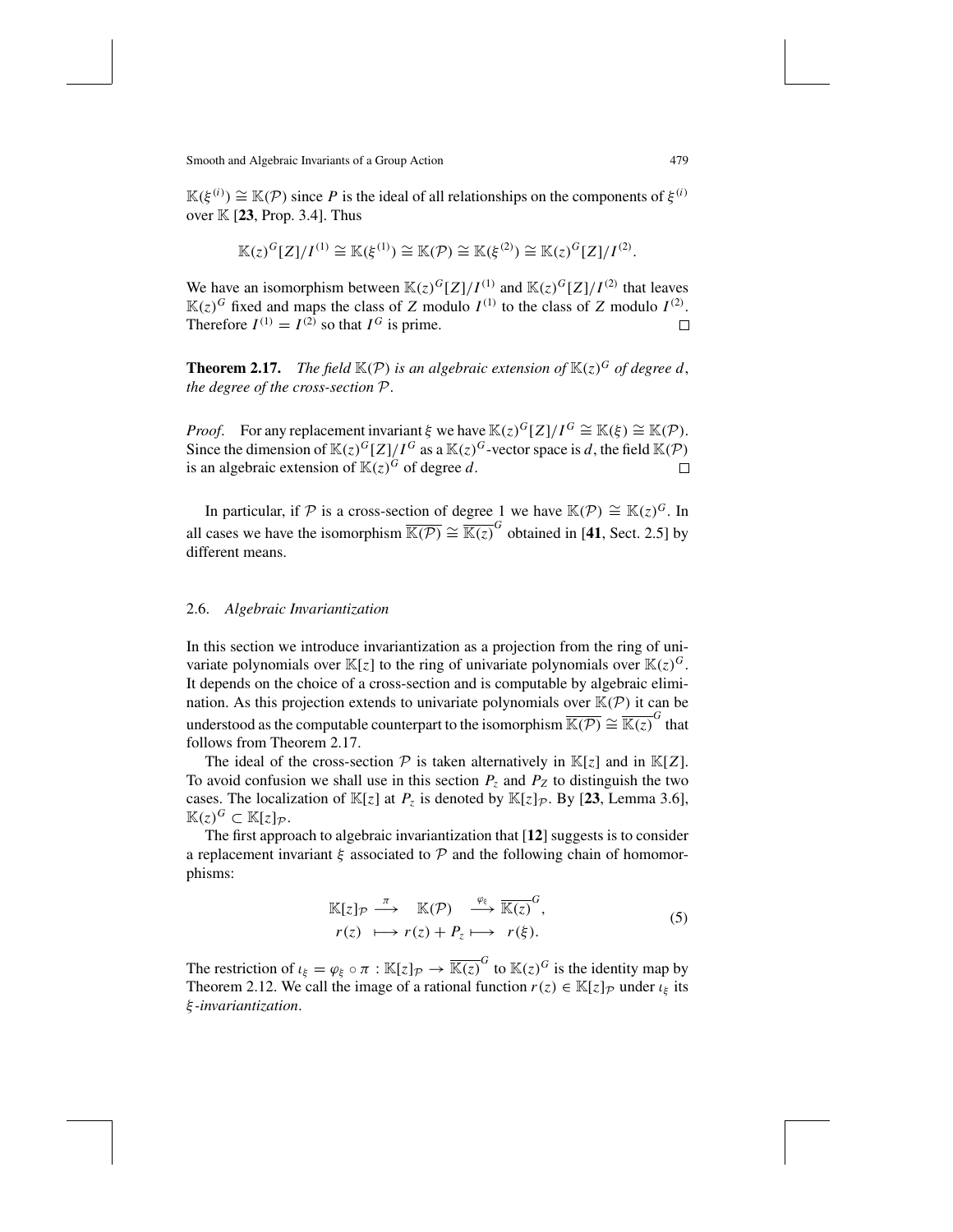If  $P$  is a cross-section of degree  $d$  there are  $d$  distinct associated replacement invariants  $\xi^{(1)}, \ldots, \xi^{(d)}$ . The image  $\iota_{\xi}(r(z)) = r(\xi)$  depends on the chosen replacement invariant  $\xi$ . This is not the case of the minimal polynomial of  $r(\xi)$  over  $K(z)^{G}$  which depends only on P, as we shall see below. We therefore define the P-invariantization as a map taking a univariate polynomial over  $\mathbb{K}[z]_P$  to a univariate polynomial over  $\mathbb{K}(z)^G$ . This second approach corresponds to the definition of smooth invariantization given in Section 1.4, as is detailed in Section 3.

**Definition 2.18.** The P-invariantization  $\alpha$  of a monic univariate polynomial  $\alpha \in \mathbb{K}[z]\mathcal{P}[\zeta]$  is the squarefree part of  $\prod_{i=1}^{d} \alpha(\xi^{(i)}, \zeta)$ , where  $\xi^{(1)}, \ldots, \xi^{(d)}$  are the *d* replacement invariants associated to the cross-section P.

Readers familiar with computer algebra techniques can see that  $\alpha$  belongs to  $K(z)^{G}[\zeta]$  with the following line of argument. The replacement invariants  $\xi^{(1)}, \ldots, \xi^{(d)}$  are the *d* distinct zeros of the zero-dimensional prime ideal  $I^G$ of  $K(z)^{G}[Z]$ . By a transcription of the primitive element theorem, see, for instance, [19, Prop. 4.2.2(3)], they are thus the images by a polynomial map  $\psi$ :  $\theta \mapsto (\psi_1(\theta), \dots, \psi_n(\theta))$  over  $\mathbb{K}(z)^G$  of the roots  $\theta^{(1)}, \dots, \theta^{(d)} \in \overline{\mathbb{K}(z)}^G$  of an irreducible univariate polynomial of degree *d* with coefficients in  $K(z)^G$ . The coefficients of the polynomial

$$
\prod_{i=1}^d \alpha(\xi^{(i)}, \zeta) = \prod_{i=1}^d \alpha(\psi(\theta^{(i)}), \zeta)
$$

are elements of the field extension  $\mathbb{K}(z)^G(\theta^{(1)}, \dots, \theta^{(d)})$  of  $\mathbb{K}(z)^G$  that are invariant under all permutations of the  $\theta^{(i)}$ . By [47, Sect. 8.1] or [15, Theorem 8.15], that polynomial belongs to  $\mathbb{K}(z)^G[\zeta]$  and thus so does its squarefree part  $i\alpha$  [47, Sect. 8.1].

For a Galois theory-oriented reader the direct proof is provided below. By definition  $\iota\alpha$  belongs to the extension  $\mathbb{K}(\xi^{(1)}, \ldots, \xi^{(d)})$ , which we denote by  $\mathbb{K}_{\xi}$ . Due to Theorem 2.12,  $\mathbb{K}_{\xi} = \mathbb{K}(z)^{G}(\xi^{(1)}, \ldots, \xi^{(d)})$ . In order to prove that  $i\alpha \in \mathbb{K}$  $K(z)^{G}[\zeta]$ , we will show that this polynomial is preserved by the Galois group of the extension  $\mathbb{K}_{\xi} \supset \mathbb{K}(z)^{G}$ . We need the following proposition.

**Proposition 2.19.** Let  $\{\xi^{(1)}, \ldots, \xi^{(d)}\}$  be the set of replacement invariants corre*sponding to the cross-section*  $P$  *of degree d*. *Then the field*  $\mathbb{K}_{\xi} = \mathbb{K}(\xi^{(1)}, \ldots, \xi^{(d)})$ *is a splitting field of a univariate polynomial*  $\beta(z, \zeta) \in \mathbb{K}(z)^G[\zeta]$  *of degree d*. The *Galois group of the extension*  $\mathbb{K}_{\xi} \supset \mathbb{K}(z)^G$  *permutes the n*-*tuples*  $\xi^{(1)}, \ldots, \xi^{(d)}$ .

*Proof.* Due to the replacement Theorem 2.12 one has the equality  $\mathbb{K}(\xi^{(1)}) =$  $\mathbb{K}(z)^G(\xi^{(1)})$ . From Corollary 2.17 it follows that  $\mathbb{K}(z)^G(\xi^{(1)})$  is an extension of degree *d* of  $\mathbb{K}(z)^G$  for  $i = 1...d$ . Since K is assumed to be of characteristic zero, the components  $\xi_1^{(1)}, \ldots, \xi_n^{(1)}$  of *n*-tuple  $\xi^{(1)}$  are separable over  $\mathbb{K}(z)^G$ . Hence there exists a primitive element  $\theta_1 \in \mathbb{K}(\xi^{(1)})$ , such that  $\mathbb{K}(\xi^{(1)}) = \mathbb{K}(z)^G(\xi^{(1)}) =$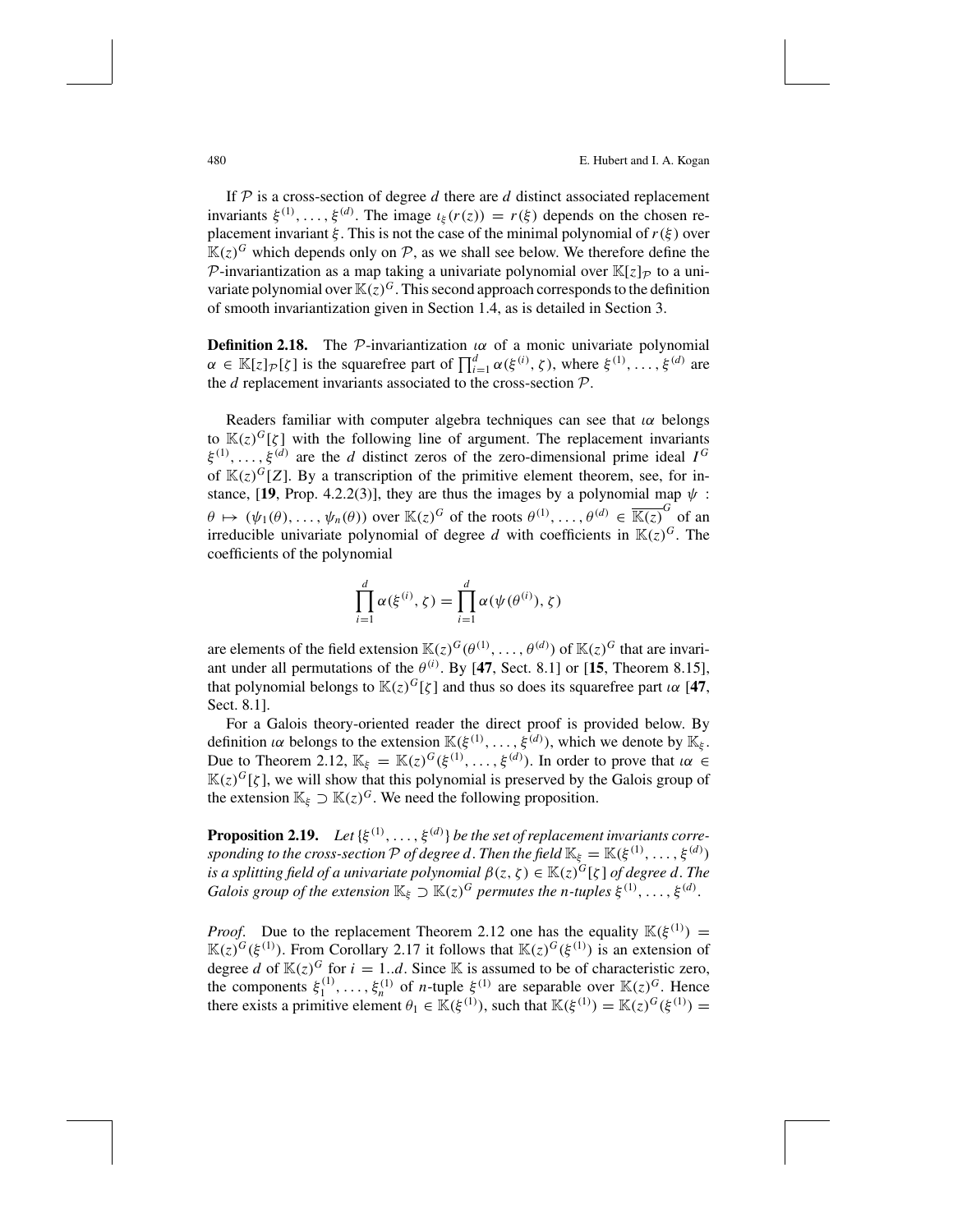$\mathbb{K}(z)^{G}(\theta_1)$ , where  $\theta_1$  is a root of an irreducible univariate polynomial  $β(z, ζ) ∈$  $\mathbb{K}(z)^G[\zeta]$  of degree *d* [7, Theorem 5.4.1].

Let  $\sigma_{ji} : \mathbb{K}(\xi^{(i)}) \to \mathbb{K}(\xi^{(j)})$  be the  $\mathbb{K}(z)^G$ -isomorphism induced by exchanging  $ξ<sup>(i)</sup>$  and *ξ*<sup>(*j*)</sup>. Then  $θ<sub>j</sub> = σ<sub>j1</sub>(θ<sub>1</sub>)$  is a primitive element of the extension K(*ξ*<sup>(*j*)</sup>) ⊃  $\mathbb{K}(z)^G$ . Indeed, since  $\theta_1$  is the primitive element of  $\mathbb{K}(z)^G(\xi^{(1)})$  for each  $i =$ 1.*n*, there exists a polynomial  $\psi_i$  over  $\mathbb{K}(z)^G$  such that  $\xi_i^{(1)} = \psi_i(\theta_1)$ . Since  $\sigma_{j1}$  is a  $\mathbb{K}(z)^G$ -isomorphism, it follows that  $\xi_i^{(j)} = \sigma_{j1}(\xi_i^{(1)}) = \sigma_{j1}(\psi_i(\theta_i)) =$  $\psi_i(\sigma_{j1}(\theta_1)) = \psi_i(\theta_j)$  for  $i = 1..n$ . Thus  $\theta_j$  is a primitive element of  $\mathbb{K}(\xi^{(j)}) \supset$  $\mathbb{K}(z)^G$ , and so  $\mathbb{K}_{\xi} = \mathbb{K}(z)^G(\theta_1, \dots, \theta_d)$ .

In addition, we proved that *n*-tuples  $\xi^{(1)}, \ldots, \xi^{(d)}$  are images of  $\theta_1, \ldots, \theta_d$ under the polynomial map  $\psi = (\psi_1, \dots, \psi_n) : \overline{\mathbb{K}(z)}^G \to [\overline{\mathbb{K}(z)}^G]_A^n$ , where the coefficients of the univariate polynomials  $\psi_1, \ldots, \psi_n$  are in  $\mathbb{K}(z)^G$ . Since  $\xi^{(1)}, \ldots, \xi^{(d)}$  are distinct tuples, then  $\theta_1, \ldots, \theta_d$  are distinct elements of  $\overline{\mathbb{K}(z)}^G$ . We will now show that  $\theta_1, \ldots, \theta_d$  are roots of the minimal polynomial  $\beta \in \mathbb{K}(z)^G[\zeta]$ that defines  $\theta_1$ .

Indeed, since the field  $\mathbb{K}(z)^G$  is fixed under  $\sigma_{j1}$  for  $j = 1..d$ , then so is the polynomial β. Thus  $\theta_j = \sigma_{j1}(\theta_1)$  are roots of the polynomial β. It follows that  $\mathbb{K}_{\xi} =$  $\mathbb{K}(z)^G(\theta_1,\ldots,\theta_d)$  is the splitting field of an irreducible univariate polynomial  $\beta \in \mathbb{K}(z)^G[\zeta]$  of degree *d*.

The elements of the Gal( $\mathbb{K}_{\xi}/\mathbb{K}(z)^{G}$ ) permute the roots  $\theta_1, \ldots, \theta_d$  of the polynomial β and, therefore, it permutes the tuples  $\xi^{(j)} = \psi(\theta_j)$  for all  $j = 1...d$ . 1..*d*.

**Corollary 2.20.** *Let*  $\alpha(z, \zeta) \in \mathbb{K}[z]_P$  *be a univariate polynomial over*  $\mathbb{K}[z]_P$ *. Then its*  $P$ -*invariantization*  $\alpha$  *is*  $a$  *polynomial over*  $\mathbb{K}(z)^G$ .

*Proof.* The Galois group of the extension  $\mathbb{K}_{\xi} \supset \mathbb{K}(z)^{G}$  induces permutations of the *n*-tuples  $\xi^{(1)}, \ldots, \xi^{(d)}$ . Thus the polynomial  $p(\zeta) = \prod_{i=1}^d \alpha(\xi^{(i)}, \zeta) \in \mathbb{R}^d$  $\mathbb{K}_{\xi}[\zeta]$  is fixed under Gal( $\mathbb{K}_{\xi}/\mathbb{K}(z)^{G}$ ). Hence its coefficients belong to  $\mathbb{K}(z)^{G}$ . By definition  $\alpha$  is the square-free part of  $p(\zeta)$  and, hence, it is also fixed under the Galois group, since it has the same roots in  $\mathbb{K}_{\xi}$  as  $p(\zeta)$  itself [7, Prop. 5.3.8], and the Galois group permutes these roots. Thus its coefficients of  $\alpha$  are in  $\mathbb{K}(z)^G$ .  $\Box$ 

The following properties follow directly from the definition of the map  $\iota$ :

- 1. A  $\overline{\mathbb{K}(z)}^G$ -zero of  $\iota\beta$  is a  $\overline{\mathbb{K}(z)}^G$ -zero of a  $\beta(\xi^{(i)}, \zeta)$  and conversely.
- 2. If  $\beta \in \mathbb{K}(z)^G[\zeta]$ , then  $\iota\beta = \beta$  since  $\beta(\xi^{(i)}, \zeta) = \beta(z, \zeta)$  by Theorem 2.12.
- 3. If  $\alpha \equiv \beta \mod P_z$ , then  $\iota \alpha = \iota \beta$  since the elements of  $P_z$  vanish on all  $\xi^{(i)}$ .

The last property shows that  $\iota$  induces a map  $\varphi$  from the set of monic polynomials of  $\mathbb{K}(\mathcal{P})[\zeta]$  to the set of monic polynomials of  $\mathbb{K}(z)^G[\zeta]$  s.t.  $\iota = \varphi \circ \pi$ .

From the first property it follows that  $\beta(\xi^{(i)}, \zeta)$  divides  $\iota\beta(z, \zeta)$  in  $\mathbb{K}(\xi^{(i)})[\zeta] \supset$  $\mathbb{K}(z)^G[\zeta]$  when  $\beta(\xi^{(i)}, \zeta)$  is squarefree. Since  $\mathbb{K}(\mathcal{P}) \cong \mathbb{K}(\xi^{(i)})$  this amounts to the following proposition that will be used in Section 3.3.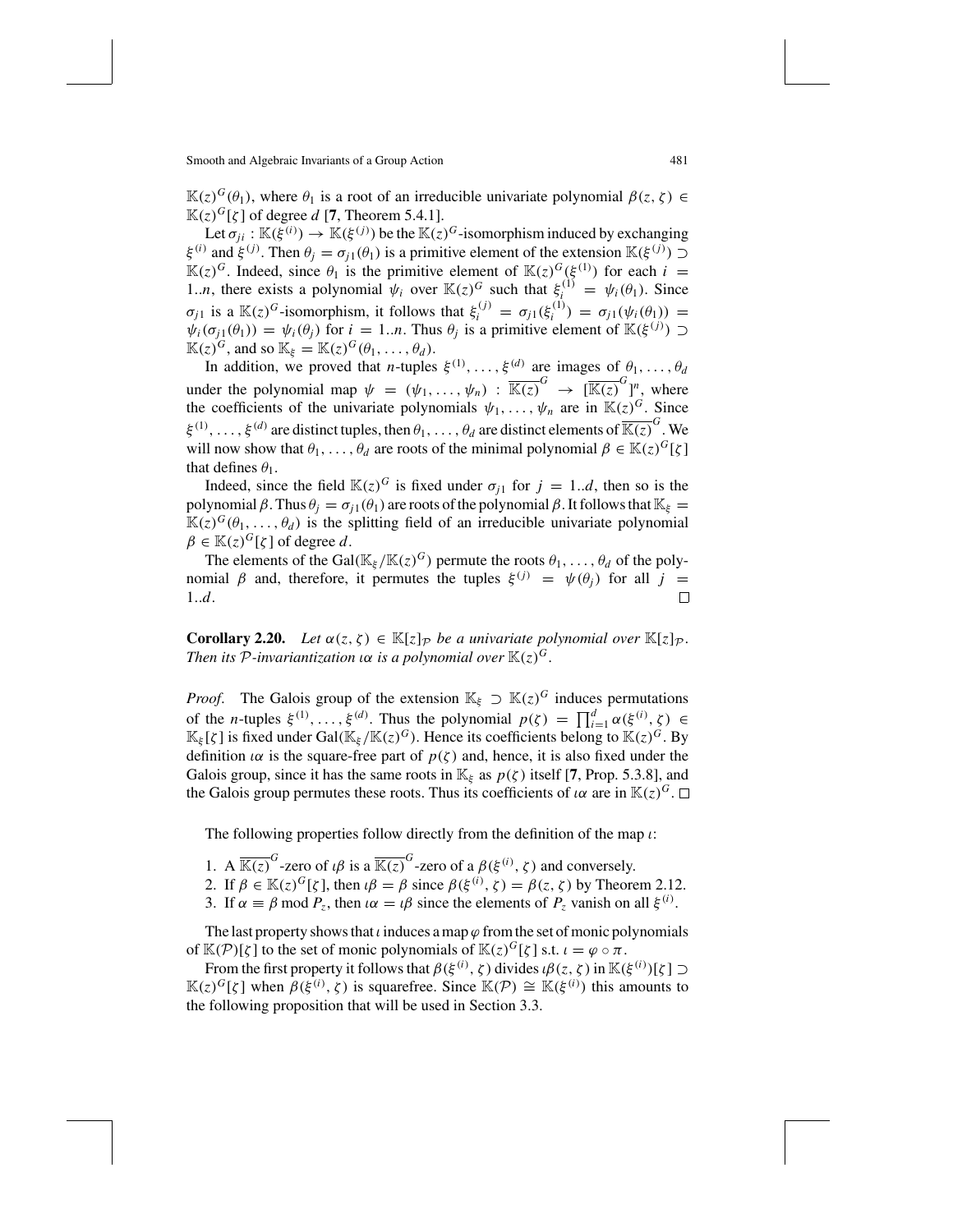**Proposition 2.21.** *Let*  $\beta$  *be a monic polynomial of*  $\mathbb{K}[z]_P[\zeta]$ *. If*  $\beta$  *is squarefree when considered in*  $\mathbb{K}(P)[\zeta]$ *, then it divides*  $\iota\beta(z,\zeta)$  *in*  $\mathbb{K}(P)[\zeta]$ *, i.e., there exists*  $q(z, \zeta) \in \mathbb{K}[z]_P[\zeta] \text{ s.t. } \iota \beta(z, \zeta) \equiv q(z, \zeta) \beta(z, \zeta) \text{ mod } P_z.$ 

Also we recognize in the definition of the invariantization map the norm of a polynomial in an algebraic extension [**15**, Sect. 8.8]. We reformulate the results extending those of that text, namely:

- $-$  *ιβ* can be computed by algebraic elimination.
- $-$  if  $β(ξ<sup>(i)</sup>, ζ)$  is the minimal polynomial over  $\mathbb{K}(ξ<sup>(i)</sup>) ⊂ \overline{\mathbb{K}(z)}^G$  of an element  $\overline{\mathbb{K}(z)}^G$ , then  $\iota\beta$  is the minimal polynomial of this element over  $\mathbb{K}(z)^G$ .

The algebraic elimination to compute  $\iota\beta$  can be performed by several techniques. For a strict generalization of [**15**, Sect. 8.8] one could introduce a resultant formula, as developed in [**8**]. We propose here a formulation in terms of elimination ideals.

**Proposition 2.22.** *Consider a monic polynomial*  $\beta$  *in*  $\mathbb{K}[z]_P[\zeta]$ *. Its*  $\mathcal{P}$ *-invariantization ιβ is the squarefree part of the monic generator of*  $(I^G + \alpha(Z, \zeta)) \cap \mathbb{K}(z)^G[\zeta]$ *where*  $\alpha(z, \zeta) \in \mathbb{K}[z][\zeta]$  *is the numerator of*  $\beta$ .

*Proof.* The leading coefficient of  $\alpha(Z, \zeta) \in \mathbb{K}[Z][\zeta]$  does not belong to  $P_Z$  and, therefore, it does not belong to *I*<sup>G</sup>. It follows that  $(I^G + \alpha(Z, \zeta)) \cap \mathbb{K}(z)^G[\zeta] \neq (0)$ since  $I^G$  is zero dimensional.

Let  $\gamma(z, \zeta)$  be the monic generator of  $(I^G + \alpha(Z, \zeta)) \cap \mathbb{K}(z)^G[\zeta]$ . We first prove that  $\iota\beta$  divides the squarefree part of  $\gamma(z,\zeta)$ . The fact that  $\gamma(z,\zeta)$  belongs to  $I^G + \alpha(Z, \zeta)$  can be written as  $\gamma(z, \zeta) \equiv q(z, Z, \zeta) \alpha(Z, \zeta) \text{ mod } I^G$ where  $q(z, Z, \zeta) \in \mathbb{K}(z)^G[Z, \zeta]$ . Substituting  $\xi^{(i)}$  for *Z* we have  $\gamma(z, \zeta) =$  $q'(z,\xi^{(i)},\zeta)\beta(\xi^{(i)},\zeta)$  where  $q(z,\xi^{(i)},\zeta)$  and  $q'(z,\xi^{(i)},\zeta)$  differ by the factor in  $\mathbb{K}[\xi^{(i)}]$  that distinguishes  $\alpha(\xi^{(i)}, \zeta)$  from  $\beta(\xi^{(i)}, \zeta)$ . Therefore all the factors  $\beta(\xi^{(i)}, \zeta)$  of  $\iota\beta$  divide  $\gamma(z, \zeta)$ . Since  $\iota\beta$  is the squarefree product of  $\beta(\xi^{(i)}, \zeta)$  it divides the squarefree part of  $\gamma(z, \zeta)$ .

Conversely, we prove that the squarefree part of  $\gamma(z, \zeta)$  divides  $\iota \beta$ . The  $\overline{\mathbb{K}(z)}^G$ zeros of  $\alpha(Z, \zeta) + I^G$  are the  $(n+1)$ -tuples  $(\xi^{(i)}, f_{i,j})$ , where  $f_{i,j}$ ,  $1 \le j \le \deg \beta$ , are the roots of  $\beta(\xi^{(i)}, \zeta)$ . Since  $\gamma(z, \zeta)$  belongs to  $\alpha(Z, \zeta) + I^G$  its set of  $\overline{\mathbb{K}(z)}^G$ roots includes all the  $f_{i,j}$ . Thus  $\gamma$  and  $\iota\beta$  have the same set of roots. Therefore the squarefree part of  $\gamma$  divides  $\iota\beta$ .  $\Box$ 

Note that the monic generator of  $(I^G + \alpha(Z, \zeta)) \cap \mathbb{K}(z)^G[\zeta]$  is the monic generator of  $(I^e + \alpha(Z, \zeta)) \cap \mathbb{K}(z)[\zeta]$ . Indeed, this latter is an element of the reduced Gröbner basis of  $(α(Z, ζ) + I<sup>e</sup>)$  w.r.t. a term order that eliminates *Z*. It follows from Proposition 2.7 that it belongs to  $\mathbb{K}(z)^G[\zeta]$ . Therefore computations over  $\mathbb{K}(z)$  lead to the correct result over  $\mathbb{K}(z)^G$ .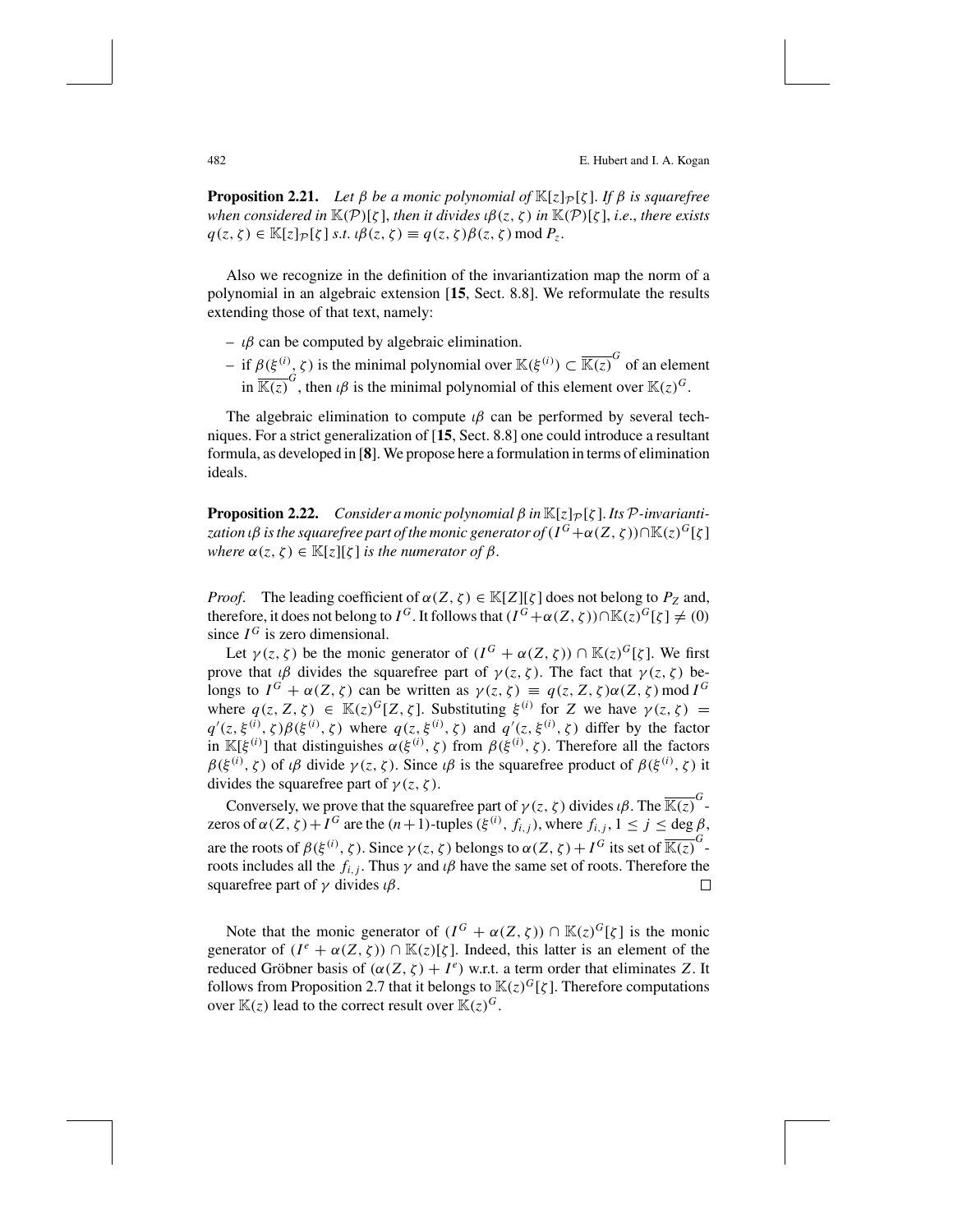The last proposition provides the computable counterpart of the isomorphism  $\overline{\mathbb{K}(\mathcal{P})} \cong \overline{\mathbb{K}(z)}^G$ , elements of  $\overline{\mathbb{K}(\mathcal{P})}$  or  $\overline{\mathbb{K}(z)}^G$  being represented by irreducible monic polynomials over  $\mathbb{K}(\mathcal{P})$  or  $\mathbb{K}(z)^G$ , respectively.

**Proposition 2.23.** Let  $\alpha$  be a monic polynomial of  $\mathbb{K}[z]_P[\zeta]$ . The polynomial  $\alpha \in K(z)^G[\zeta]$  *is irreducible if and only if*  $\alpha$  *is a power of an irreducible polynomial when considered in*  $\mathbb{K}(P)[\zeta]$ .

*Proof.* Note that  $\iota(\beta \gamma)$ , for  $\beta, \gamma \in \mathbb{K}[z]_{\mathcal{P}}[\zeta]$ , is the squarefree part of the product ιβ ιγ. So if α considered in  $\mathbb{K}(\mathcal{P})[\zeta]$  is the product of two relatively prime factors, then  $\iota\alpha$  cannot be irreducible.

We can replace  $\alpha$  by its squarefree part when considered in  $\mathbb{K}(\mathcal{P})[\zeta]$  without loss of generality and thus assume for the converse implication that  $\alpha(z, \zeta)$  is irreducible there. Let  $\bar{\alpha} \in \mathbb{K}[z][\zeta]$  be obtained from  $\alpha$  by cleaning up the denominators. Then  $\bar{\alpha}(Z, \zeta)$  is irreducible modulo  $I^G$  so that  $(\bar{\alpha}(Z, \zeta) + I^G)$  is prime. The monic generator  $\alpha$  of  $(\alpha(Z, \zeta) + I^G) \cap \mathbb{K}(z)[\zeta]$  is thus irreducible. generator *ια* of  $(\alpha(Z, \zeta) + I^G) \cap \mathbb{K}(z)[\zeta]$  is thus irreducible.

The following example illustrates various properties of the  $\mathcal{P}$ -invariantization map  $\iota$ .

**Example 2.24** (Scaling). We return to the scaling action of Example 2.8 with the unit circle as cross-section of degree 2. For  $P_Z = (Z_1^2 + Z_2^2 - 1)$  we have  $I^e = (Z_1^2 - z_1^2/(z_1^2 + z_2^2), Z_2 - (z_2/z_1)Z_1)$  so that the two replacement invariants are

$$
\xi^{(\pm)} = \left(\frac{\pm z_1}{\sqrt{z_1^2 + z_2^2}}, \frac{\pm z_2}{\sqrt{z_1^2 + z_2^2}}\right).
$$

The invariantization of  $\alpha = \zeta - z_1$  is  $\iota \alpha = \zeta^2 - z_1^2/(z_1^2 + z_2^2)$ . We have  $\iota \alpha =$  $(\zeta + z_1)\alpha + [z_1^2/(z_1^2 + z_2^2)](z_1^2 + z_2^2 - 1) \equiv (\zeta + z_1)\alpha \mod P_z$ . We obtained  $\alpha \text{ by }$ computing the reduced Gröbner basis of the ideal  $(\zeta - Z_1, Z_1^2 - z_1^2/(z_1^2 + z_2^2), Z_2 (z_2/z_1)Z_1$ ) with a term order that eliminates  $Z_1$  and  $Z_2$ . Note that, although  $\alpha$ defines a polynomial function, its invariantization defines two algebraic invariants  $\pm z_1/\sqrt{z_1^2+z_2^2}$ .

The invariantization of  $\beta = \zeta^3 + \zeta^2 + z_2\zeta + 1$  is  $\iota\beta = \zeta^6 + 2\zeta^5 + \zeta^4 + 2\zeta^3 +$  $[(z_2^2 + 2z_1^2)/(z_1^2 + z_2^2)] \zeta^2 + 1$ . We have  $i\beta \equiv (\zeta^3 + \zeta^2 - z_2\zeta + 1)\beta \mod P_z$ .

In the next two instances the monic polynomial is equal modulo  $P<sub>z</sub>$  to a polynomial in  $\overline{\mathbb{K}(z)}^G[\zeta]$ . As a consequence, the invariantization equals the original polynomial modulo *Pz*.

The polynomial  $\gamma = \zeta - z_1^2$  is equal to its P-invariantization  $\iota \gamma = \zeta$  $z_1^2/(z_1^2 + z_2^2) \equiv \gamma \mod P_z.$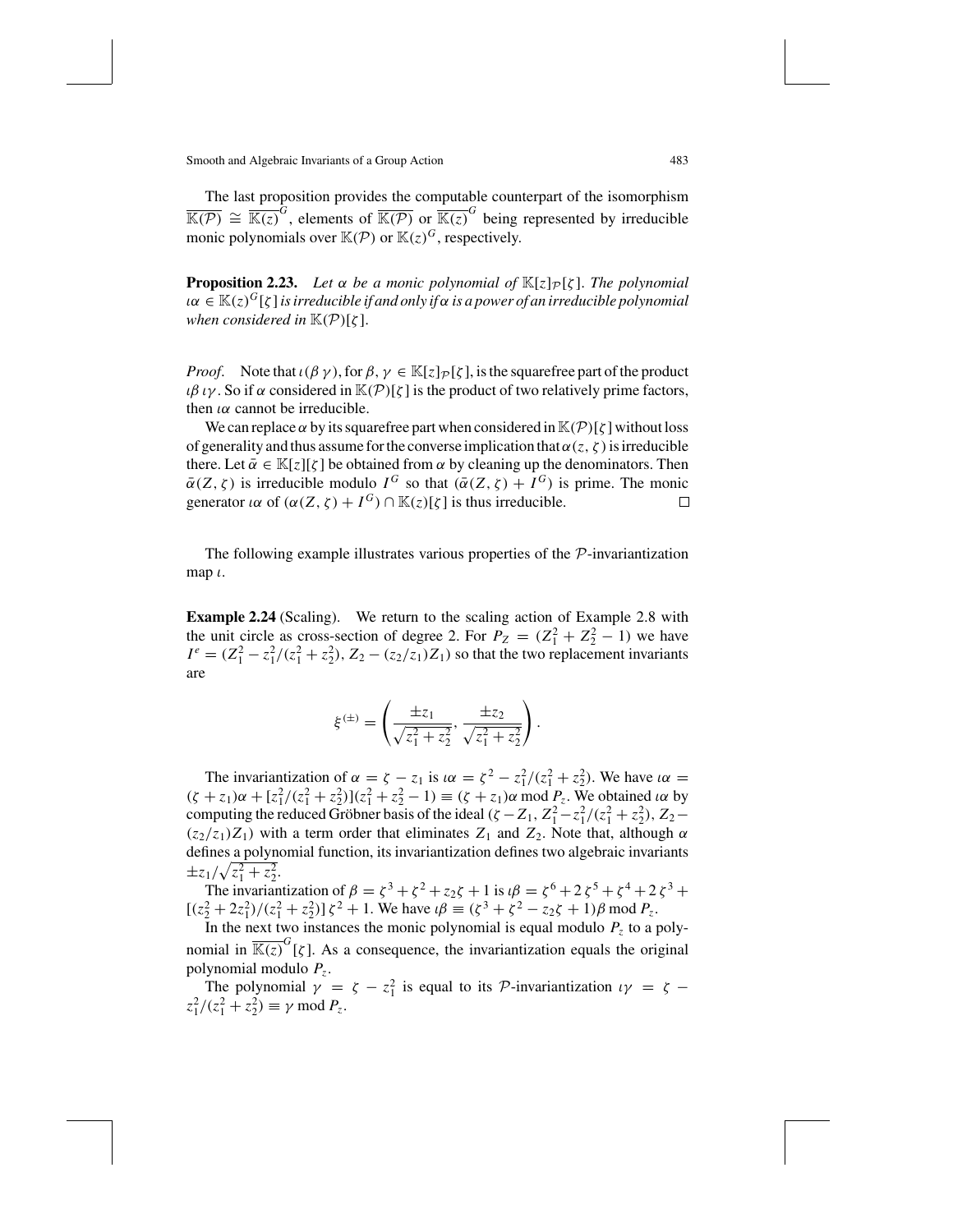484 E. Hubert and I. A. Kogan

The irreducible polynomial  $\delta = \zeta^2 - [(\zeta_1^2 + \zeta_2^2 - 1)/\zeta_2^2] \zeta - \zeta_1^2/\zeta_2^2$  becomes a reducible modulo  $P_z$ :  $\delta \equiv \zeta^2 - z_1^2/z_2^2 \mod P_z$ . Its invariantization is thus reducible:  $\iota \delta = (\zeta - z_1/z_2)(\zeta + z_1/z_2) \equiv \delta \mod P_z.$ 

#### **3. Algebraic Approach to Smooth Constructions**

We establish a connection between the smooth and the algebraic constructions. We show that the normalized invariants (Section 1.5) can be viewed as smooth representatives of the replacement invariants (Section 2.4), and that algebraic invariantization (Section 2.6) provides a constructive approach to smooth invariantization (Section 1.3). We start nonetheless by providing an algebraic formulation of a moving frame map of Section 1.6 so asto point out the computational advantages of our new algebraic approach.

To be at the intersection of the hypotheses of the smooth and the algebraic settings we consider a real algebraic group, that is, the set of real points of an algebraic group defined<sup>8</sup> over R. It is a real Lie group [45, Chap. 3, Sect. 2.1.2]. Lie groups appearing in applications often satisfy this property.

The local action is given by a rational map that satisfies Asumption 2.2. This guarantees semiregularity of the action on an open set  $\mathcal Z$  of  $\mathbb R^n$  as the orbits of nonmaximal dimension are contained in an algebraic set defined by minors of the matrix *V* of (1), in Section 1.3.

It follows from Theorem 1.6 that, through every point of  $Z$ , there exist local cross-sections defined by linear equations over R. Conversely, let *P* be an ideal defined over  $\mathbb R$  that defines a cross-section (Definition 2.5) and whose real and complex varieties have the same dimension. Then, for any point  $\bar{z} \in \mathcal{Z} \cap \mathcal{P}$  where the matrix (1) is of maximal rank, there is a neighborhood  $U$  on which  $\mathcal P$  defines a local cross-section, and such points are dense in P.

#### 3.1. *The Moving Frame Map and Ideal*

In Section 1.6 we discussed how the condition  $\rho(\bar{z}) \cdot \bar{z} \in \mathcal{P}$  leads to the moving frame map  $\rho : \mathcal{Z} \to \mathcal{G}$  that underlies the Fels–Olver construction. In this section we define a moving frame ideal, which is an algebraic counterpart of the moving frame map, and explain the advantage of an approach based on cross-sections.

In the algebraic setting the condition  $\rho(\bar{z}) \cdot \bar{z} \in \mathcal{P}$  is described by the ideal  $M = (Z - g(\lambda, z) + G + P_Z) \cap \mathbb{K}[z, \lambda]$ . Indeed, if  $(\overline{z}, \overline{\lambda})$  is a zero of *M*, in an appropriate open set of  $\mathcal{Z} \times \mathcal{G}$ , then  $\bar{\lambda} \cdot \bar{z} \in \mathcal{P}$ . The action is locally free if and only if the extension  $M^e \in \mathbb{R}(z)[\lambda]$  is zero dimensional. In this case, the smooth zero  $F: U \to \mathcal{G}$  of  $M^e$ , that is, the identity of the group when restricted to  $\mathcal{P}$ , provides a moving frame map  $\rho$  on  $\mathcal{U}$ .

<sup>8</sup> This implicitly means that we know the ideal *G* (Section 2.1) from a set of generators with coefficients in R.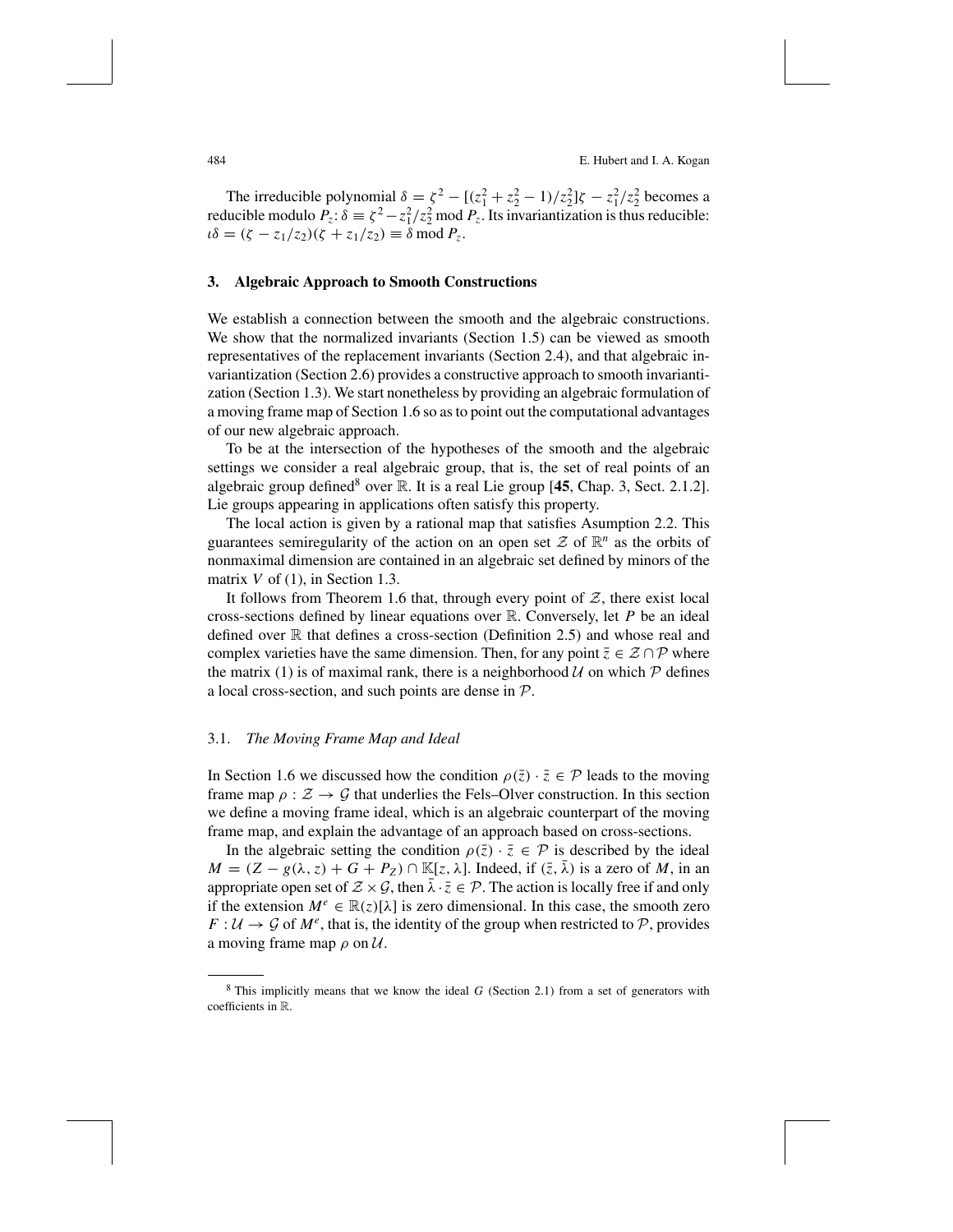**Example 3.1** (Scaling). We return to the action of the multiplicative group  $\mathbb{R}^*$ of Example 1.19. The multiplicative group R<sup>∗</sup> corresponds to the algebraic group  $\mathcal{G} \subset \mathbb{R}^2$  defined by the ideal  $G = (\lambda_1 \lambda_2 - 1)$ , which insures that  $\lambda_1 \neq 0$ . The corresponding algebraic action is described by the ideal  $J = (Z_1 - \lambda_1 z_1, Z_2 \lambda_1 z_2, \lambda_1 \lambda_2 - 1$ ).

In Example 2.8 we first chose an algebraic cross-section of degree 1 defined by the ideal  $P_Z = (Z_1 - 1)$ . The unique zero of the corresponding moving frame ideal  $M^e = (\lambda_1 - 1/z_1, \lambda_2 - z_1)$  defines the moving frame map  $\rho(z_1, z_2) = (1/z_1, z_1)$ :  $\mathcal{Z} \rightarrow \mathcal{G}$ . Note that on  $\mathcal P$  the map  $\rho$  produces the identity of the group (1, 1). The map  $\rho$  can be used to invariantize any function as described in Section 1.4. If  $f(z)$ is a locally smooth function on Z, then  $\overline{i} f(z) = f(g(\rho(z), z))$ . For instance, the invariantization of the coordinate functions  $(z_1, z_2)$  produces normalized invariants  $((1/z<sub>1</sub>)z<sub>1</sub>, (1/z<sub>1</sub>)z<sub>2</sub>) = (1, z<sub>1</sub>/z<sub>2</sub>).$ 

In Example 2.8 we also considered a circular cross-section of degree 2 defined by the ideal  $P_Z = (Z_1^2 + Z_2^2 - 1)$ . The corresponding moving frame ideal  $M^e = (\lambda_1 - [1/(\zeta_1^2 + \zeta_2^2)]\lambda_2, \lambda_2^2 - (\zeta_1^2 + \zeta_2^2))$  has two zeros  $\rho^{\pm}(z_1, z_2) =$  $(\pm 1/\sqrt{z_1^2 + z_2^2}, \pm \sqrt{z_1^2 + z_2^2})$ . The condition that  $\rho$  produces identity of the group at the points of P leads to the choice:  $\rho(z_1, z_2) = (1/(z_1^2 + z_2^2), \sqrt{z_1^2 + z_2^2})$ . The invariantization of the coordinate functions  $g(\rho(z_1, z_2), z_1, z_2)$  produces normalized invariants  $(z_1/\sqrt{z_1^2 + z_2^2}, z_2/\sqrt{z_1^2 + z_2^2}).$ 

**Example 3.2** (Rotation). We return to the *SO*(2)-action considered in Example 1.17. This action is free on  $\mathbb{R}^2 \setminus \{(0, 0)\}.$ 

In Example 2.14 we defined the corresponding algebraic action by the ideal  $J = (Z_1 - \lambda_1 z_1 + \lambda_2 z_2, Z_2 - \lambda_2 z_1 - \lambda_1 z_2, \lambda_1^2 + \lambda_2^2 - 1)$  and chose the algebraic cross-section  $P$  defined by  $Z_1 = 0$ . The corresponding moving frame ideal

$$
M^{e} = \left(\lambda_{1} - \frac{z_{2}}{z_{1}}\lambda_{2}, \lambda_{2}^{2} - \frac{z_{1}^{2}}{(z_{1}^{2} + z_{2}^{2})}\right)
$$

has two zeros so that the moving frame map is

$$
\rho^{\pm}(z_1, z_2) = \left(\pm \frac{z_2}{\sqrt{z_1^2 + z_2^2}}, \pm \frac{z_1}{\sqrt{z_1^2 + z_2^2}}\right).
$$

The cross-section  $P$  defines a local cross-section on two open subsets:

$$
\mathcal{U}^{(+)} = \mathbb{R}^2 \setminus \{ (0, z_2) \mid z_2 \leq 0 \} \quad \text{and} \quad \mathcal{U}^{(-)} = \mathbb{R}^2 \setminus \{ (0, z_2) \mid z_2 \geq 0 \}.
$$

Since  $\rho^{(+)}|_{\mathcal{P} \cap \mathcal{U}^{(+)}} = (1, 0)$  is the identity of the group, the moving frame map  $\rho = \rho^{(+)}$  on  $\mathcal{U}^{(+)}$ . Similarly,  $\rho^{(-)}|_{\mathcal{P} \cap \mathcal{U}^{(-)}} = (1,0)$  so that the moving frame map  $\rho = \rho^{(-)}$  on  $\mathcal{U}^{(-)}$ .

The invariantization  $g(\rho(z_1, z_2), z_1, z_2)$ ) of the coordinate functions  $(z_1, z_2)$ produces normalized invariants  $(0, \sqrt{z_1^2 + z_2^2})$  on  $\mathcal{U}^{(+)}$ , and  $(0, -\sqrt{z_1^2 + z_2^2})$  on  $\mathcal{U}^{(-)}$ .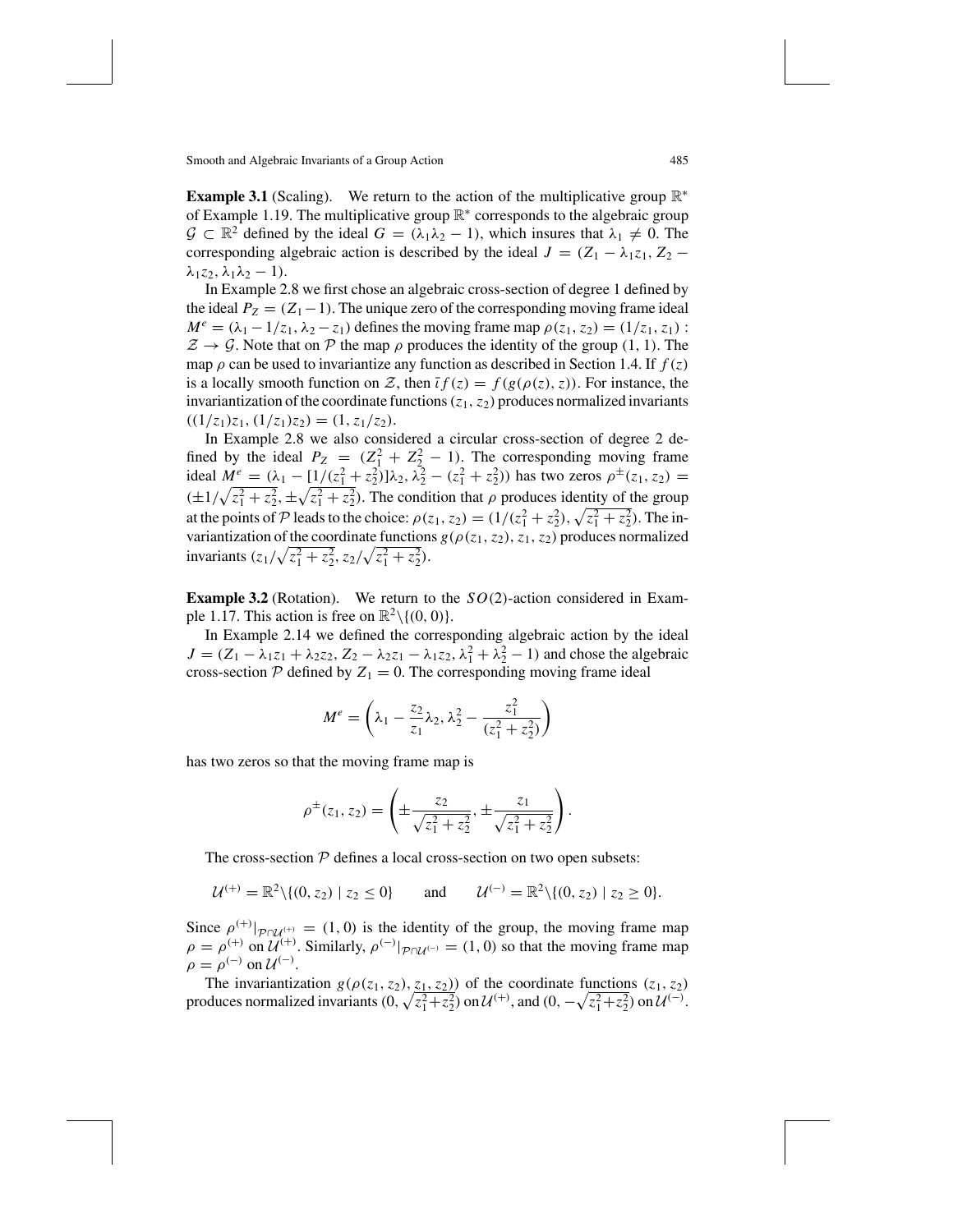**Example 3.3** (Translation + reflection). The action of the Lie group  $\mathcal{G} = \mathbb{R} \times$  $\{-1, 1\}$  defined in Example 1.20 by

$$
g: \mathcal{G} \times \mathbb{R}^2 \to \mathbb{R}^2,
$$
  

$$
((\lambda_1, \lambda_2), (z_1, z_2)) \mapsto (z_1 + \lambda_1, \lambda_2 z_2),
$$

where  $\lambda_1 \in \mathbb{R}$  and  $\lambda_2 = \pm 1$ , is locally free on  $\mathbb{R}^2$ .

In Example 2.15 we chose the algebraic cross-section  $P$  defined by  $P =$  $(Z_2 - Z_1)$ . The corresponding moving frame ideal  $M^e = (\lambda_1 - z_2\lambda_2 + z_1, \lambda_2^2 - 1)$ has two zeros  $\rho^{\pm}(z_1, z_2) = (-z_1 \pm z_2, \pm 1)$ . The condition that  $\rho$  produces identity of the group at the points of P leads to the choice  $\rho(z_1, z_2) = (-z_1 + z_2, 1)$ . The invariantization of the coordinate functions  $g(\rho(z_1, z_2), z_1, z_2)$  produces normalized invariants  $(z_2, z_2)$ .

We note that in all of the above examples we considered a one-parameter locally free action, for which a local moving frame map  $\rho$  can be easily explicitly defined, and then the invariantization map and the normalized invariants can be easily computed. The expressions for  $\rho$  often involve radicals, which provides a problem when one intends to use them to compute invariantization symbolically. Moreover, for nonlocally free actions, or even for more complicated locally free actions, finding a smooth representative for zeros of the *M<sup>e</sup>* might be hard or impossible. Therefore it is computationally preferable, instead of working with ideal  $M = ((Z - g(\lambda, z)) + G + P_Z) \cap \mathbb{R}[z, \lambda]$ , to use the ideal  $I = ((Z - g(\lambda, z)) + G + P_z) \cap \mathbb{R}[z, Z]$ , whose extension  $I^e \in \mathbb{R}(z)[Z]$ leads to replacement invariants of Section 2.4, and the invariantization process and the algebraic invariantization process of Section 2.6. The theorems of the next section formalize the correspondence between the smooth and the algebraic invariantization.

#### 3.2. *Normalized and Replacement Invariants*

Rational invariants are obviously local invariants. We show that so are smooth representatives of algebraic invariants. The following definition formalizes the notion of a smooth representative of an algebraic function.

**Definition 3.4.** A smooth map  $F: \mathcal{U} \subset \mathcal{Z} \to \mathbb{R}^k$  is a smooth zero of a set of polynomials  $\{p_1, \ldots, p_k\} \subset \mathbb{R}(z)[\zeta_1, \ldots, \zeta_k]$  if the coefficients of the  $p_i$  are well defined on U and  $p_i(\overline{z}, F(\overline{z})) = 0$  for all  $\overline{z} \in U$ . In this case we also say that F is a smooth zero of the ideal  $(p_1, \ldots, p_k)$ .

**Proposition 3.5.** *Assume*  $F: U \rightarrow \mathbb{R}^k$  *is a smooth zero of*  $\{p_1, \ldots, p_k\} \subset$  $\mathbb{R}(z)^G[\zeta_1,\ldots,\zeta_k]$ . If  $(p_1,\ldots,p_k)$  is a zero-dimensional ideal, then the compo*nents of F are local invariants*.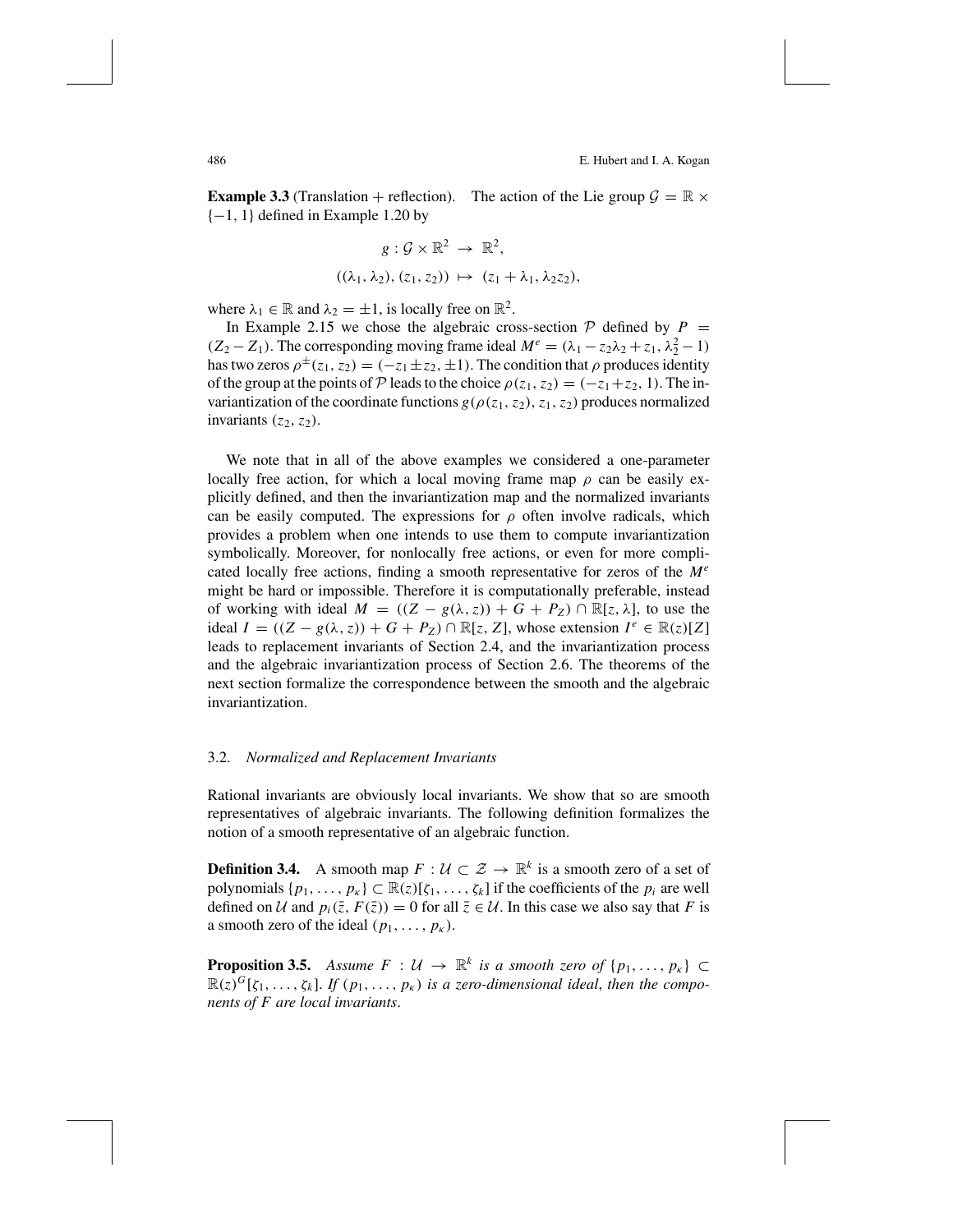*Proof.* Let  $p \in \mathbb{R}(z)^G[\zeta]$ , i.e.,  $p(z, \zeta) = \sum_{\alpha \in \mathbb{N}^n} a_\alpha(z) \zeta^\alpha$ , where  $a_\alpha(z) \in \mathbb{R}(z)^G$ . Assume that  $p(\bar{z}, F(\bar{z})) = 0$  for all  $\bar{z} \in \mathcal{U}$ . For any  $\bar{z} \in \mathcal{U}$  and an infinitesimal generator v there exists  $\varepsilon > 0$ , such that  $\exp(\varepsilon v, \overline{z}) \in \mathcal{U}$  whenever  $|\varepsilon| < \varepsilon$ . Then  $p(\exp(\varepsilon v, \bar{z}), F(\exp(\varepsilon v, \bar{z}))) = \sum_{\alpha \in \mathbb{N}^n} a_{\alpha}(\exp(\varepsilon v, \bar{z})) F(\exp(\varepsilon v, \bar{z}))^{\alpha} = 0.$ Since the coefficients  $a_{\alpha}$  are invariant  $\sum_{\alpha \in \mathbb{N}^n} a_{\alpha}(\bar{z}) F(\exp(\varepsilon v, \bar{z}))^{\alpha} = 0$  for all  $\bar{z} \in \mathcal{U}$  and small enough  $\varepsilon$ . Thus for a fixed point  $\bar{z}$  all the values  $F(\exp(\varepsilon v, \bar{z}))$  for all sufficiently small  $\varepsilon$  are the common roots of the set of polynomials  $\{p_1, \ldots, p_k\}$ . Since by the assumption the number of roots is finite, we conclude that  $F(\exp(\varepsilon v, \bar{z})) = F(\exp(0v, \bar{z})) = F(\bar{z})$  and thus the components of  $F(z)$  are local invariants. local invariants.

The replacement invariants are the  $\overline{\mathbb{R}(z)}^G$ -zeros of the zero-dimensional ideal  $I^G = (G + (Z - g(\lambda, z)) + \mathcal{P}) \cap \mathbb{R}(z)^G[Z]$ . According to the previous proposition the smooth zeros of this ideal are local invariants. Such zeros exist: we show that the tuple of normalized invariants (Section 1.5) is one of those.

**Theorem 3.6.** *Let* P *be an algebraic cross-section which*, *when restricted to an open set* U, *defines a local cross-section*. *The tuple of normalized invariants*  $\overline{\iota}z = (\overline{\iota}z_1, \ldots, \overline{\iota}z_n)$  *is the smooth zero of the ideal*  $I^G$  *whose components agree with the coordinate functions on* P ∩ U.

*Proof.* Let  $\bar{z} \in \mathcal{U}$  be an arbitrary point, and let  $\bar{z}_0$  be the point of intersection of P with the connected component of  $\mathcal{O}_{\bar{z}} \cap \mathcal{U}$ , containing  $\bar{z}$ . Then there exists  $\bar{\lambda}$  in the connected component of the identity of G, such that  $\bar{z}_0 = g(\bar{\lambda}\bar{z})$  so that  $(\bar{z}, \bar{z}_0)$ is a zero of the ideal  $I = O + P$ . By definition  $\overline{i}z(\overline{z}) = \overline{z}_0$  and therefore  $(\overline{z}, \overline{i}z(\overline{z}))$ is a zero of the ideal *I* for all  $\overline{z} \in \mathcal{U}$ . Equivalently,  $\overline{z}z$  is a smooth zero of  $I^G$ . By Theorem 1.8 it is the unique tuple of local invariants that agree with the coordinate functions on  $P \cap U$ .  $\Box$ 

Therefore the components of a replacement invariant not only generate algebraic invariants but the components of its smooth representative also generate local invariants.

**Example 3.7** (Rotation). We return to Example 3.2, that extends Examples 1.17, 2.9, and 2.14, to illustrate the relation between the replacement and normalized invariants.

The replacement invariants associated to the cross-section  $\mathcal{P} = \{(z_1, z_2) | z_2 =$ 0} are the  $\overline{\mathbb{R}(z)}^G$ -zeros of the ideal  $I^G = (Z_2, Z_1^2 - (z_1^2 + z_2^2)).$ 

The smooth maps  $F^{(\pm)} : \mathbb{R}^2 \setminus \{(0, 0)\} \to \mathbb{R}^2$  s.t.  $F^{(\pm)}(z_1, z_2) = (0, \pm \sqrt{z_1^2 + z_2^2})$ are smooth zeros of  $I^G$ . Their components are thus local invariants.

The manifold  $P$  defines a local cross-section on

$$
\mathcal{U}^{(+)} = \mathbb{R}^2 \setminus \{ (0, z_2) \mid z_2 < 0 \} \quad \text{or} \quad \mathcal{U}^{(-)} = \mathbb{R}^2 \setminus \{ (0, z_2) \mid z_2 > 0 \}.
$$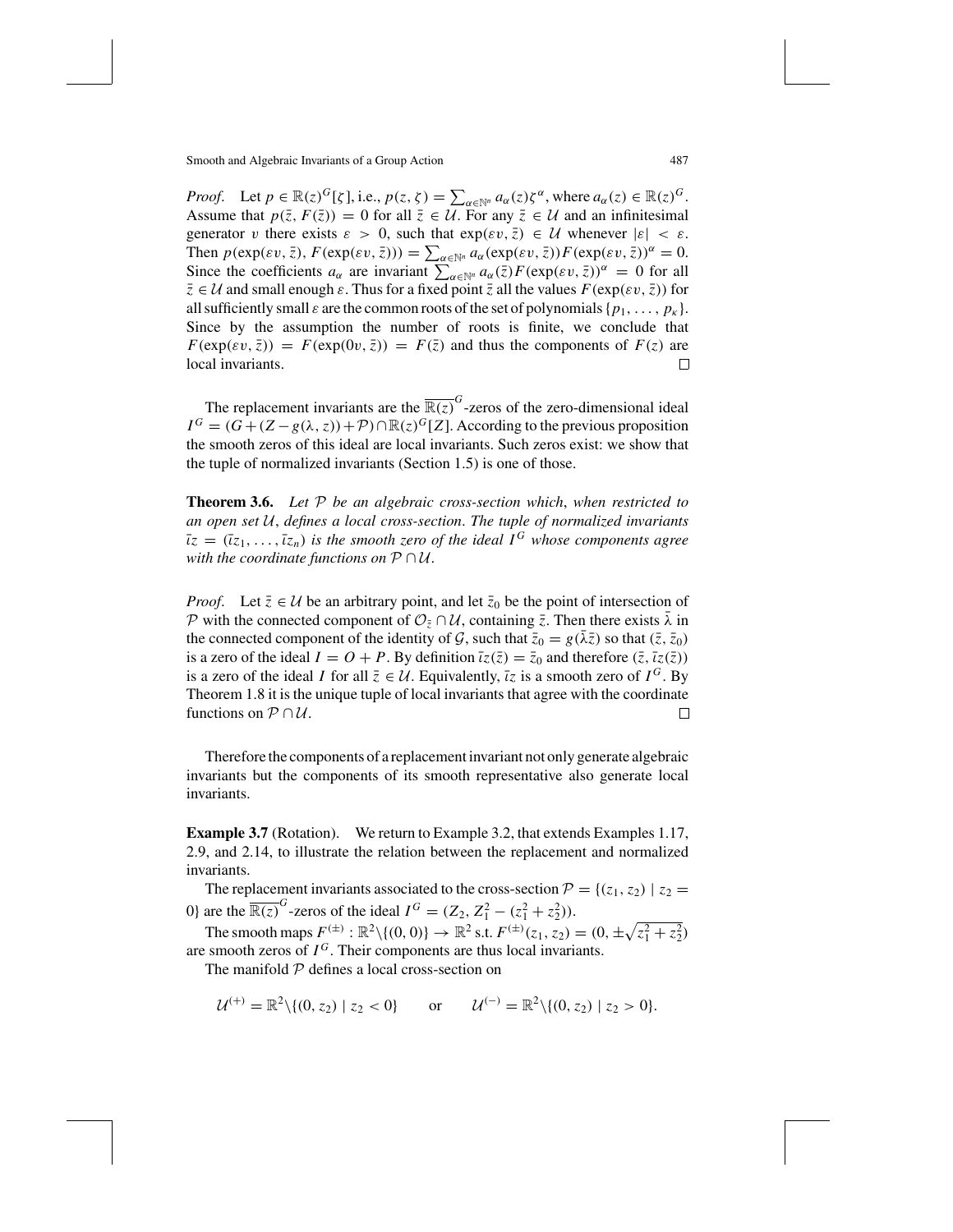488 E. Hubert and I. A. Kogan

As  $F^{(+)}|_{P \cap U^{(+)}} = (z_1, z_2)$ , the tuple of normalized invariants are  $(0, \sqrt{z_1^2 + z_2^2})$  on  $\mathcal{U}^{(+)}$ . Similarly, as  $F^{(-)}|_{\mathcal{P} \cap \mathcal{U}^{(-)}} = (z_1, z_2)$ , the tuples of normalized invariants are  $(0, -\sqrt{z_1^2 + z_2^2})$  on  $\mathcal{U}^{(-)}$ .

**Example 3.8** (Translation  $+$  reflection). We return to Example 3.3 that draws on Examples 1.20 and 2.15,

$$
g: \mathbb{R} \times \{-1, 1\} \times \mathbb{R}^2 \to \mathbb{R}^2,
$$
  

$$
(\lambda_1, \lambda_2, z_1, z_2) \mapsto (z_1 + \lambda_1, \lambda_2 z_2).
$$

with the cross-section defined by  $z_2 = z_1$ . In Example 2.15 we found two replacement invariants associated to  $\mathcal{P}$ :  $\xi^{(\pm)} = (\pm z_2, \pm z_2)$ . They both correspond to smooth maps  $F^{(\pm)} : \mathbb{R}^2 \to \mathbb{R}^2$  the components of which are local invariants.

The manifold P is a local cross-section on  $\mathcal{U} = \mathbb{R}^2$ . Only ( $z_2$ ,  $z_2$ ) coincides with the coordinate functions on  $P$ . The normalized invariants are thus  $(z_2, z_2)$ .

## 3.3. *Smooth and Algebraic Invariantization*

In this section we link the smooth invariantization introduced in Section 1.4 and the algebraic invariantization introduced in Section 2.6. Recall that the algebraic invariantization is a map that associates a univariate polynomial over  $\mathbb{R}(z)^G$  to a univariate polynomial over  $\mathbb{K}[z]_{\mathcal{P}}$  (Definition 2.18).

**Theorem 3.9.** Let  $P$  be a cross-section which, when restricted to an open set  $U$ , *defines a local cross-section. Let*  $f : U \rightarrow \mathbb{R}$  *be a smooth zero of a univariate monic squarefree polynomial*  $\beta \in \mathbb{K}(z)[\zeta]$ *. The smooth invariantization*  $\overline{\iota}$  *f of f is a smooth zero of the algebraic*  $P$ *-invariantization*  $\iota \beta \in \mathbb{R}(z)^G[\zeta]$  *of*  $\beta$ .

*Proof.* The polynomial  $i\beta(z, \zeta) = \sum_{i=1}^{k} b_i(z) \zeta^i$ , where  $b_i \in \mathbb{K}(z)^G$ . Any point  $\overline{z} \in U$  can obtained from the point  $\overline{z}_0 \in \mathcal{P}$  by a composition of flows along infinitesimal generators of the group action. The argument will not change if we assume that  $\bar{z} = \exp(\varepsilon v, \bar{z}_0)$  is obtained by the flow along a single vector field. Then from the invariance of  $b_i(z)$  and the local invariance of  $\overline{i}f(z)$  it follows that, for all  $\bar{z} \in \mathcal{U}$ ,

$$
\iota \beta(\bar{z}, \bar{t}f(\bar{z})) = \sum_{i=1}^{k} b_i (\exp(\varepsilon v, \bar{z}_0)) f (\exp(\varepsilon v, \bar{z}_0))^i
$$
  
= 
$$
\sum_{i=1}^{k} b_i (\bar{z}_0) \bar{t} f(\bar{z}_0)^i = \iota \beta (\bar{z}_0, \bar{t}f(z_0)),
$$

where  $\bar{z}_0 \in \mathcal{P} \cap \mathcal{U}$ . From Proposition 2.21 it follows that  $\iota \beta$  is divisible by  $\beta$  when restricted to P. Thus  $i\beta(\bar{z}_0, f(\bar{z}_0)) = 0$ ,  $\forall \bar{z}_0 \in \mathcal{P} \cap \mathcal{U}$ , since  $\beta(\bar{z}, f(\bar{z})) \equiv 0$  on  $\mathcal{U}$ .<br>It follows that  $\bar{t}f(z)$  is a smooth zero of a polynomial  $\bar{t}\beta(z, \zeta) \in \mathbb{K}(z)^G[\zeta]$ . □ It follows that  $\bar{t}f(z)$  is a smooth zero of a polynomial  $\bar{t}\beta(z,\zeta) \in \mathbb{K}(z)^G[\zeta]$ .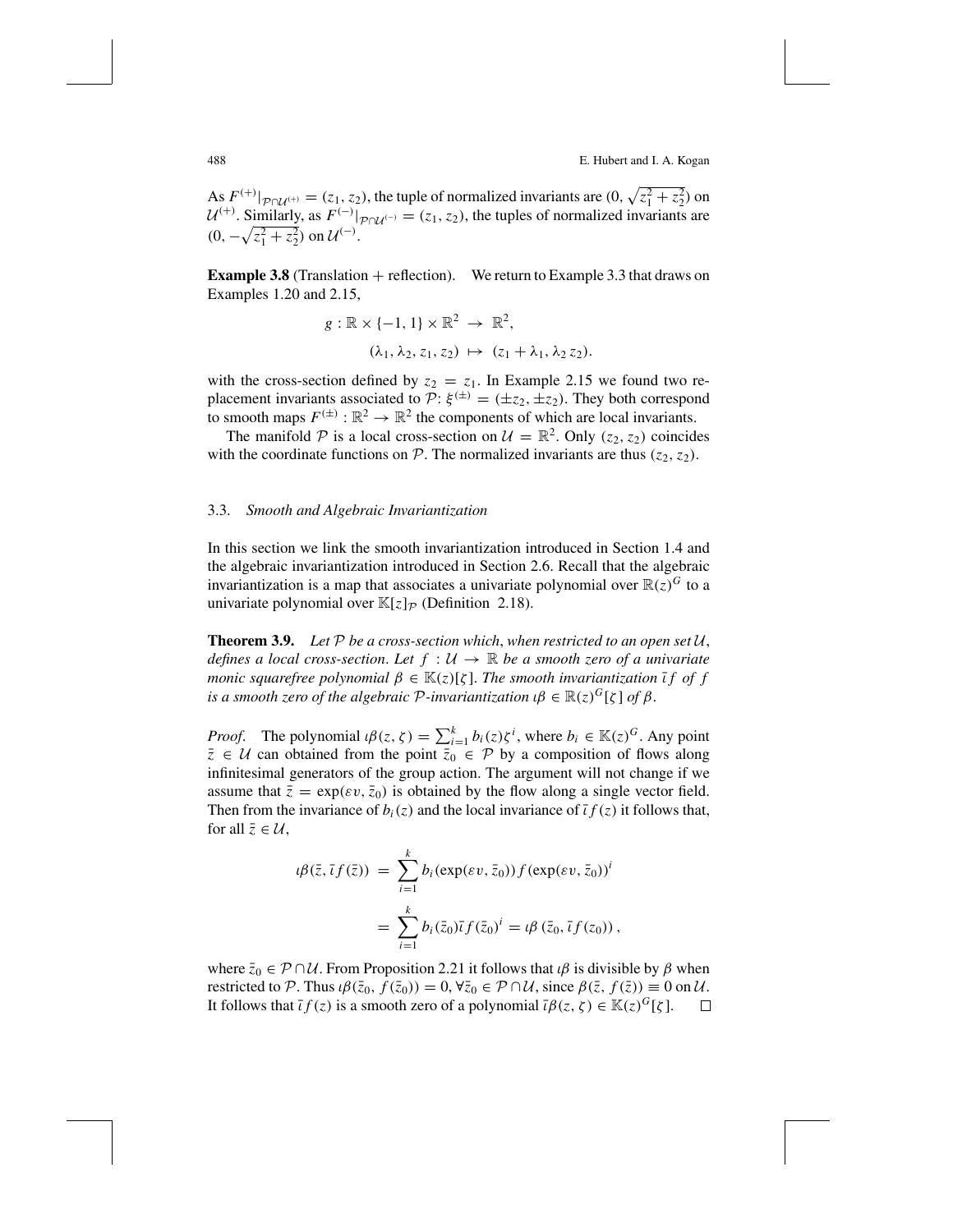In particular, if  $r(z)$  is a rational function that is well defined on  $U$ , then its smooth invariantization  $\overline{i}r(z)$  is a smooth zero of the P-invariantization  $\iota(\zeta - r(z))$ of the polynomial  $\zeta - r(z)$ . To determine the right one we only need to check that its restriction to  $P \cap U$  coincides with  $r(z)$ .

## **4. Two Geometric Examples**

We take two classical examples in differential geometry to illustrate the major points of the algebraic construction we offer. We aim here at being pedagogical by reviewing well-known cases and we reserve novel and challenging computations for future work. We first treat the action of the Euclidean group  $E(2) = 0(2) \ltimes \mathbb{R}^2$ on the second-order jets of plane curves and then the action of the special affine group  $SA(2) = SL(2) \ltimes \mathbb{R}^2$  on the fourth-order jets of plane curves.

**Example 4.1** ( $E(2)$  action on curves in  $\mathbb{R}^2$ ). The group  $E(2)$  can be defined algebraically by  $G = (\alpha^2 + \beta^2 - 1, \varepsilon^2 - 1) \subset \mathbb{K}[\alpha, \beta, a, b, \varepsilon]$ . The neutral element is  $(1, 0, 0, 0, 1)$ , the group operation  $(\alpha', \beta', \alpha', b', \varepsilon') \cdot (\alpha, \beta, a, b, \varepsilon) =$  $(\alpha\alpha' - \beta\beta', \beta\alpha' + \alpha\beta', a + \alpha a' - \beta b', b + \alpha a' + \alpha b', \varepsilon \varepsilon'$ , and the inverse map  $(\alpha, \beta, a, b, \varepsilon)^{-1} = (\alpha, -\beta, -\alpha a - b\beta, \beta a - \alpha b, \varepsilon).$ 

The variables  $x$ ,  $y_0$ ,  $y_1$ ,  $y_2$  stand for the independent variable, the dependent variable, its first and second derivatives, respectively.

The rational action on  $\mathbb{R}^4$  we consider is given by the rational functions:

$$
g_1 = \alpha x - \beta y_0 + a,
$$
  $g_2 = \varepsilon \beta x + \varepsilon \alpha y_0 + b,$   
\n $g_3 = \varepsilon \frac{\beta + \alpha y_1}{\alpha - \beta y_1},$   $g_4 = \varepsilon \frac{y_2}{(\alpha - \beta y_1)^3}.$ 

We consider the cross-section defined by  $P = (X, Y_0, Y_1)$ . The reduced Gröbner basis of the graph-section ideal  $I^e = O^e + P$  is then

$$
\left\{X, Y_0, Y_1, Y_2^2 - \frac{y_2^2}{(1 + y_1^2)^3}\right\}.
$$

The only nontrivial coefficient,  $y_2^2(1+y_1^2)^{-3}$  is a rational invariant (Theorem 2.7). We actually recognize the square of the curvature. The curvature itself, like many other classical differential invariants, is an algebraic function. It appears as a component of a replacement invariant. Indeed, the two replacement invariants associated to the cross-section are the tuples  $\xi^{(\pm)} = (0, 0, 0, \pm \kappa)$  where  $\kappa$  is the algebraic function defined by

$$
\kappa^2 = \frac{y_2^2}{(1+y_1^2)^3}.
$$

For any rational invariant  $r$  we have the following equalities (Theorem 2.12):

$$
r(x, y_0, y_1, y_2) = r(0, 0, 0, \kappa) = r(0, 0, 0, -\kappa).
$$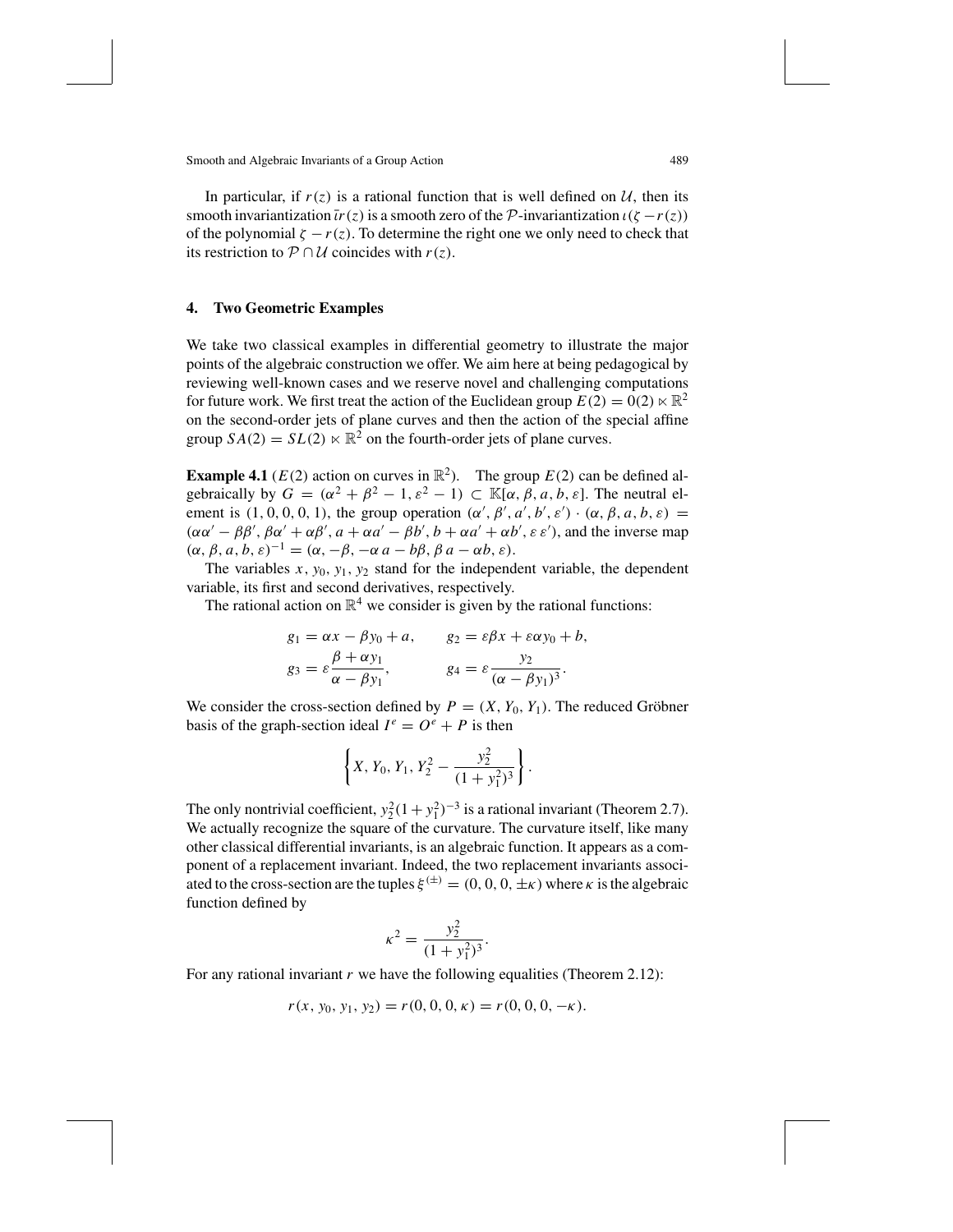Let  $\mathcal{U} = \{((x, y_0, y_1, y_2) \in \mathbb{R}^4 \mid y_2 > 0\}$ . The algebraic cross-section contains the local cross-section  $\mathcal{P} = \{(x, y_0, y_1, y_2) \in \mathbb{R}^4 \mid x = y_0 = y_1 = 0, y_2 > 0\}$  for  $U$ . The corresponding normalized invariants are

$$
\bar{\iota}x = 0
$$
,  $\bar{\iota}y_0 = 0$ ,  $\bar{\iota}y_1 = 0$ ,  $\bar{\iota}y_2 = \frac{y_2}{(1 + y_1^2)^{3/2}}$ ,

(Theorem 3.6). Thus, for any local invariant  $f : U \to \mathbb{R}$ , we have (Theorem 1.9)

$$
f(x, y_0, y_1, y_2) = f\left(0, 0, 0, \frac{y_2}{(1 + y_1^2)^{3/2}}\right).
$$

**Example 4.2** (*SA*(2) action on curves in  $\mathbb{R}^2$ ). The group *SA*(2) is defined by the ideal  $G = (\alpha \delta - \beta \gamma - 1) \subset \mathbb{K}[\alpha, \beta, \gamma, \delta, a, b]$ . The neutral element is  $(1, 0, 0, 1, 0, 0)$ , the group operation  $(\alpha', \beta', \gamma' \delta', a', b') \cdot (\alpha, \beta, \gamma, \delta, a, b)$  $(\alpha'\alpha + \beta'\gamma, \alpha'\beta + \beta'\delta, \gamma'\alpha + \delta'\gamma, \gamma'\beta + \delta'\delta, \alpha'a + \beta'b + a', \gamma'a + \delta'b + b')$ , and the inverse map  $(\alpha, \beta, \gamma, \delta, a, b)^{-1} = (\delta, -\beta, -\gamma, \alpha, b\beta - a\delta, a\gamma - b\alpha)$ .

The variables  $x$ ,  $y_0$ ,  $y_1$ ,  $y_2$ ,  $y_2$ ,  $y_4$  stand for the independent variable, the dependent variable, and up to the fourth-order derivatives of the dependent variable *y*<sup>0</sup> with respect to *x*.

The rational action on  $\mathbb{R}^6$  we consider is given by the rational functions:

$$
g_1 = \alpha x + \beta y_0 + a,
$$
  $g_2 = \gamma x + \beta y_0 + b,$ 

$$
g_3 = \frac{\delta y_1 + \gamma}{\beta y_1 + \alpha}, \qquad g_4 = \frac{y_2}{(\beta y_1 + \alpha)^3}, \qquad g_5 = \frac{\alpha y_3 + \beta (y_3 y_1 - 3 y_2^2)}{(\beta y_1 + \alpha)^5},
$$

$$
g_6 = \frac{\beta^2 (15 y_2^3 - 10 y_1 y_2 y_3 + y_1^2 y_4) + \alpha \beta (2 y_1 y_4 - 10 y_2 y_3) + \alpha^2 y_4}{(\beta y_1 + \alpha)^7}.
$$

We consider the cross-section defined by  $P = (X, Y_0, Y_1, Y_2 - 1, Y_3)$ . The reduced Gröbner basis of the graph-section ideal  $I^e = O^e + P$  is then

$$
\{X, Y_0, Y_1, Y_2 - 1, Y_3, Y_4^3 - r\} \quad \text{where} \quad r = \frac{(3y_4y_2 - 5y_3^2)^3}{27y_2^8}.
$$

The only nontrivial coefficient, *r*, is a rational invariant (Theorem 2.7). We recognize that  $r = \kappa_a^3$ , where  $\kappa_a$  is the *affine curvature* 

$$
\kappa_a = \frac{(y_4 y_2 - \frac{5}{3} y_3^2)}{y_2^{8/3}},
$$

a differential invariant that plays a central role in plane affine geometry. The affine curvature is an algebraic function. The three replacement invariants associated to the cross-section are the tuples  $\xi^{(i)} = (0, 0, 0, 1, 0, \sigma_i \kappa_a), 1 \le i \le 3$ , where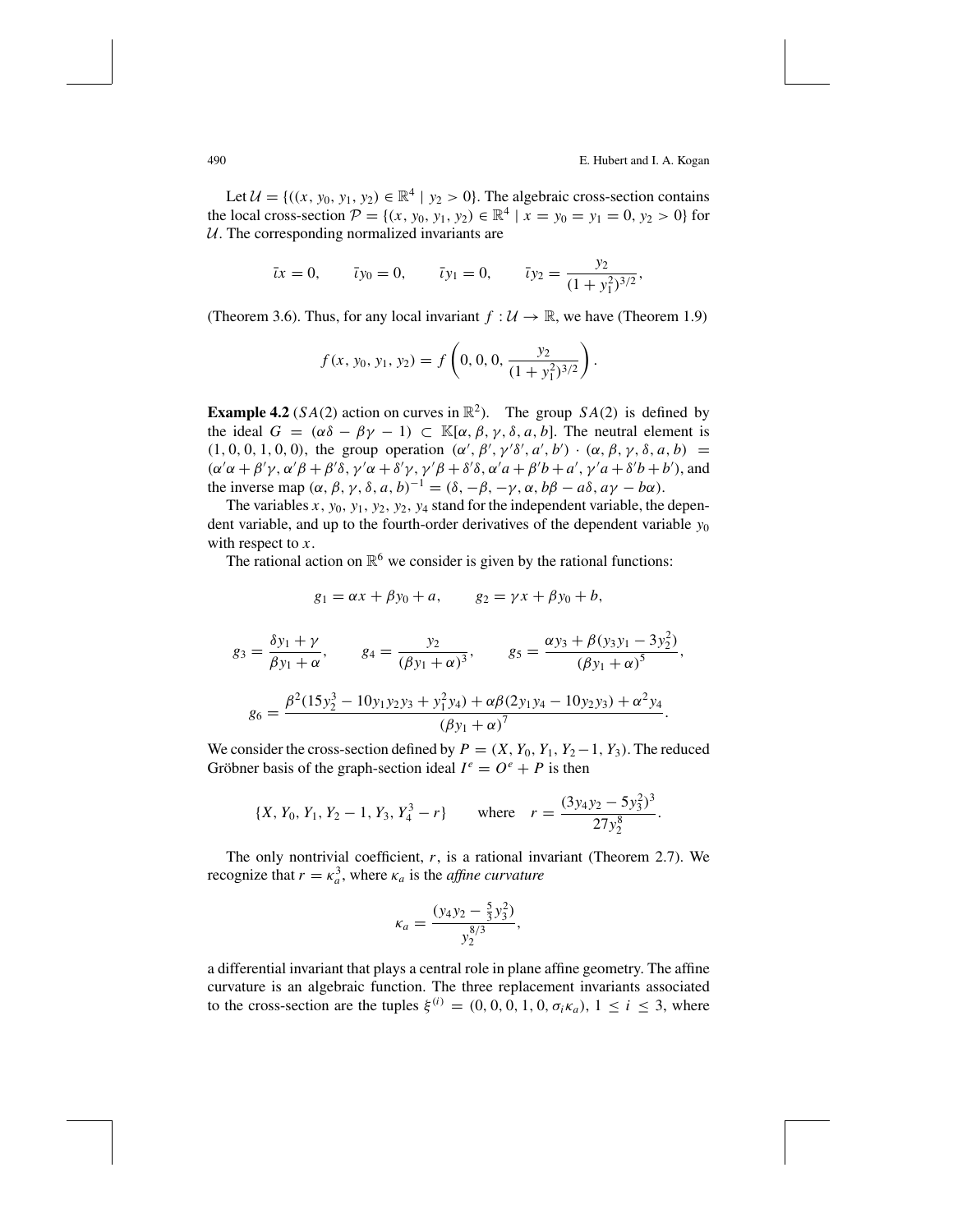$\sigma_i \in \mathbb{C}$  are three distinct cubic roots of 1. For any rational invariant *q* we have the following equalities (Theorem 2.12):

$$
q(x, y_0, y_1, y_2, y_3, y_4) = q(0, 0, 0, 1, 0, \sigma_i \kappa_a).
$$

The normalized invariant is the only real replacement invariant:

$$
\bar{\iota}x = 0
$$
,  $\bar{\iota}y_0 = 0$ ,  $\bar{\iota}y_1 = 0$ ,  $\bar{\iota}y_2 = 1$ ,  $\bar{\iota}y_3 = 0$ ,  $\bar{\iota}y_4 = \frac{(y_4y_2 - \frac{5}{3}y_3^2)}{y_2^{8/3}}$ .

Thus, for any local invariant  $f : U \to \mathbb{R}$ , we have (Theorem 1.9)

$$
f(x, y_0, y_1, y_2, y_3, y_4) = f\left(0, 0, 0, 1, 0, \frac{(y_4y_2 - \frac{5}{3}y_3^2)}{y_2^{8/3}}\right).
$$

## **Acknowledgments**

We would like to thankLiz Mansfield, Peter Olver, and Agnes Szanto for discussing the ideas of the paper during the workshop "Differential Algebra and Symbolic Computation" in Raleigh, April 2004, sponsored in part by NSF grants CCR-0306406 and CCF-0347506. We are grateful to Michael Singer for continuing discussion of the project and for a number of valuable suggestions. The first author would also like to thank Jean-Baptiste Pomet for his interest and the discussions. The second author thanks Bojko Bakalov for the discussions of the paper.

#### **References**

- [1] M. Ackerman and R. Hermann, *Hilbert's Invariant Theory Papers*, Vol. 8, Math. Sci. Press, Brookline, MA, 1978.
- [2] T. Becker and V. Weispfenning, *Gröbner Bases*-A *Computational Approach to Commutative Algebra*, Springer-Verlag, New York, 1993.
- [3] I. A. Berchenko and P. J. Olver, Symmetries of polynomials, *J*. *Symbolic Comput*. **29** (2000), 485–514.
- [4] M. Boutin and G. Kemper, On reconstructing configurations of points in  $\mathbb{P}^2$  from a joint distribution of invariants, *Appl*. *Algebra Engrg*. *Comm*. *Comput*. **15**(6) (2005), 361–391.
- [5] É. Cartan, La méthode du repère mobile, la théorie des groupes continus, et les espaces généralisés, Exposés de Géométrie, Vol. 5, Hermann, Paris, 1935.
- [6] P. Comon and B. Mourrain, Decomposition of quantics in sums of power of linear forms, *Signal Process*. **52**(2) (1996), 96–107.
- [7] D. Cox, *Galois Theory*, Wiley-Interscience, New York, 2004.
- [8] C. d'Andrea, T. Krick, and A. Szanto, Multivariate subresultants in roots, *J*. *Algebra* **302**(1) (2006), 16–36.
- [9] H. Derksen, Computation of invariants for reductive groups, *Adv*. *Math*. **141**(2) (1999), 366–384.
- [10] H. Derksen and G. Kemper, *Computational Invariant Theory*, Invariant Theory and Algebraic Transformation Groups, Vol. I, Encyclopaedia of Mathematical Sciences, Vol. 130, Springer-Verlag, Berlin, 2002.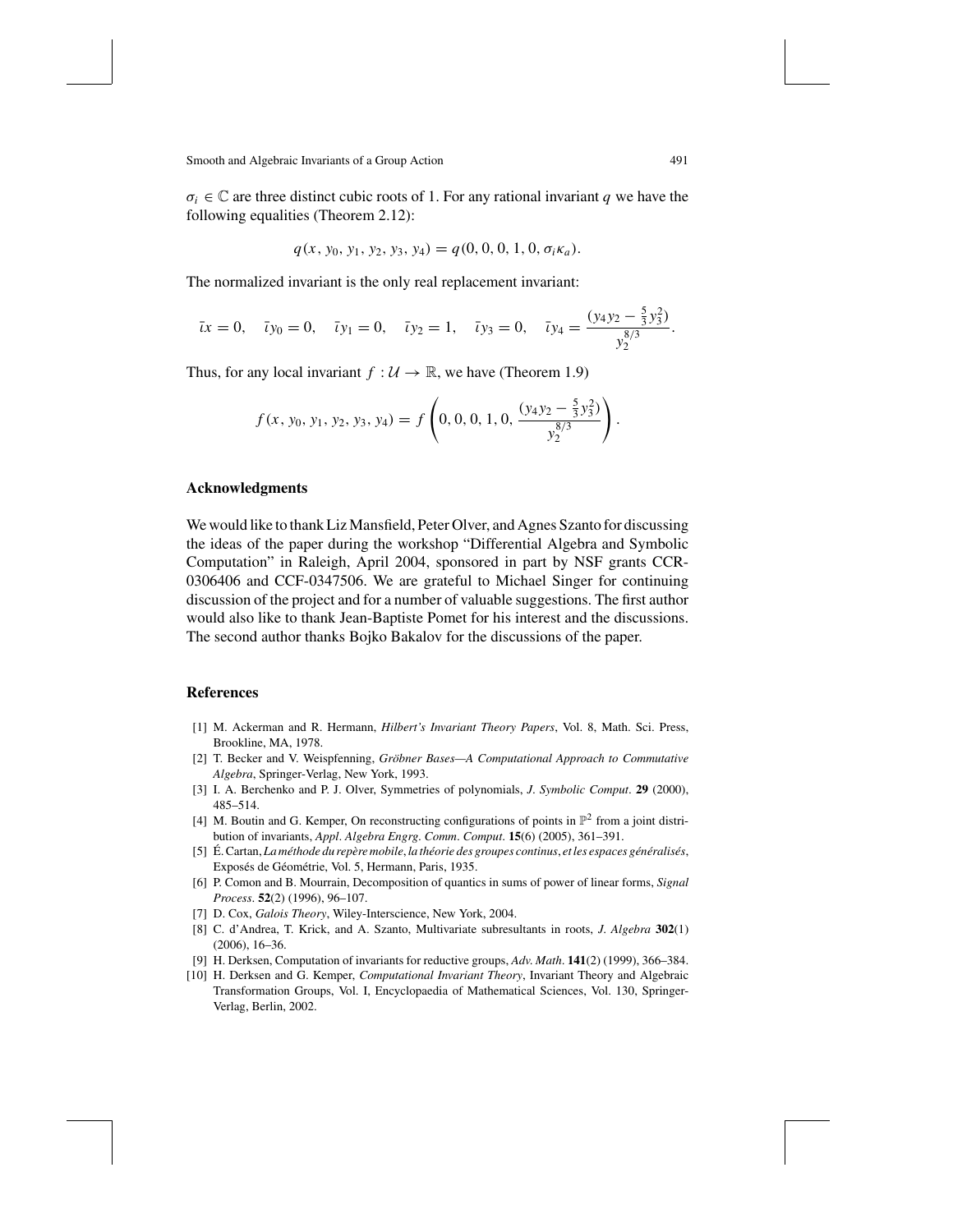- [11] D. Eisenbud, *Commutative Algebra with a View toward Algebraic Geometry*, Graduate Texts in Mathematics, Springer-Verlag, New York, 1994.
- [12] M. Fels and P. J. Olver, Moving coframes, II, Regularization and theoretical foundations, *Acta Appl*. *Math*. **55**(2) (1999), 127–208.
- [13] R. B. Gardner, *The Method of Equivalence and its Applications*, SIAM, Philadelphia, 1989.
- [14] K. Gatermann, *Computer Algebra Methods for Equivariant Dynamical Systems*, Lecture Notes in Mathematics, Vol. 1728, Springer-Verlag, Berlin, 2000.
- [15] K. O. Geddes, S.R.Czapor, and G. Labahn, *AlgorithmsforComputer Algebra*, Kluwer Academic, Boston, MA, 1992.
- [16] V. V Gorbatsecich, A. L. Onishchik, and E. B. Vinberg, *Foundations of Lie Theory and Lie Transformations Groups*, Springer-Verlag, New York, 1993.
- [17] J. H. Grace and A. Young, *The Algebra of Invariants*, Cambridge University Press, Cambridge, 1903.
- [18] M. L. Green, The moving frame, differential invariants and rigidity theorems for curves in homogeneous spaces, *Duke Math*. *J*. **45** (1978), 735–779.
- [19] G.-M. Greuel and G. Pfister, *A Singular Introduction to Commutative Algebra*, Springer-Verlag, Berlin, 2002.
- [20] P. A. Griffiths, On Cartan's method of Lie groups as applied to uniqueness and existence questions in differential geometry, *Duke Math*. *J*. **41** (1974), 775–814.
- [21] G. Gurevich, *Foundations of the Theory of Algebraic Invariants*, Noordhoff, 1964.
- [22] E. Hubert, Differential algebra for derivations with nontrivial commutation rules, *J*. *Pure Appl*. *Algebra* **200**(1–2) (2005), 163–190.
- [23] E. Hubert and I. A. Kogan, Rational invariants of an algebraic group action. Construction and rewriting, *J*. *Symbolic Comput*. **42** (2007), 203–217.
- [24] D. Jensen, *Higher Order Contact of Submanifolds of Homogeneous Spaces*, Lecture Notes in Mathematics, Vol. 610, Springer-Verlag, Berlin, 1977.
- [25] N. Kamran, Contributions to the study of the equivalence problem of Elie Cartan and its applications to partial and ordinary differential equations, *Acad*. *Roy*. *Belg*. *Cl*. *Sci*. *Mem´* . *Collect*. 8◦(2) **45**(7) (1989).
- [26] I. A. Kogan,*Inductive Approach toCartan's Moving Frame Methodwith ApplicationstoClassical Invariant Theory*, PhD thesis, University of Minnesota, 2000.
- [27] I. A. Kogan and M. Moreno Maza, Computation of canonical forms for ternary cubics, in *ISSAC*, ACM Press, New York, 2002.
- [28] I. A. Kogan and P. J. Olver, Invariant Euler–Lagrange equations and the invariant variational bicomplex, *Acta Appl*. *Math*. **76**(2) (2003), 137–193.
- [29] S. Lie, *Sophus Lie's* 1884 *differential invariant paper*, Math. Sci. Press, Brookline, MA, 1976, In part a translation of "On differential invariants" [Über Differentialinvarianten] by S. Lie [*Math*. *Ann*. **24** (1884), 537–578], Translated from the German by M. Ackerman, Comments and additional material by Robert Hermann, Lie Groups: History, Frontiers and Applications, Vol. III.
- [30] E. L. Mansfield, Algorithms for symmetric differential systems, *Found*. *Computat*. *Math*. **1**(4) (2001), 335–383.
- [31] E. L. Mansfield,*InvariantCalculusfor Differential and Discrete Problems*,Cambridge University Press, Cambridge, in preparation.
- [32] J. Müller-Quade and T. Beth, Calculating generators for invariant fields of linear algebraic groups, in *Applied Algebra*, *Algebraic Algorithms and Error-correcting Codes* (Honolulu, HI, 1999), Lecture Notes in Computer Science, Vol. 1719, pp. 392–403, Springer-Verlag, Berlin, 1999.
- [33] J. L. Mundy and A. Zisserman, Editors, *Geometric Invariance in Computer Vision*, Artificial Intelligence, MIT Press, Cambridge, MA, 1992.
- [34] J. L. Mundy, A. Zisserman, and D. Forsyth, Editors, *Application ofInvariance inComputer Vision*, Lecture Notes in Computer Science, Springer-Verlag, Berlin, 1992.
- [35] P. J. Olver, *Applications of Lie Groups to Differential Equations*, Graduate Texts in Mathematics, Vol. 107, Springer-Verlag, New York, 1986.